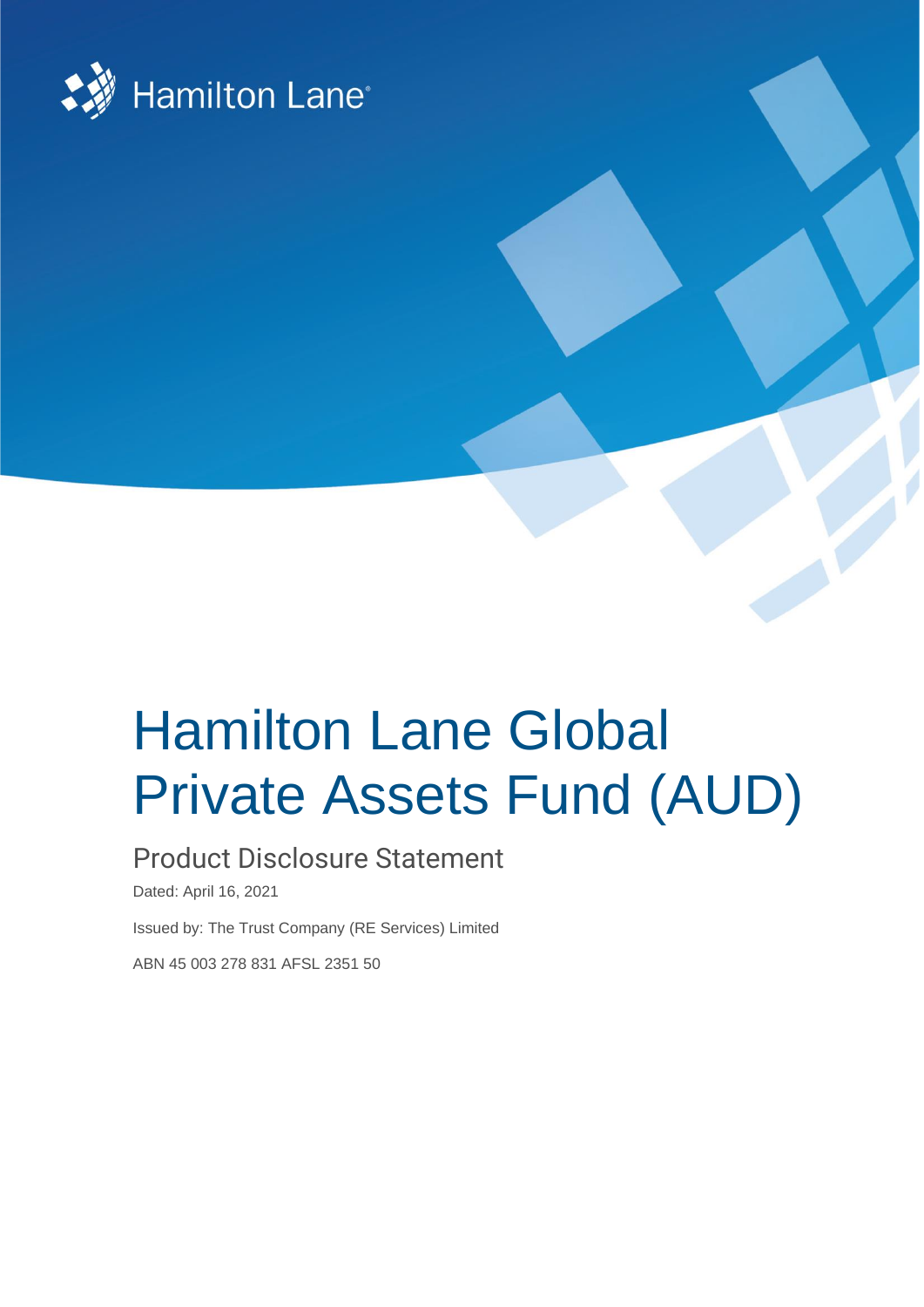

# Important information

This Product Disclosure Statement ('PDS') provides a summary of significant information you need to make a decision about units ('Units') in the Hamilton Lane Global Private Assets Fund (AUD) ARSN 631 635 393 (the 'Fund'). You can access the PDS on the internet at hamiltonlane.com.au or call the Administrator on 61 3 9020 3000 for a copy.

The information in this PDS is general information only and does not take into account your individual objectives, personal financial situation or needs. It is not intended to be a recommendation by the Responsible Entity or Hamilton Lane Advisors, L.L.C. ('Hamilton Lane', 'the Investment Manager'), any associate, employee, agent or officer of the Responsible Entity or Investment Manager or any other person to invest in the Fund. We strongly recommend that you consult a licensed financial adviser to obtain financial advice that is tailored to suit your personal circumstances.

The investment offered in this PDS is available only to persons receiving this PDS (electronically or in hard copy) within Australia and New Zealand. Units in the Fund may not be offered or sold within the US, or sold to, or for the account or benefit of, any 'US Persons' (defined in Regulation S of the US Securities Act 1933, as amended).

All monetary amounts referred to in this PDS are given in Australian dollars and all phone/fax numbers are to phone/fax numbers in Australia (unless otherwise stated).

The Fund is governed by the Constitution and subject to the additional disclosures made in this PDS. The Fund comprises assets which are acquired in accordance with the Fund's investment strategy. Investors receive Units in the Fund, however these Units do not give the investor an interest in any particular asset of the Fund.

The Responsible Entity and the Investment Manager and their associates, employees, agents or officers do not guarantee the success, repayment of capital or any rate of return on income or capital or the investment performance of the Fund. Past performance is no indication of future performance. Units in the Fund are offered and issued by the Responsible Entity on the terms

Hamilton Lane Global Private Assets Fund (AUD) www.hamiltonlane.com Page | 2

and conditions described in this PDS. You should read this PDS in its entirety.

Any forward-looking statements included in this PDS involve subjective judgment and analysis and are subject to significant uncertainties, risks and contingencies, many of which are outside the control of, and are unknown to, the Responsible Entity, the Investment Manager and their associates, officers, employees, agents or associates. Actual future events may vary materially from any forward-looking statements and the assumptions on which those statements are based. Given these uncertainties, you are cautioned to not place undue reliance on such forward-looking statements.

In particular, in considering whether to invest in the Fund, investors should consider the risk factors that could affect the financial performance of the Fund. Some of the risk factors affecting the Fund are summarised in Section [4](#page-12-0) of this PDS.

All amounts quoted in this PDS are in Australian dollars (AUD) unless stated otherwise. Unless otherwise stated, all fees quoted in the PDS are inclusive of GST.

# Updated information

The information in this PDS may change over time. The Trust Company (RE Services) Limited may update this information where this does not involve a material adverse change and make it available to you, where permitted by law, via Hamilton Lane's website www.hamiltonlane.com.au. You can also obtain updated information by contacting Hamilton Lane. A paper copy of any updated information is available free on request.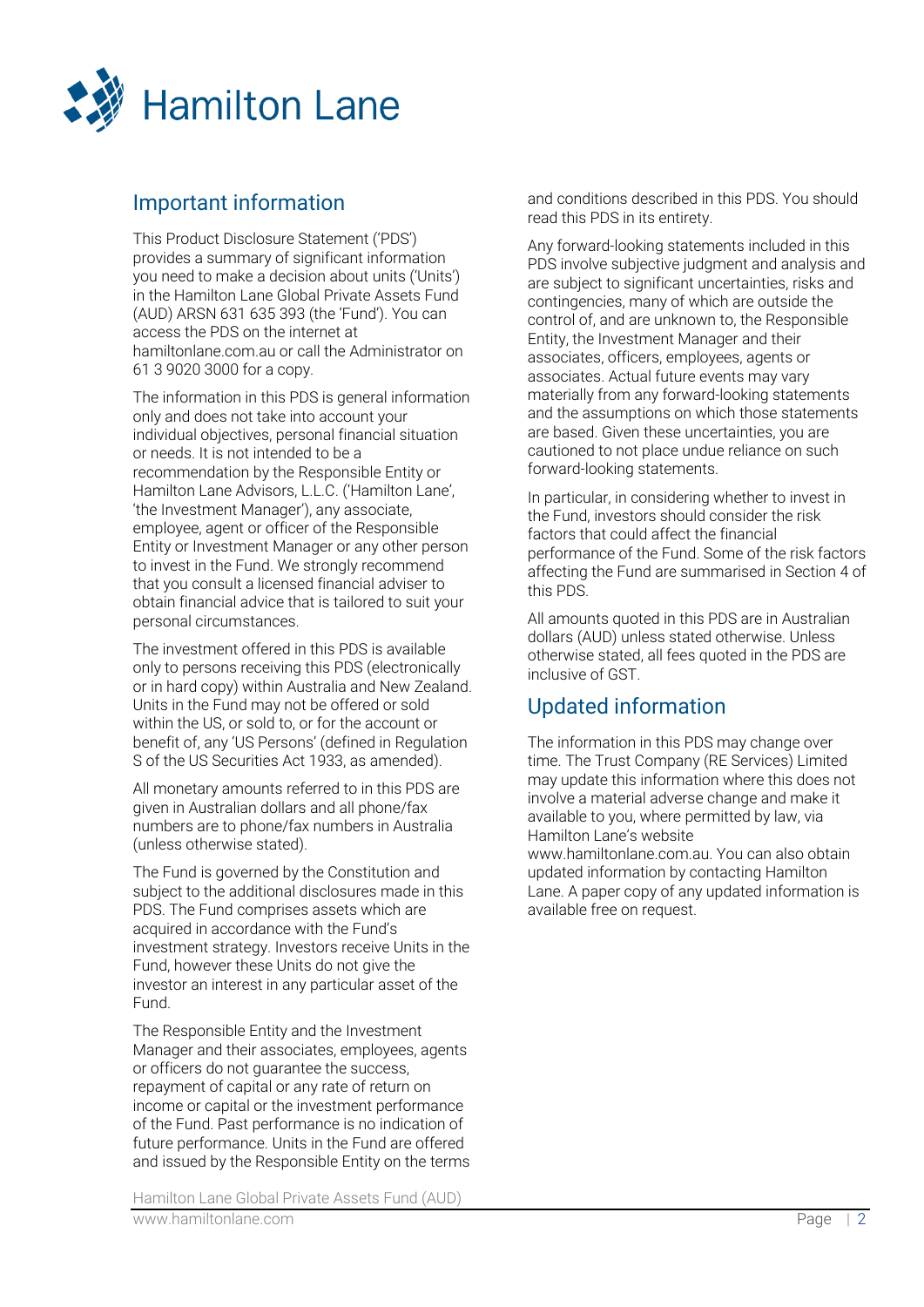

# **Contents**

| 1. |    | Key Information Summary  4                              |
|----|----|---------------------------------------------------------|
|    | А. | About The Trust Company<br>(RE Services) Limited  4     |
|    | В. | Hamilton Lane Global Private<br>Assets Fund (AUD) 5     |
| 2. |    | The Hamilton Lane Global Private<br>Assets Fund (AUD) 8 |
| 3. |    | Investment Strategy 9                                   |
| 4. |    | Risks of investing in the Fund  13                      |
| 5. |    | Investing in the Fund 23                                |
|    | А. | Applications23                                          |
|    | Β. | Redemptions24                                           |
|    | C. | Distributions28                                         |
|    | D. | Compulsory redemption29                                 |
|    | Е. | Net Asset Value29                                       |
|    | F. | Authorised Signatories30                                |
|    | G. | Electronic instructions 31                              |
| 6. |    | Fees and other costs 32                                 |
|    | А. | Consumer Advisory Warning<br>32                         |
|    | В. | Fees and costs 32                                       |
|    | С. | Additional explanation of<br>fees and costs 34          |
| 7. |    | Information about your investment<br>37                 |
|    | А. | Hamilton Lane's website 37                              |
|    | В. | Reporting 37                                            |
|    | C. | Updated information 37                                  |
|    | D. | Administrator 37                                        |

| 8.  |    | 38<br>Taxation                                                 |
|-----|----|----------------------------------------------------------------|
|     | А. | Tax position of the Fund 38                                    |
|     | B. | Tax position of Australian<br>resident Investors  39           |
|     | С. | Tax position of non-resident<br>Investors 40                   |
|     | D. | <b>Taxation of Financial</b><br>Arrangements 40                |
|     | Е. | AMIT Regime 40                                                 |
|     | F. | Goods and Services Tax 41                                      |
|     | G. | Stamp Duty  42                                                 |
| 9.  |    | Additional information  43                                     |
|     | А. | The Responsible Entity  43                                     |
|     | B. | Your rights 43                                                 |
|     | C. | Investing in the Fund 44                                       |
|     | D. | Appointment and agents 46                                      |
|     | Ε. |                                                                |
|     | F. | Anti-Money Laundering and<br>Counter-Terrorism Financing<br>48 |
| 10. |    | <b>Warning Statement for New</b><br>Zealand Investors  49      |
| 11. |    |                                                                |
| 12. |    |                                                                |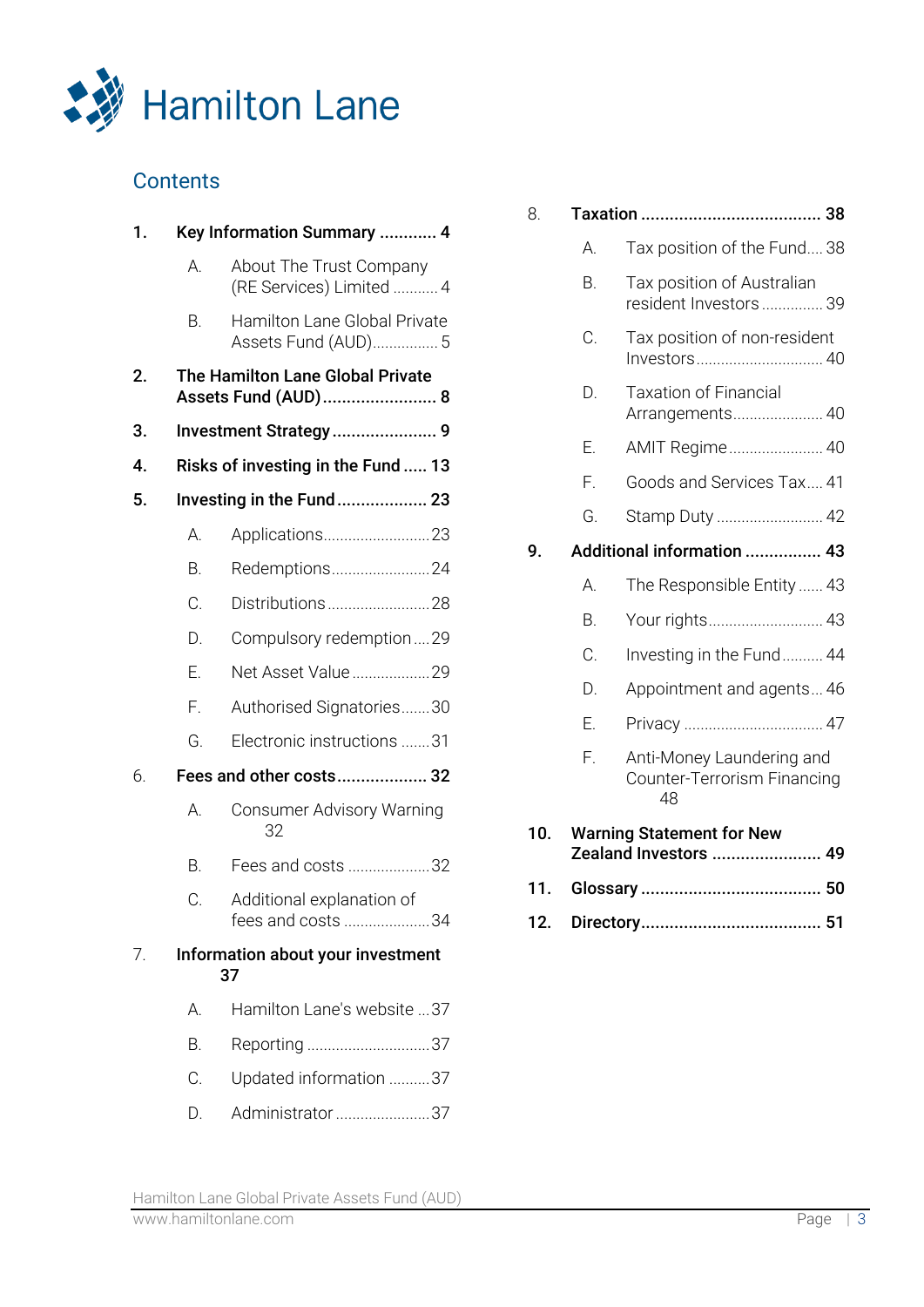

## <span id="page-3-0"></span>1. Key Information Summary

## <span id="page-3-1"></span>A. About The Trust Company (RE Services) Limited

#### The Trust Company (RE Services) Limited

The Trust Company (RE Services) Limited ABN 45 003 278 831 ('Responsible Entity', 'Perpetual', 'we', 'our', 'us') is the responsible entity of the Hamilton Lane Global Private Assets Fund (AUD) (the 'Fund'). The Trust Company (RE Services) Limited is a wholly owned subsidiary of Perpetual Limited, and a part of Perpetual Group which has been in operation for over 130 years. Perpetual Limited is an Australian public company that has been listed on the Australian Securities Exchange for over 50 years.

The Responsible Entity holds Australian Financial Services License number 235150 issued by ASIC, which authorises it to operate the Fund.

The Responsible Entity is bound by the Constitution and the Corporations Act. The Responsible Entity has lodged a compliance plan with ASIC which sets out the key measures which the Responsible Entity will apply to comply with the Constitution and the Corporations Act.

The Compliance Committee oversee the Responsible Entity's compliance with the Compliance Plan. The Compliance Plan is audited annually with the audit report being lodged with ASIC.

The Responsible Entity has the power to delegate certain aspects of its duties. The Responsible Entity has appointed Hamilton Lane as the investment manager of the Fund. There are no unusual or materially onerous terms in the agreement under which the Investment Manager has been appointed. The Responsible Entity is able<br>to terminate the Investment Manager's to terminate the Investment appointment under the Investment Management Agreement at any time in circumstances, including but not limited to:

- fraud, misconduct, dishonesty or gross negligence on the part of the Investment Manager;
- where the Investment Manager enters into receivership, liquidation, ceases to conduct business sells the business or is legally unable to operate as an Investment Manager; or

where the Investment Manager is in breach of any representations or warranties to the Responsible Entity.

Termination in these circumstances is without payment of any penalty.

The Responsible Entity has appointed Perpetual Corporate Trust Limited as Custodian and Apex Fund Services Ltd as Administrator of the Fund.

#### Hamilton Lane

The Responsible Entity has appointed Hamilton Lane Advisors, L.L.C., a limited liability company formed in Pennsylvania, USA ('Hamilton Lane', 'the Investment Manager'), to manage the assets of the Fund. Hamilton Lane is exempted from the requirement to hold an Australian financial services license under ASIC Class Order 03/1100 (as extended by ASIC Corporations (Repeal and Transitional) Instrument 2016/396).

Founded in 1991, Hamilton Lane is an alternative investment management firm providing private markets services to sophisticated investors around the world. Hamilton Lane manages capital in the private markets through separate accounts, multi-strategy funds-of-funds, secondary funds, and co-investment funds.

Hamilton Lane provides a wide array of discretionary and nondiscretionary services tailored to address the needs of its clients, including product offerings, strategic portfolio planning, due diligence, legal, monitoring and reporting, board presentations, performance analysis and benchmarking, and distribution management. Hamilton Lane serves a broad client base globally including public and corporate pension funds, labour union pension funds, sovereign wealth funds, financial institutions, insurance companies, high net worth individuals, foundations and endowments. Hamilton Lane's clients include a number of the world's leading institutional investors, as well as many mid-sized and smaller institutions.

Hamilton Lane has extensive experience and expertise in private markets, long-standing relationships with premier investment managers, access to significant deal flow and a rigorous due diligence and monitoring process. Hamilton Lane boasts a broad and global investment team, comprised of diverse nationalities and skill sets, as well as a variety of professional backgrounds.<br>Hamilton Lane's focus is to provide Hamilton Lane's focus is to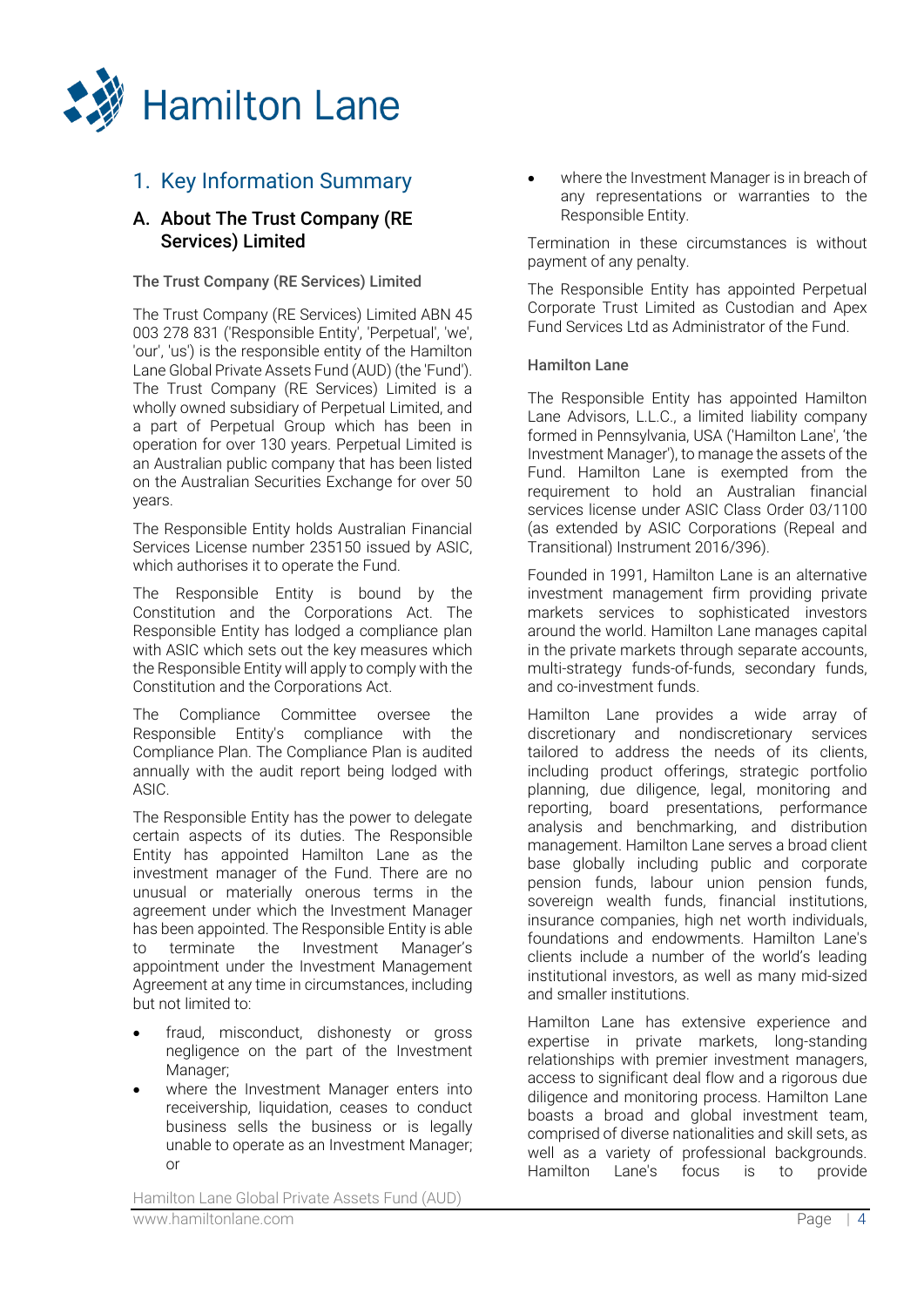

comprehensive investment management, advisory and consulting services with respect to private markets investments.

Hamilton Lane Incorporated, a Nasdaq-listed public company, serves as the sole managing member of the Investment Manage.

#### Hamilton Lane Global Private Assets Fund (AUD)

Neither the Responsible Entity nor the Investment Manager guarantees the performance of the Fund or the return of capital or income. Your investment in the Fund is subject to investment risk. This could involve delays in repayment and loss of income or the principal invested.

As responsible entity, The Trust Company (RE Services) Limited is responsible for overseeing the operations of the Fund. As the investment manager, Hamilton Lane is responsible for selecting and managing the assets of the Fund. For more information on the Fund's investments, see 'The Hamilton Lane Global Private Assets Fund (AUD)' on page 8.

## <span id="page-4-0"></span>B. Hamilton Lane Global Private Assets Fund (AUD)

| <b>Fund name</b>                    | Hamilton Lane Global Private Assets Fund (AUD)                                                                                                                                                                                                                                                                                                                                                                                                                                                                                                                                                   |
|-------------------------------------|--------------------------------------------------------------------------------------------------------------------------------------------------------------------------------------------------------------------------------------------------------------------------------------------------------------------------------------------------------------------------------------------------------------------------------------------------------------------------------------------------------------------------------------------------------------------------------------------------|
| <b>ARSN</b>                         | 631 635 393                                                                                                                                                                                                                                                                                                                                                                                                                                                                                                                                                                                      |
| <b>Responsible Entity</b>           | The Trust Company (RE Services) Limited ABN 45 003 278 831 AFSL 235150<br>13/123 Pitt Street Sydney NSW 2000 Australia                                                                                                                                                                                                                                                                                                                                                                                                                                                                           |
| <b>Investment</b><br><b>Manager</b> | Hamilton Lane Advisors, L.L.C., a Pennsylvania limited liability company will serve as investment manager to<br>the Fund and in such capacity will provide portfolio management and certain administrative services to the<br>Fund. The Investment Manager is a registered investment adviser under the U.S. Investment Advisers Act of<br>1940, as amended. Hamilton Lane is exempted from the requirement to hold an Australian financial services<br>license under ASIC Class Order 03/1100 (as extended by ASIC Corporations (Repeal and Transitional)<br>Instrument 2016/396).              |
| <b>Custodian</b>                    | Perpetual Corporate Trust Limited ABN 99 000 341 533 AFSL 392673                                                                                                                                                                                                                                                                                                                                                                                                                                                                                                                                 |
| Administrator                       | Apex Fund Services Ltd C/o Apex Fund Services (Australia) Pty Ltd PO Box 189 Flinders Lane VIC 8009 (Apex<br>Fund Services Ltd)                                                                                                                                                                                                                                                                                                                                                                                                                                                                  |
| <b>Unit Registry</b>                | Apex Fund Services Ltd                                                                                                                                                                                                                                                                                                                                                                                                                                                                                                                                                                           |
| <b>Auditor</b>                      | Ernst & Young                                                                                                                                                                                                                                                                                                                                                                                                                                                                                                                                                                                    |
| <b>Eligible Investors</b>           | Australian and New Zealand wholesale and retail investors.                                                                                                                                                                                                                                                                                                                                                                                                                                                                                                                                       |
| Listing                             | The Units will not be listed on any securities exchange.                                                                                                                                                                                                                                                                                                                                                                                                                                                                                                                                         |
|                                     | The Hamilton Lane Global Private Assets Fund (AUD) is an Australian registered managed investment<br>scheme.                                                                                                                                                                                                                                                                                                                                                                                                                                                                                     |
| <b>About the Fund</b>               | The Fund is a feeder fund that invests:<br>(i) directly and indirectly in the Hamilton Lane Global Private Assets Fund, a Part II fund organised as an<br>investment company with variable share capital (société d'investissement à capital variable), governed by the<br>Luxembourg Law of 17 December 2010 relating to undertakings for collective investment and incorporated as                                                                                                                                                                                                             |
|                                     | a Luxembourg public limited company and governed by its articles which have been deposited with the<br>Luxembourg Trade and Companies Register (the "Main Fund"). The Main Fund is managed by LRI Invest SA<br>(formerly Warburg Invest Luxembourg S.A.) (the "Alternative Investment Fund Manager" or "AIFM") pursuant<br>to directive 2011/61/EU on alternative investment fund managers. The AIFM has appointed the Investment<br>Manager to provide certain portfolio management services to the Main Fund. The Fund will invest in an AUD-<br>denominated share class of the Main Fund; and |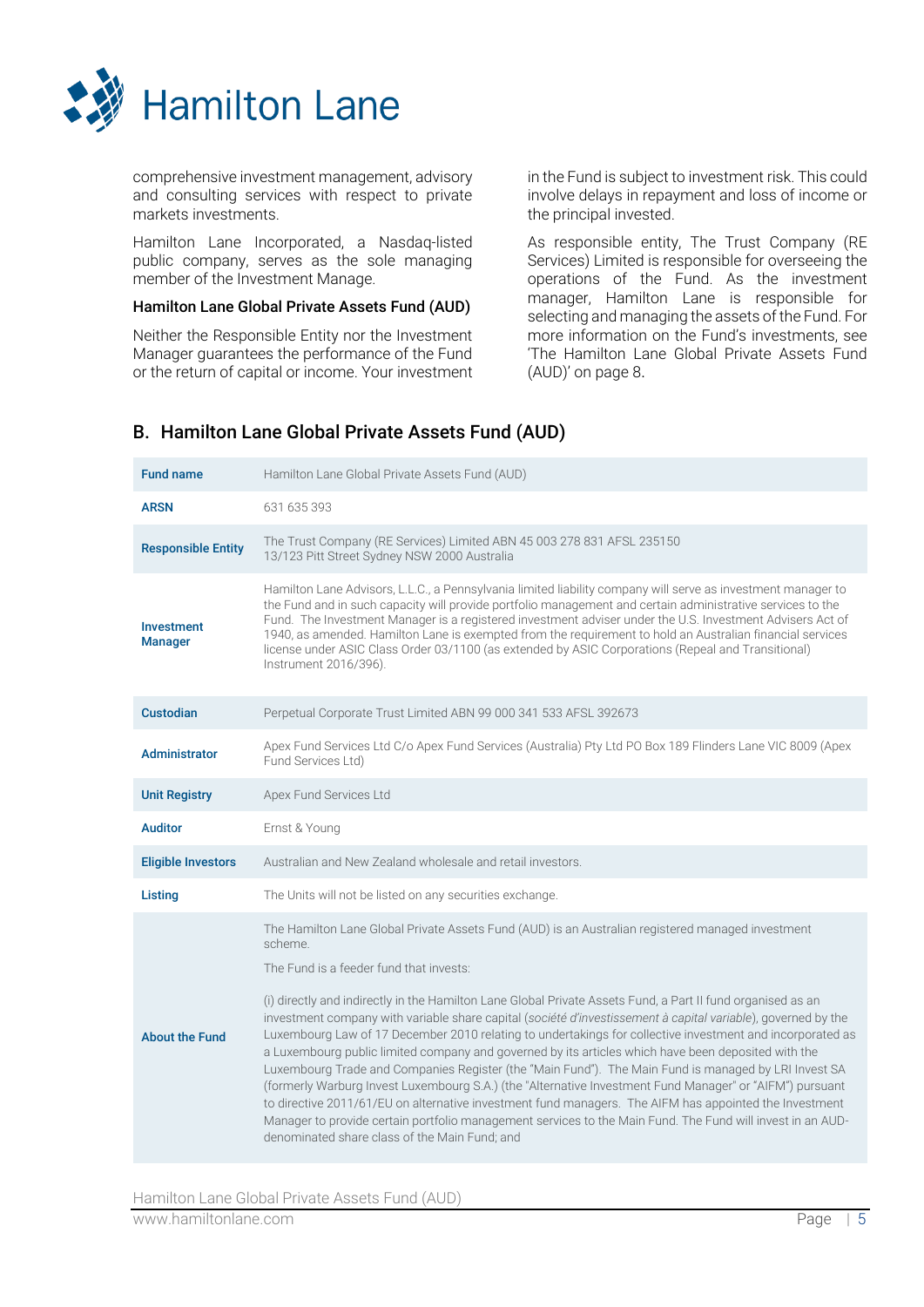

|                                         | (ii) directly or indirectly in investments that fit within the investment strategy of the Main Fund.                                                                                                                                                                                                                                                                                                                                                                                                                                                                                                                                                       |
|-----------------------------------------|------------------------------------------------------------------------------------------------------------------------------------------------------------------------------------------------------------------------------------------------------------------------------------------------------------------------------------------------------------------------------------------------------------------------------------------------------------------------------------------------------------------------------------------------------------------------------------------------------------------------------------------------------------|
|                                         | For more information on the Fund and the Main Fund's investments and investment strategy, see pages 8-12.                                                                                                                                                                                                                                                                                                                                                                                                                                                                                                                                                  |
| <b>Class of Units</b>                   | There are two class of Units in the Fund;                                                                                                                                                                                                                                                                                                                                                                                                                                                                                                                                                                                                                  |
|                                         | Class S, being the class of Units that invests directly or indirectly in the hedged classes of shares in<br>$\bullet$<br>the Main Fund, which have hedging arrangements in place to hedge some or all of their currency<br>exposure back to Australian dollars; and                                                                                                                                                                                                                                                                                                                                                                                        |
|                                         | Class U, being the class of Units that invests directly or indirectly in the unhedged classes of shares<br>$\bullet$<br>in the Main Fund, which do not have hedging arrangements in place to hedge their currency<br>exposure.                                                                                                                                                                                                                                                                                                                                                                                                                             |
| Investment<br>objective                 | The investment objective is to obtain capital appreciation over the medium- and long-term through<br>investments in the Main Fund or in investments that fit within the investment strategy of the Main Fund. The<br>investment objective of the Main Fund is to obtain capital appreciation over the medium- and long-term<br>through investments in private assets globally. The Main Fund will seek to make direct or indirect investments<br>in private assets globally and build a diversified portfolio over time to avoid concentrated risk exposures and<br>to provide sufficient liquidity for limited redemptions at the level of the Main Fund. |
| <b>Significant</b>                      | Investing in the Fund offers investors a range of benefits, including:                                                                                                                                                                                                                                                                                                                                                                                                                                                                                                                                                                                     |
| <b>benefits</b>                         | Access to attractive private assets diversified by industry sector, investment strategy, general<br>$\bullet$<br>partner and geography                                                                                                                                                                                                                                                                                                                                                                                                                                                                                                                     |
|                                         | Portfolio management expertise of the Investment Manager<br>$\bullet$                                                                                                                                                                                                                                                                                                                                                                                                                                                                                                                                                                                      |
|                                         | Ability to rebalance exposure and obtain a measure of liquidity in a historically illiquid asset class.<br>$\bullet$                                                                                                                                                                                                                                                                                                                                                                                                                                                                                                                                       |
|                                         | Class S provides Investors with exposure to the underlying investments of the Main Fund with exposure to a<br>hedged exchange rate. The hedging arrangements aim to reduce impact of exchange rate fluctuations<br>between Australian Dollars and the base currency of the Main Fund.                                                                                                                                                                                                                                                                                                                                                                      |
|                                         | Class U provides Investors with exposure to the underlying investments in the Main Fund with exposure to an<br>unhedged exchange rate. As such the investment in Class U is not protected against the downside of currency<br>fluctuations, but on the other hand it can capture the upside of currency fluctuations.                                                                                                                                                                                                                                                                                                                                      |
| <b>Investor profile</b>                 | The Fund is not suited to investors who:                                                                                                                                                                                                                                                                                                                                                                                                                                                                                                                                                                                                                   |
|                                         | expect returns to mirror or better an index at all times;<br>$\bullet$<br>expect to make significant short-term gains. The minimum suggested time horizon for the Fund is<br>$\bullet$<br>five or more years; or<br>cannot tolerate that there may be substantial fluctuations in the value of their investment. Private<br>$\bullet$<br>assets have inherent risks and their values may fluctuate over time.                                                                                                                                                                                                                                              |
|                                         | Investors should consider their tolerance to foreign exchange exposures before deciding to invest in Class S<br>or Class U. Class U is not suited to investors who cannot tolerate full exposure to foreign exchange<br>fluctuations.                                                                                                                                                                                                                                                                                                                                                                                                                      |
| <b>Risks</b>                            | All investments are subject to risk.                                                                                                                                                                                                                                                                                                                                                                                                                                                                                                                                                                                                                       |
|                                         | The significant risks associated with the Fund are described in section 4 on pages 12-22 of this PDS.                                                                                                                                                                                                                                                                                                                                                                                                                                                                                                                                                      |
| <b>Valuation</b>                        | The Net Asset Value ("NAV") of the Fund is calculated by the Administrator by dividing the net assets of the<br>Fund by the number of Units on issue in the Fund and will be determined by reference to the valuation reports<br>provided by the Main Fund.                                                                                                                                                                                                                                                                                                                                                                                                |
| <b>Distributions</b>                    | The net income of the Fund will be distributed on an annual basis. The nature of the Fund's investments<br>means that distributions are not anticipated to be otherwise regularly made and that any distributions will<br>generally not be significant in value.                                                                                                                                                                                                                                                                                                                                                                                           |
|                                         | For more information on Distributions, see page 27-29.                                                                                                                                                                                                                                                                                                                                                                                                                                                                                                                                                                                                     |
| <b>Entering and</b><br>exiting the Fund | Monthly-subject to limitations as detailed in this PDS. Note that investors' ability to redeem will be subject to<br>the Fund's ability to redeem from the Main Fund.                                                                                                                                                                                                                                                                                                                                                                                                                                                                                      |
| <b>Liquidity</b>                        | The assets of the Main Fund are generally expected to be illiquid. As such, an investment in the Fund is also<br>generally expected to be illiquid and investors should take this into consideration when deciding whether to<br>invest in the Fund.                                                                                                                                                                                                                                                                                                                                                                                                       |

Hamilton Lane Global Private Assets Fund (AUD)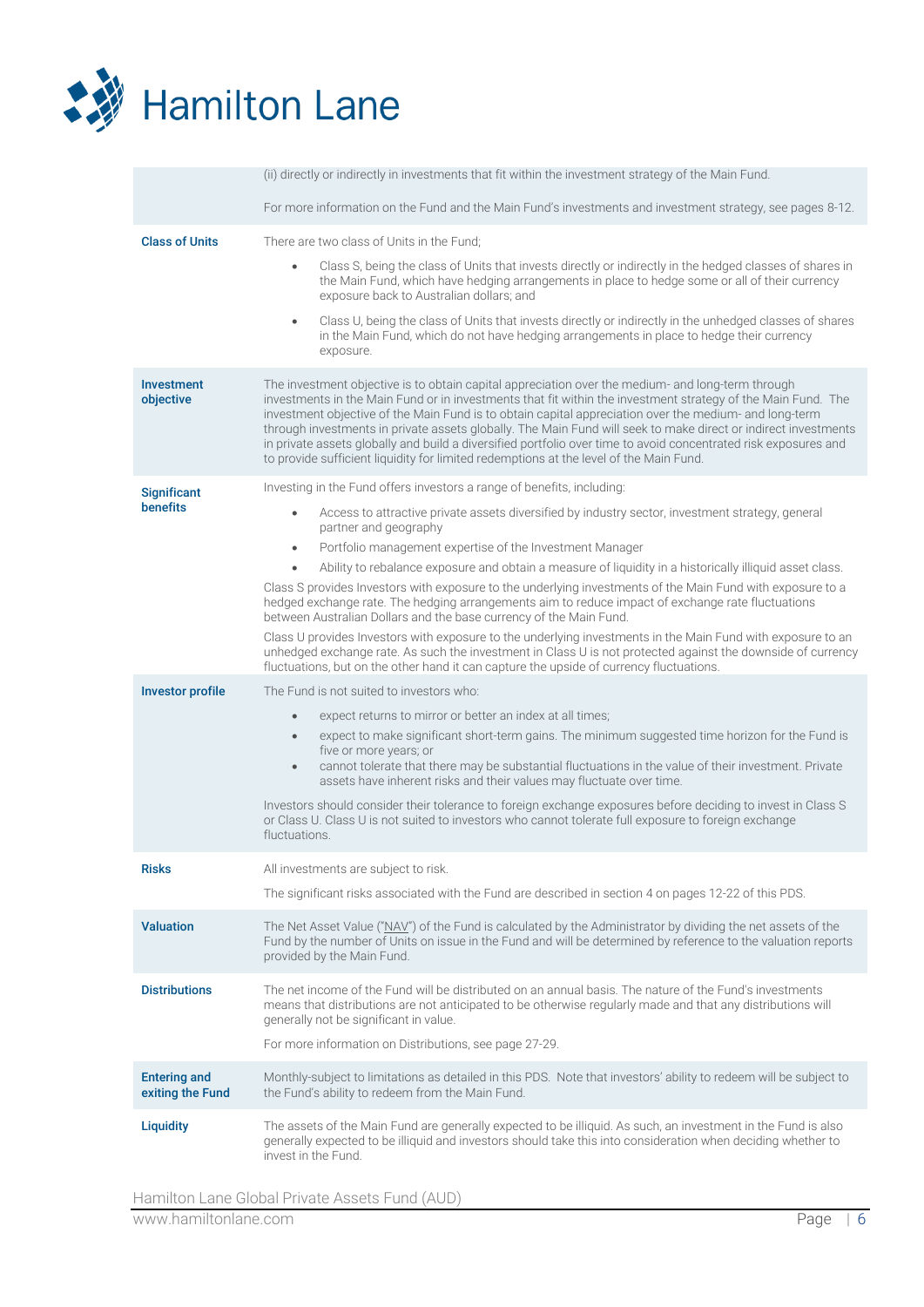

| Leverage                                  | Leverage will not be used by the Fund. The Main Fund may borrow, so long as at the time of any such<br>borrowing, the aggregate borrowings outstanding do not exceed 25% of the gross value of its assets<br>(including any outstanding debt).<br>For more information on leverage used by the Main Fund, see page 10.                                        |
|-------------------------------------------|---------------------------------------------------------------------------------------------------------------------------------------------------------------------------------------------------------------------------------------------------------------------------------------------------------------------------------------------------------------|
| <b>Derivatives</b>                        | Derivatives will not be used by the Fund. From time to time, the Main Fund may employ a wide range of<br>hedging techniques and instruments for risk management with respect to the Main Fund's investments, which<br>may include derivatives.<br>Class S of the Fund invests directly or indirectly in the hedged classes of shares in the Main Fund whereas |
|                                           | Class U of the Fund invests directly or indirectly in the unhedged classes of shares in the Main Fund.                                                                                                                                                                                                                                                        |
|                                           | For more information on derivatives used by the Main Fund, see pages 10-11.                                                                                                                                                                                                                                                                                   |
| <b>Short Selling</b>                      | Short Selling will not be used by the Fund. There are no restrictions on the Main Fund's ability to do so,<br>however, the nature of its investments means it is unlikely to engage in short selling.                                                                                                                                                         |
| <b>Minimum</b><br>investment              | \$25,000                                                                                                                                                                                                                                                                                                                                                      |
| <b>Minimum</b><br>redemption              | \$25,000 subject to the Responsible Entity's discretion to waive the minimum amount for a redemption.                                                                                                                                                                                                                                                         |
| <b>Management Fees</b><br>and other costs | Management Fee capped at 1.70% per annum of the NAV of the Fund, including GST and net of RITC. For<br>more information on Fees and other costs of the Fund, see pages 31-35.                                                                                                                                                                                 |
| <b>Exit and Entry Fees</b>                | Nil.                                                                                                                                                                                                                                                                                                                                                          |
| <b>Cooling off</b>                        | A cooling-off period during which investors have the right to withdraw their application applies to an<br>investment in the Hamilton Lane Global Private Assets Fund (AUD). This period is 14 days from the earlier of:                                                                                                                                       |
|                                           | (i) when you receive confirmation of your investment; or                                                                                                                                                                                                                                                                                                      |
|                                           | (ii) the end of the fifth Business Day after the day on which your Units were issued to you.                                                                                                                                                                                                                                                                  |
| <b>Transaction</b><br>confirmation        | To keep you up-to-date with your investment, the following information will be provided:                                                                                                                                                                                                                                                                      |
|                                           | (i) confirmation of every transaction you make;                                                                                                                                                                                                                                                                                                               |
|                                           | (ii) periodic statements - including your opening and closing balances, a summary of all transactions on your<br>account, any increases in contributions and any return on investments during the reporting period;                                                                                                                                           |
|                                           | (iii) following the end of the tax year, a report to help you with your tax return;                                                                                                                                                                                                                                                                           |
|                                           | (iv) each year, the audited annual financial report of the Hamilton Lane Global Private Assets Fund (AUD) (you<br>will be emailed the report and can access it on the Investment Manager's website at hamiltonlane.com.au);<br>and                                                                                                                            |
|                                           | notice of any material changes to this PDS and any other significant events.                                                                                                                                                                                                                                                                                  |
|                                           |                                                                                                                                                                                                                                                                                                                                                               |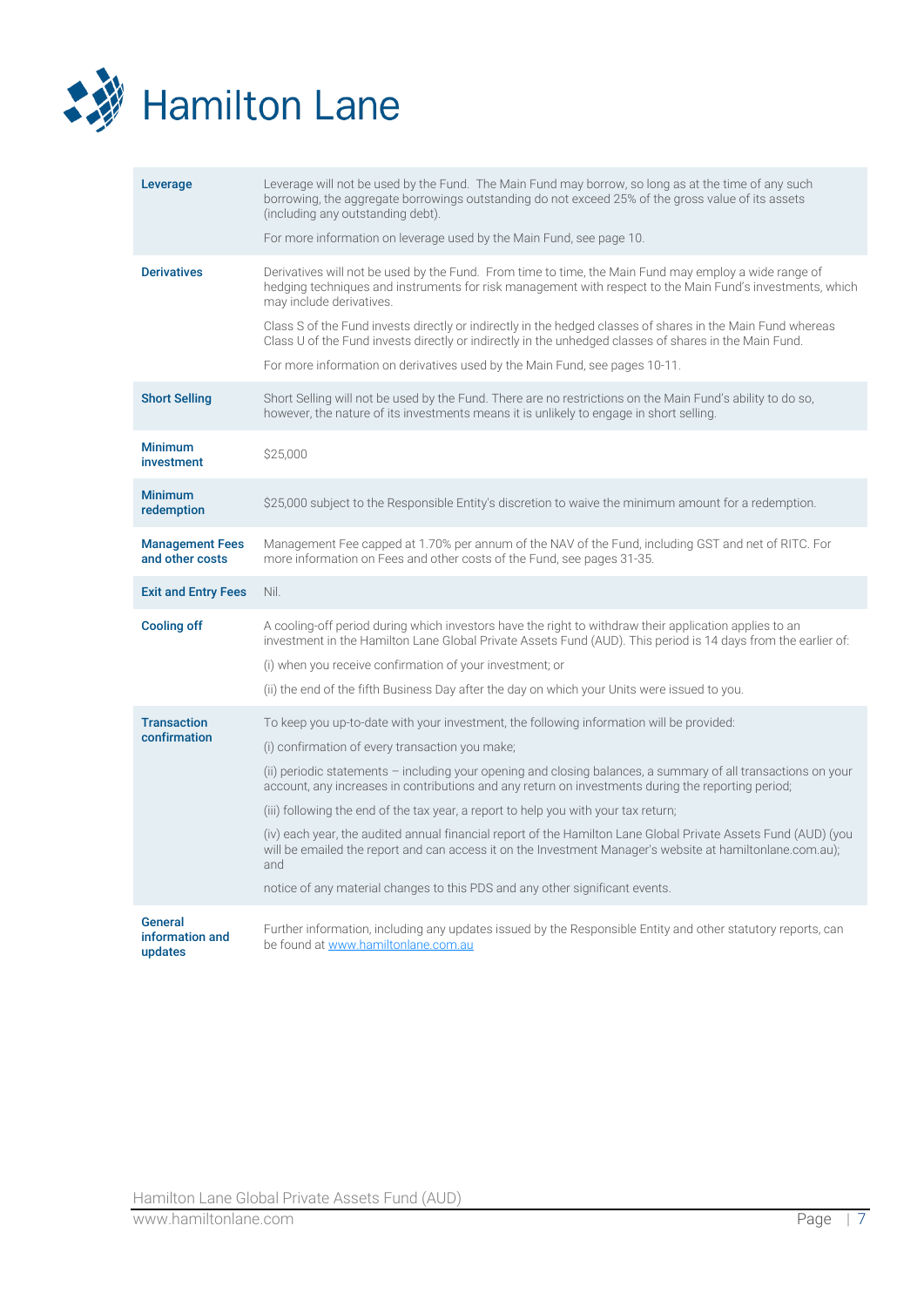

# <span id="page-7-0"></span>2. The Hamilton Lane Global Private Assets Fund (AUD)

| The Fund's investment<br>objective        | The investment objective is to obtain capital appreciation over the medium- and long-term through<br>investments in the Main Fund or in investments that fit within the investment strategy of the Main<br>Fund. The Main Fund will invest in private assets globally and seek to build a diversified portfolio over<br>time to avoid concentrated risk exposures and to provide sufficient liquidity for limited redemptions.1                                                                                                                                                                                                                                                                                                                                                                                                                                                                                                                                                                                                                                                                                                                                                                                                                                                |
|-------------------------------------------|--------------------------------------------------------------------------------------------------------------------------------------------------------------------------------------------------------------------------------------------------------------------------------------------------------------------------------------------------------------------------------------------------------------------------------------------------------------------------------------------------------------------------------------------------------------------------------------------------------------------------------------------------------------------------------------------------------------------------------------------------------------------------------------------------------------------------------------------------------------------------------------------------------------------------------------------------------------------------------------------------------------------------------------------------------------------------------------------------------------------------------------------------------------------------------------------------------------------------------------------------------------------------------|
| The Fund's investments                    | The Fund expects to invest most of its assets, directly or indirectly, in the Main Fund. The Main Fund<br>may gain access to private assets through a number of different approaches, including without<br>limitation, (i) direct investments in the equity or debt of a company ("Direct Equity Investments" or<br>"Direct Credit Investments," respectively, and together, "Direct Investments"), (ii) primary subscriptions<br>to closed-end private funds, including without limitation funds-of-funds ("Primary Fund Investments"),<br>(iii) secondary purchases of interests in closed-end private funds and other private assets ("Secondary<br>Investments"), (iv) investments in listed private equity companies, funds or other vehicles ("Listed PE<br>Investments"), or (v) programmatic investment relationships with asset managers outside of their<br>commingled private funds ("Opportunistic Investments"). The Main Fund may gain such exposure<br>through a direct investment in the targeted investment entity or indirectly through pooled vehicles or<br>special purpose vehicles managed by the Investment Manager, any of its affiliates or third parties.<br>The Fund may hold small cash balances for the purposes of meeting Fund operating costs. |
| Minimum suggested<br>investment timeframe | 5-10 years                                                                                                                                                                                                                                                                                                                                                                                                                                                                                                                                                                                                                                                                                                                                                                                                                                                                                                                                                                                                                                                                                                                                                                                                                                                                     |
| The Fund's income<br>distribution         | Any distributions will generally be made in the Responsible Entity's discretion annually at 30 June. The<br>Responsible Entity also has the discretion to make interim distributions during the financial year.                                                                                                                                                                                                                                                                                                                                                                                                                                                                                                                                                                                                                                                                                                                                                                                                                                                                                                                                                                                                                                                                |
| Date the Fund was<br>established          | 27 February 2019                                                                                                                                                                                                                                                                                                                                                                                                                                                                                                                                                                                                                                                                                                                                                                                                                                                                                                                                                                                                                                                                                                                                                                                                                                                               |

<span id="page-7-1"></span> $1$ The Fund may not achieve its investment objective. Returns are not guaranteed.

Hamilton Lane Global Private Assets Fund (AUD)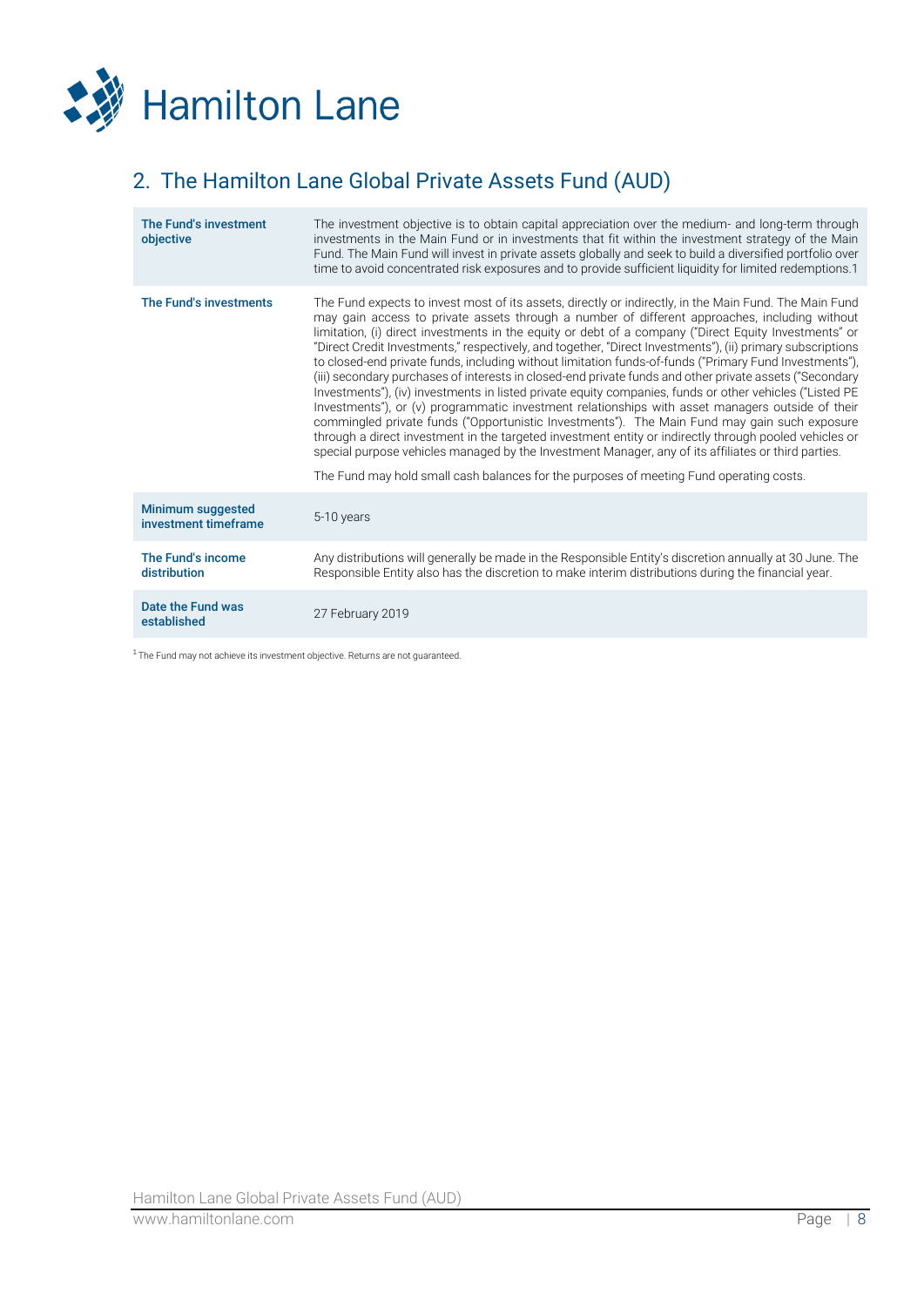

# 3. Investment Strategy

The investment objective is to obtain capital appreciation over the medium- and long-term through investments in the Main Fund or in investments that fit within the investment strategy of the Main Fund. The Main Fund will make direct or indirect investments in private assets globally. The Fund, through its investments in the Main Fund will seek to build a diversified portfolio over time to avoid concentrated risk exposures and to provide sufficient liquidity for limited redemptions.

Hamilton Lane Global Private Assets Fund (AUD) will seek to achieve its objective by investing primarily, directly or indirectly, through an investment in a share class of the Main Fund. The Fund may invest indirectly in the Main Fund or other investments which fit the investment strategy of the Main Fund through Hamilton Lane European Investors SCA SICAV-RAIF, GPA Investments Sub-Fund (Subfund) when the Investment Manager believes it is in the interest of the Fund to do so. The Subfund is a specialist umbrella investment vehicle which may be able to access investments on better terms than the Fund would otherwise be able to obtain.

Private assets refer to investments that are privately negotiated by professional asset managers into the equity or debt of a company. These investments can follow a variety of strategies including, without limitation, equity investments in which a mature company is acquired from current shareholders ("Buyouts"), equity investments in early stage or other high growth potential companies ("Venture/Growth Equity"), and investments in the debt of performing companies or companies in need of restructuring.

## Investment Strategy of the Main Fund

The Main Fund may gain access to private assets through a number of different approaches, including without limitation, (i) direct investments in the equity or debt of a company ("Direct Equity Investments" or "Direct Credit Investments",

respectively, and together, "Direct Investments"), (ii) primary subscriptions to closed-end private funds, including without limitation funds-of-funds ("Primary Fund Investments"), (iii) secondary purchases of interests in closed-end private funds and other private assets ("Secondary Investments"), (iv) investments in listed private equity companies, funds or other vehicles ("Listed PE Investments"), or (v) programmatic investment relationships with asset managers outside of their commingled private funds ("Opportunistic Investments"). The Main Fund may gain such exposure through a direct investment in the targeted investment entity or indirectly through pooled vehicles or special purpose vehicles managed by the AIFM, any of its affiliates or third parties.

In a Direct Equity Investment, the Main Fund invests in a privately negotiated stake in the equity of an operating company. Depending upon the stage of the operating company, these could follow the Buyout or Venture/Growth Equity strategy. Direct Equity Investments may also encompass, without limitation, real estate or other real assets, privately negotiated transactions with a listed operating company or acquisition company, or investments structured as debt but with significant equity-like characteristics.

In a Direct Credit Investment, the Main Fund invests in debt (including, without limitation, senior, subordinated, second lien, mezzanine or bonds) of an operating company or asset pool.

The Main Fund may invest in private asset funds as part of its Primary Fund Investments and Secondary Investments. Private asset funds are commingled, professionally-managed investment vehicles that generally acquire diversified portfolios of private assets within a defined strategy. Investors have traditionally gained access to private investments through commitments to closed-ended, blind pool funds with a typical defined life of ten to twelve years. Investors in a private asset fund must maintain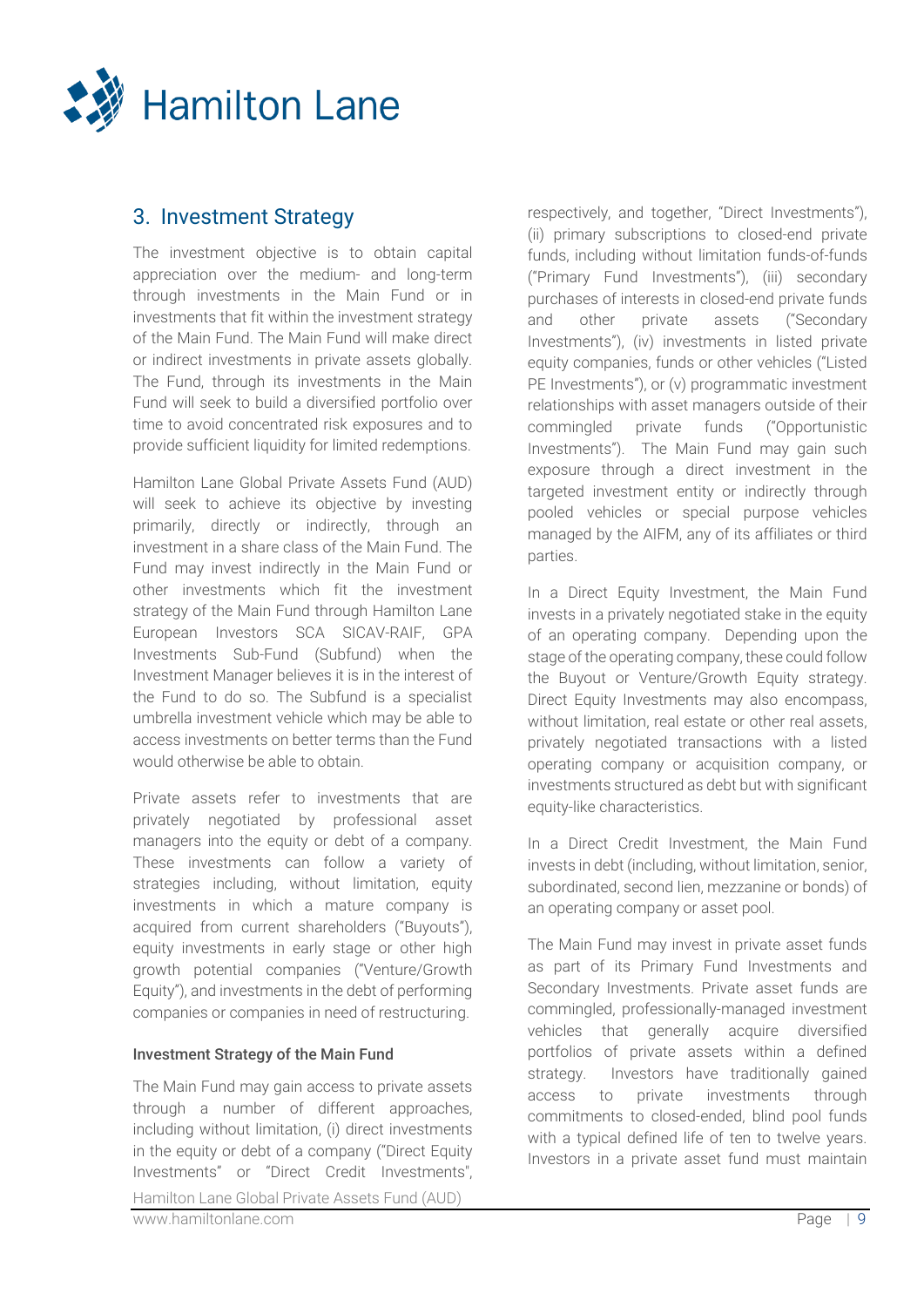

reserves of cash to finance such private asset fund's capital calls for acquisitions, expenses and other obligations during the first three to five years of the private asset fund's life; cash is returned by a private asset fund to its investors over the life of such private asset fund as investments are liquidated.

While the Main Fund may make Primary Fund Investments in new private asset funds during their fundraising phase, the presence of uncalled commitments may require significant cash holdings or lines of credit that may impact the return or risk of the Main Fund (and, hence, the Fund). As a way of gaining similar exposure to the kinds of assets underlying Primary Fund Investments, the Main Fund may engage in arrangements with managers to make Opportunistic Investments alongside such managers' respective commingled funds without the obligation to fund capital calls for new investments if the Main Fund lacks sufficient liquidity. The Main Fund does not expect to invest or commit more than 20% of the gross value of its assets in the securities of any Primary Fund Investment (excluding any indirect investment in the Main Fund).

In Secondary Investments, the Main Fund purchases stakes in seasoned private asset funds or other private assets. Such mature investments may return cash more quickly than Primary Fund Investments and also avoid substantial uncalled commitments. Both characteristics can be attractive given the structure of the Main Fund and the desire to provide liquidity for limited redemptions.

Listed PE Investments gain access to underlying private assets through investments in listed entities that invest in private transactions or private funds or that earn fees and/or carried interest from such assets. Historically, the prices of Listed PE Investments have been sensitive to economic conditions and, at certain times, could be purchased at discounts relative to similar assets in private transactions.

Hamilton Lane, as the investment manager of the Fund and Main Fund, providing portfolio management services to the Fund and Main Fund, as well as administrative services to the Main Fund, will aim to use its perspective on the future prospects of various private market strategies, geographies and transaction types and to match them with attractive investment opportunities in order to achieve the investment objectives of the Fund.

Hamilton Lane has extensive experience managing portfolios of illiquid assets and has developed liquidity projection models based on decades' worth of private asset data that it has collected. Hamilton Lane will maintain models for the Main Fund to project sources and uses of liquidity, including, among other things, cash flows related to investments, subscriptions, redemptions, settlement and maintenance of hedging transactions, and lines of credit.

Hamilton Lane will seek to build a diversified portfolio of private assets within the Main Fund. The focus on Direct Investments, Secondary Investments, Listed PE Investments and Opportunistic Investments will seek to limit the exposure of the Main Fund to uncalled commitments and to shorten the duration of expected cash flows relative to a traditional portfolio consisting predominantly of primary fund investments. This portfolio construction approach is expected to be geared toward maintaining a relatively high level of exposure to private assets while still maintaining liquidity for limited investor redemptions.

The Main Fund intends to hedge a portion of the differences between the currency exposures of the Main Fund's assets and the currencies of the Main Fund's various share classes (including the shares class of the Fund). Depending on market conditions and the views of Hamilton Lane, the Main Fund may or may not hedge all or a portion of its currency exposures, meaning that investors in the Fund may be indirectly exposed to fluctuations in foreign exchange rates.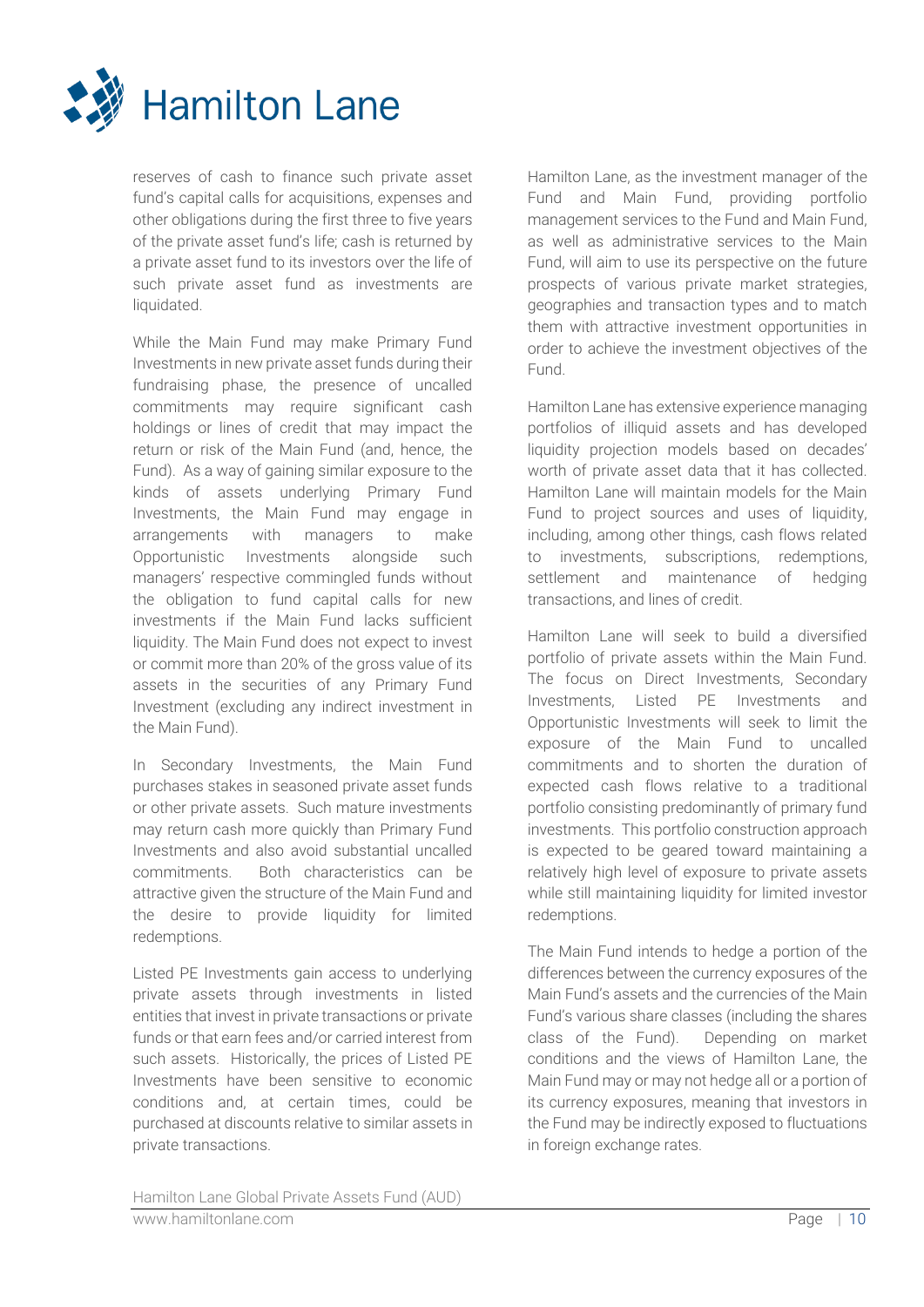

The Main Fund may hold liquid assets in current accounts or other money market instruments for the purpose of liquidity management.

The board of the Main Fund may alter the investment strategies and policies of the Main Fund; provided that any material change is communicated to shareholders of the Main Fund and applicable Luxembourg regulatory requirements applicable to the Main Fund are complied with. In such event, the Fund will be offered the opportunity to redeem its interest in the Main Fund prior to such material change taking effect. The determination of whether to redeem out of the Main Fund in such event will be made by the Responsible Entity.

## Use of Leverage by the Main Fund

The Main Fund may borrow, so long as at the time of any such borrowing, the aggregate borrowings outstanding do not exceed 25% of the gross value of its assets (including any outstanding debt), provided that such borrowing is only for the purpose of funding committed investments, supporting warehousing activities, satisfying redemption requests, supporting hedging or to otherwise settle a liability or obligation. Subject to the foregoing, the Main Fund may borrow from the AIFM, Hamilton Lane or any of their respective affiliates, in each case on terms at least as favourable as those available from third party lenders in the market. The assets of the Main Fund may be used as collateral in connection with any such borrowing. The maximum level of leverage that can be incurred for a new investment is 2.9 times using the gross calculation method, and 1.5 times using the commitment calculation method (such methods as defined in the Alternative Investment Fund Managers Directive 2011/61/EU).

## Use of Derivatives by the Main Fund

Hamilton Lane Global Private Assets Fund (AUD) From time to time, the Main Fund may employ derivatives in a wide range of hedging techniques and instruments for risk management with respect to the Main Fund's investments. In addition, the Main Fund may (but is not obligated to) employ a

wide range of hedging techniques and instruments to hedge, on behalf of one or more classes of shares of the Main Fund, some or all of its currency exposure. Such instruments include the purchase or sale of currency exchange contracts, futures, forwards, put and call options of any type, swap transactions (including interest rate, credit default, asset, index, inflation, correlation, basis, currency, variance swaps and the purchase or sale of related caps, floors, collars and swaptions), and other derivatives. The Main Fund may also invest in derivatives to gain exposure to target assets.

The Main Fund will not enter into derivative transactions for speculative non-investment purposes (but may do so for hedging purposes or to gain exposure to target assets, including without limitation in the form of options and warrants). In relation to currency hedging undertaken (if any) gains and losses on the hedging transactions are allocated to the classes of shares being hedged. However, this does not mean that other classes of shares cannot be liable for such hedging transactions.

Class S of the Fund invests directly or indirectly in the hedged classes of shares in the Main Fund whereas Class U of the Fund invests directly or indirectly in the unhedged classes of shares in the Main Fund.

## Diversification of the Main Fund

The Main Fund intends to not invest more than 30% of its assets in any securities of the same nature issued by the same issuer. The 30% risk diversification rule will apply at the level of the investments, whether the Main Fund invests directly or through special purpose vehicles or any other intermediary vehicles.

This restriction is not applicable to the acquisition of:

(a) units or shares of collective investment vehicles if such vehicles are subject to risk diversification requirements comparable to those applicable to the Main Fund; and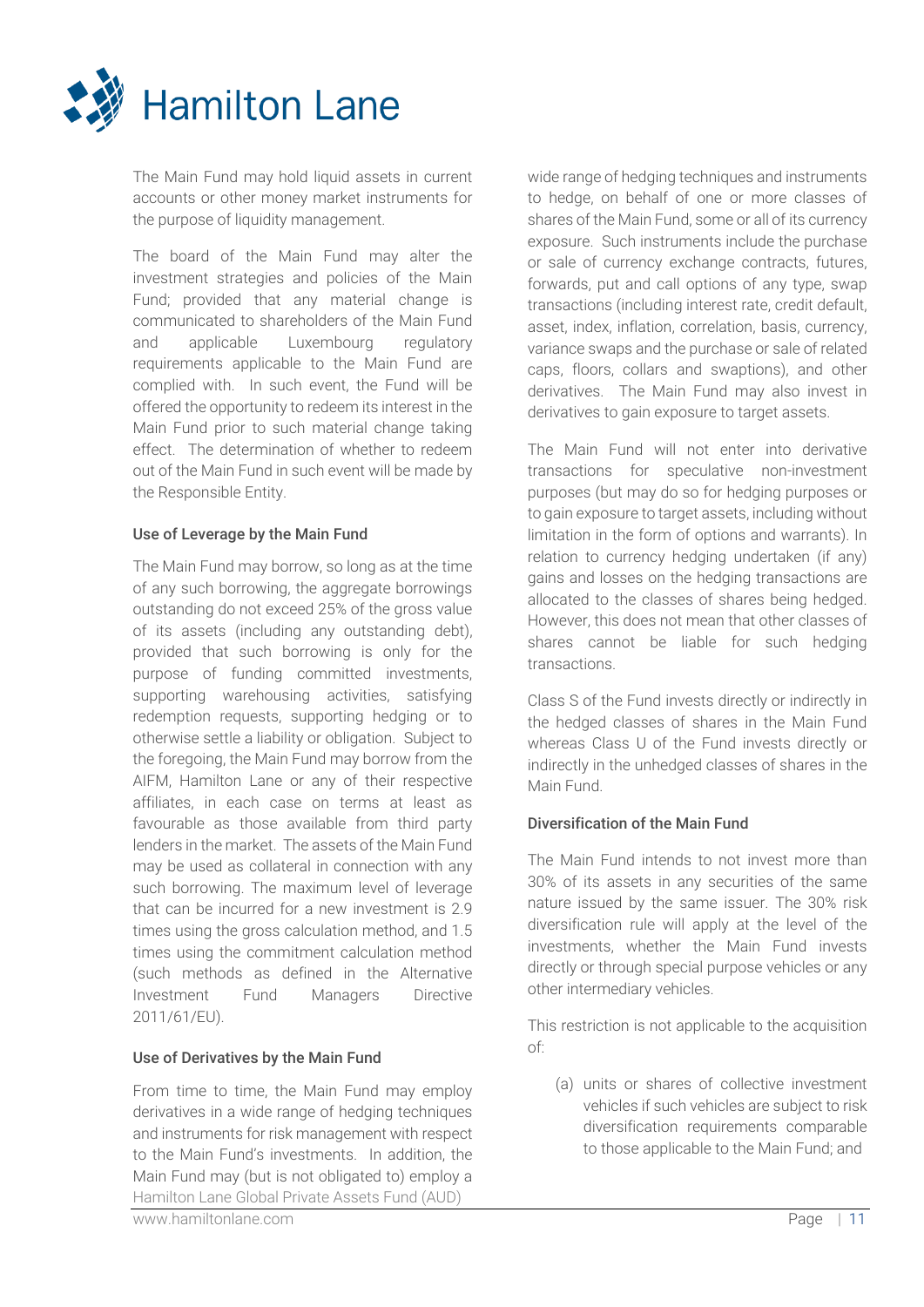

(b) securities issued or guaranteed by a Member State of the Organisation for Economic Co-operation and Development (OECD) or by its local authority, or by supranational institutions and organisations with European, regional or worldwide scope.

Short sales may not in principle result in the Fund holding a short position in securities of the same type issued by the same issuer representing more than 30% of its assets.

When using financial derivative instruments, the Main Fund must ensure, via appropriate diversification of the underlying assets, a similar level of risk-spreading. Similarly, the counterparty risk in an over-the-counter transaction must, where applicable, be limited having regard to the quality and qualification of the counterparty.

## Labour standards, environmental, social and ethical considerations

Hamilton Lane takes into account environmental, social and corporate governance (including ethics) ('ESG') considerations in making investment decisions.

ESG risks vary by sector and deal, and Hamilton Lane believes that proactive diligence is important to understanding a fund manager's approach in assessing and monitoring ESG risks. Proactively working with managers to understand their practices and reporting is crucial to ensuring ESG success. While the Fund does not necessarily have an ESG focused investment philosophy, Hamilton Lane takes these considerations into account as part of its due diligence process.

Hamilton Lane's ESG efforts are overseen by the Responsible Investment Committee, which is composed of some of the firm's most senior professionals and meets formally on a quarterly basis to discuss the coordination and management of the firm's ESG efforts.

In making investment decisions, Hamilton Lane also takes into account whether labour standards

are in compliance with the applicable law, and, where labour standards are not in compliance with such law, this is expected to negatively impact Hamilton Lane's investment decision (however, this labour standards factor carries lesser weight in Hamilton Lane's investment decisions relative to the ESG factors described above).

Hamilton Lane is a signatory to the Principles for Responsible Investment (PRI) and is focused on implementing thoughtful ESG practices into the investment process and monitoring activities. The PRI is an independent organisation supported by the United Nations which works to understand the investment implications of ESG factors and to support its international network of investor signatories in incorporating these factors into their investment and ownership decisions.

## Changes to Main Fund details

We have the right to change the Fund's investment return objective, benchmark, asset classes and asset allocation ranges and currency strategy (if any), without prior notice.

We will inform investors of any material change to the Fund's details via Hamilton Lane's website www.hamiltonlane.com.au, or as otherwise required by law.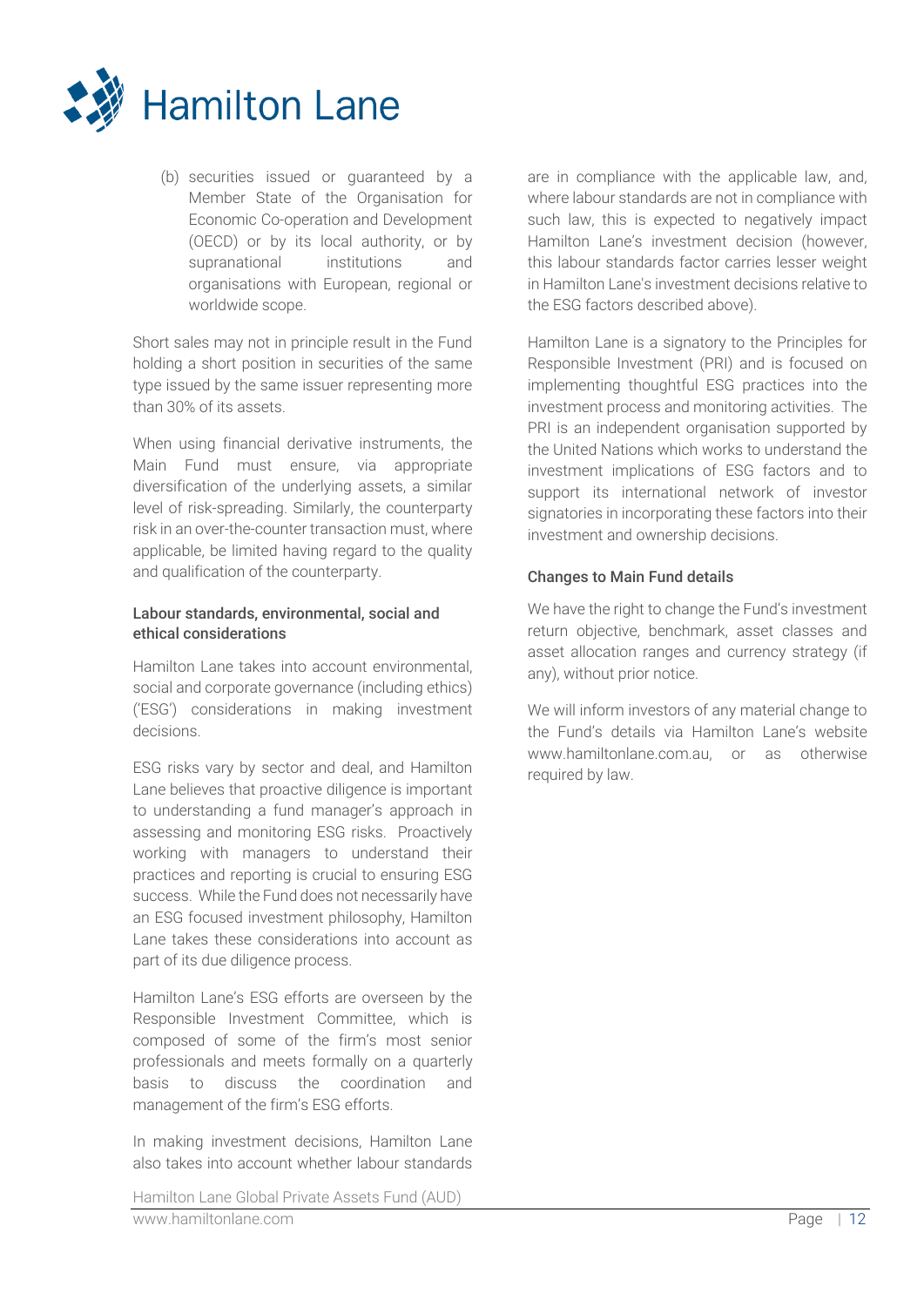

# <span id="page-12-0"></span>4. Risks of investing in the Fund

This section provides investors with risk disclosure that is relevant to the Fund. All investments carry risk. The likely investment return and the risk of losing money is different for each managed investment scheme as different strategies may carry different levels of risk depending on the portfolio of assets that make up the scheme. Those assets with potentially higher long-term returns may also have a higher risk of losing money in the shorter term. Please consult with a licensed financial adviser to determine your own risk/reward profile.

Risks can be managed but cannot be completely eliminated. It is important to understand that:

- the value of your investment will go up and down;
- investment returns will vary, and future returns may be different from past returns;
- returns are not guaranteed and there is always the chance that you may lose money on any investment you make; and

• laws affecting your investment in a managed investment scheme may change over time.

The appropriate level of risk for you will depend on a range of factors including your age, investment time frame, where other parts of your wealth are invested and your risk tolerance.

Some of the risks associated with an investment in the Fund and how Hamilton Lane manages those risks are listed below.

Investors should note that as the Fund will seek to achieve its objective by investing in a share class of the Main Fund, any risks associated with an investment in the Main Fund will also apply at the level of the Fund in respect of its investment in the Main Fund.

| <b>Risk</b>                                                                                                                            | <b>Definition</b>                                                                                                                                                                                                                                                                                                                                                                                                                                                                                                                                                                                                                                                                                                                                                                                                                                                                                                                                                                                                                                                                                                                                                                                                                                                                                                                                                                                                                                                                                                                         |
|----------------------------------------------------------------------------------------------------------------------------------------|-------------------------------------------------------------------------------------------------------------------------------------------------------------------------------------------------------------------------------------------------------------------------------------------------------------------------------------------------------------------------------------------------------------------------------------------------------------------------------------------------------------------------------------------------------------------------------------------------------------------------------------------------------------------------------------------------------------------------------------------------------------------------------------------------------------------------------------------------------------------------------------------------------------------------------------------------------------------------------------------------------------------------------------------------------------------------------------------------------------------------------------------------------------------------------------------------------------------------------------------------------------------------------------------------------------------------------------------------------------------------------------------------------------------------------------------------------------------------------------------------------------------------------------------|
| <b>Identification and</b><br><b>Availability of Investment</b><br><b>Opportunities; No</b><br><b>Assurance of Investment</b><br>Return | The success of the Fund depends on the identification by, and the availability of suitable investment<br>opportunities to, Hamilton Lane and the sponsors of any portfolio investments in which the Main Fund<br>directly or indirectly invests (each, a "Portfolio Entity"). The availability of investment opportunities will<br>be subject to market conditions and other factors outside the control of Hamilton Lane. Past returns of<br>funds and separate accounts managed by Hamilton Lane have benefited from investment<br>opportunities and general market conditions (including favorable borrowing conditions in the debt<br>markets) that may not reoccur or continue, and there can be no assurance that the Main Fund, and<br>hence the Fund, will be able to avail itself of comparable opportunities and conditions. There can be no<br>assurance that the Main Fund will be able to identify sufficient, attractive investment opportunities to<br>meet its investment objectives, or that it will otherwise be successful in implementing its investment<br>objectives or avoiding losses (up to and including the loss of the entire amount invested). An<br>investment in the Fund should only be considered by persons who can afford a loss of their entire<br>investment. Past performance of investments associated with Hamilton Lane is not indicative of future<br>results, and there can be no assurance that the Fund will attain performance sufficient to meet the<br>investment objectives of the Fund. |
| <b>Portfolio Construction and</b><br><b>Potential Lack of</b><br><b>Diversification</b>                                                | Although the Main Fund seeks to create an investment portfolio consistent with the investment<br>objectives of the Main Fund, Hamilton Lane will be opportunistic in selecting investments for the Main<br>Fund. The Main Fund's (and hence the Fund's) investments could potentially be concentrated in one<br>investment category or in relatively few industries or regions. As a consequence, the aggregate return<br>on the investments of the Main Fund may be adversely affected by the unfavorable performance of a<br>particular investment category, industry or region and could be at a greater risk to overall changes in the<br>economy, interest rates, exchange rates or other market conditions than if the Main Fund were less<br>concentrated in a particular investment type.                                                                                                                                                                                                                                                                                                                                                                                                                                                                                                                                                                                                                                                                                                                                         |

Hamilton Lane Global Private Assets Fund (AUD)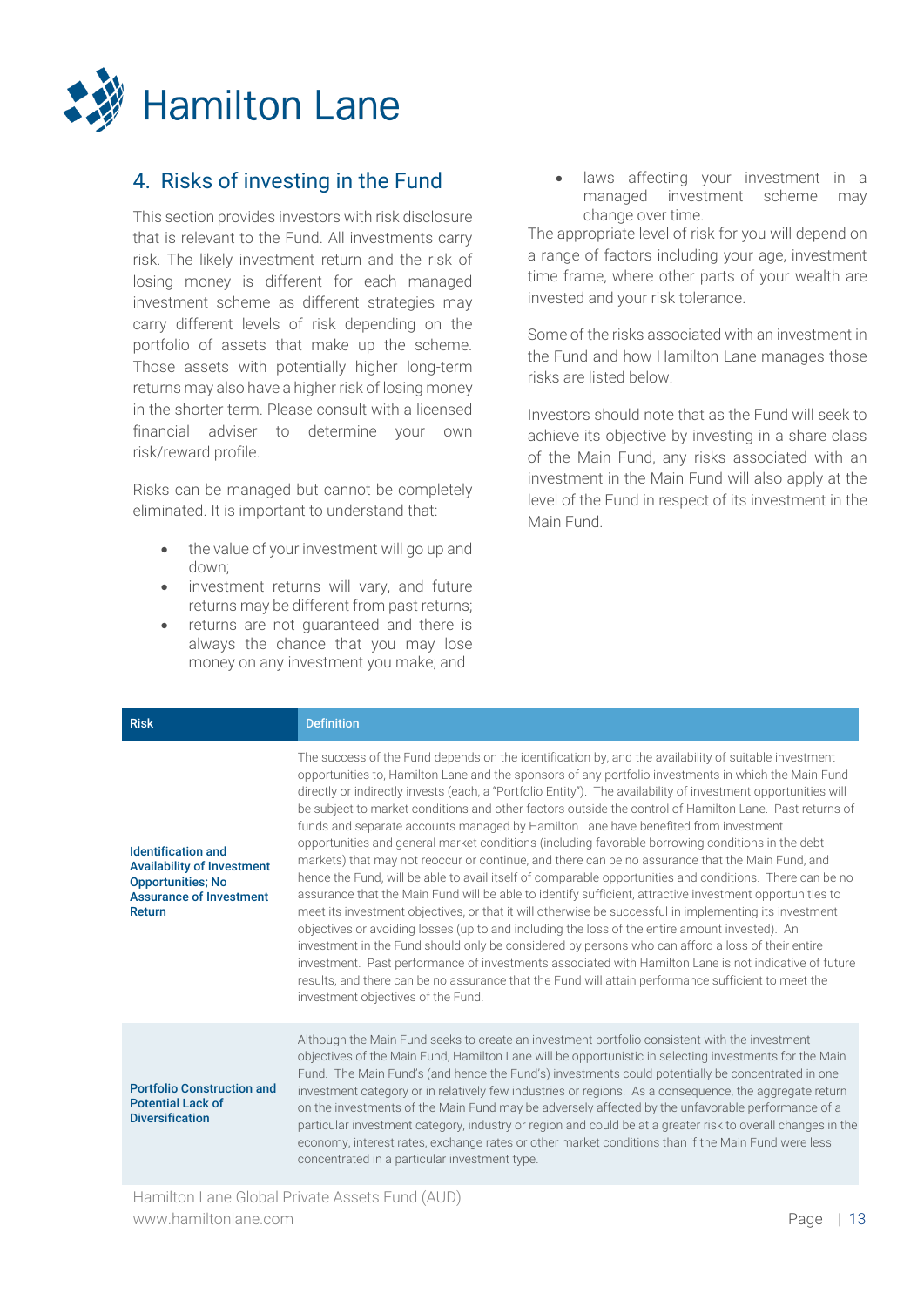

| <b>Changing Regulatory</b><br><b>Environment</b>                                                        | Governmental authorities and other politicians around the world have in recent years implemented or<br>called for financial system regulatory reform in reaction to volatility and disruption in the global financial<br>Hamilton Lang Clobal Private Accete Fund (ALID)                                                                                                                                                                                                                                                                                                                                                                                                                                                                                                                                                                                                                                                                                                                                                                                                                                                                                                                                                                                                    |
|---------------------------------------------------------------------------------------------------------|-----------------------------------------------------------------------------------------------------------------------------------------------------------------------------------------------------------------------------------------------------------------------------------------------------------------------------------------------------------------------------------------------------------------------------------------------------------------------------------------------------------------------------------------------------------------------------------------------------------------------------------------------------------------------------------------------------------------------------------------------------------------------------------------------------------------------------------------------------------------------------------------------------------------------------------------------------------------------------------------------------------------------------------------------------------------------------------------------------------------------------------------------------------------------------------------------------------------------------------------------------------------------------|
|                                                                                                         | During an Extraordinary Dealing Procedure the Main Fund may also seek to raise additional capital to<br>provide a cash liquidity buffer to the Main Fund which may have the effect of diluting the holdings of the<br>Fund.                                                                                                                                                                                                                                                                                                                                                                                                                                                                                                                                                                                                                                                                                                                                                                                                                                                                                                                                                                                                                                                 |
| <b>Extraordinary Dealing</b><br><b>Procedure</b>                                                        | The board of the Main Fund may invoke at any time an alternative procedure for subscriptions and<br>redemptions of the Main Fund (the "Extraordinary Dealing Procedure"), if it determines it is in the<br>interest of the Main Fund or otherwise appropriate given then current market conditions or other factors<br>determined appropriate by the board, by giving notice to shareholders of the Main Fund. If invoked, the<br>Extraordinary Dealing Procedure will apply in lieu of the normal dealing terms for subscriptions and<br>redemptions and may result in suspended or delayed applications and redemptions and adjustments to<br>application and redemption prices to reflect volatile or uncertain asset prices. This may have a<br>materially adverse effect on the Fund if the Fund intends to make an application or redemption during<br>an Extraordinary Dealing Procedure. The Extraordinary Dealing Procedure is only expected to be<br>invoked in situations of illiquidity, volatility or abnormal market conditions.                                                                                                                                                                                                                              |
| <b>Importance of Valuations</b>                                                                         | The overall performance of the Fund will depend in part on the acquisition price paid by the Main Fund<br>for its investments, and, where applicable, on the acquisition prices paid by Portfolio Entities for their<br>investments. Valuations of investments, when reported by their respective sponsors, may not be<br>indicative of current or ultimate, realisable values. Moreover, there generally is no established<br>secondary market for private investments, and there may not be any comparable assets for which<br>public market valuations exist. As a result, the valuation of investments may be based on limited<br>information and is subject to inherent uncertainties. The performance of the Fund will be adversely<br>affected in the event the valuations assumed by Hamilton Lane or by third-party sponsors in the course<br>of negotiating acquisitions of investments prove to have been too high. For more information regarding<br>valuations and the calculation of NAV for the Main Fund and the Fund, please see "Net Asset Value" in<br>Section 5 below.                                                                                                                                                                                  |
| <b>Risks of Investing with</b><br><b>Third Parties; Non-</b><br><b>Controlling Investments</b>          | The Fund will be investing, directly and indirectly through the Main Fund, primarily in Portfolio Entities<br>sponsored, controlled and/or managed by third parties. Such third-party managers and sponsors may<br>have interests (including financial interests) which are inconsistent with those of the Fund or the Main<br>Fund and may be in a position to take or block actions in a manner adverse to the Fund's interests. As<br>a result, the performance of the Fund will depend significantly on the investment and other decisions<br>made by third parties, which could have an indirect, material adverse effect on returns to investors in<br>the Fund.                                                                                                                                                                                                                                                                                                                                                                                                                                                                                                                                                                                                      |
| <b>Competition Among</b><br><b>Alternative Asset Sponsors</b>                                           | Numerous alternative asset sponsors have raised or are raising new capital for investments. We<br>expect sponsors to continue to raise new capital for investments in the future. This has the effect of<br>increasing competition for attractive investments and could make it more difficult for the Main Fund<br>and the Portfolio Entities to successfully identify, structure and execute investments at attractive<br>valuations or otherwise achieve their investment objectives.                                                                                                                                                                                                                                                                                                                                                                                                                                                                                                                                                                                                                                                                                                                                                                                    |
| Importance of<br><b>Relationships; Competition</b><br>for Access to Investments<br>and Investment Funds | Hamilton Lane seeks to maintain strong relationships with the sponsors of investment funds in which it<br>has previously made investments and who may provide opportunities for Direct Investments and<br>Opportunistic Investments, as well as Secondary Investments, and with investors who may represent<br>potential sellers in the private equity and private debt secondary markets. However, the market for<br>access to Direct Investments, Opportunistic Investments and Secondary Investments is extremely<br>competitive and the positioning of Hamilton Lane as an institutional participant in private markets may<br>evolve as markets mature or in response to such competition, and there can be no assurance that<br>Hamilton Lane will be able to secure the opportunity to invest on behalf of the Main Fund in all of the<br>investments it selects or desires, or that the size of the investments available to Hamilton Lane will be<br>as large as it would want. Moreover, because Hamilton Lane generally will not control the investment<br>or other business decisions of any Portfolio Entity, there can be no assurance that the Main Fund will<br>achieve its desired exposure to the relevant investment categories, industries and regions. |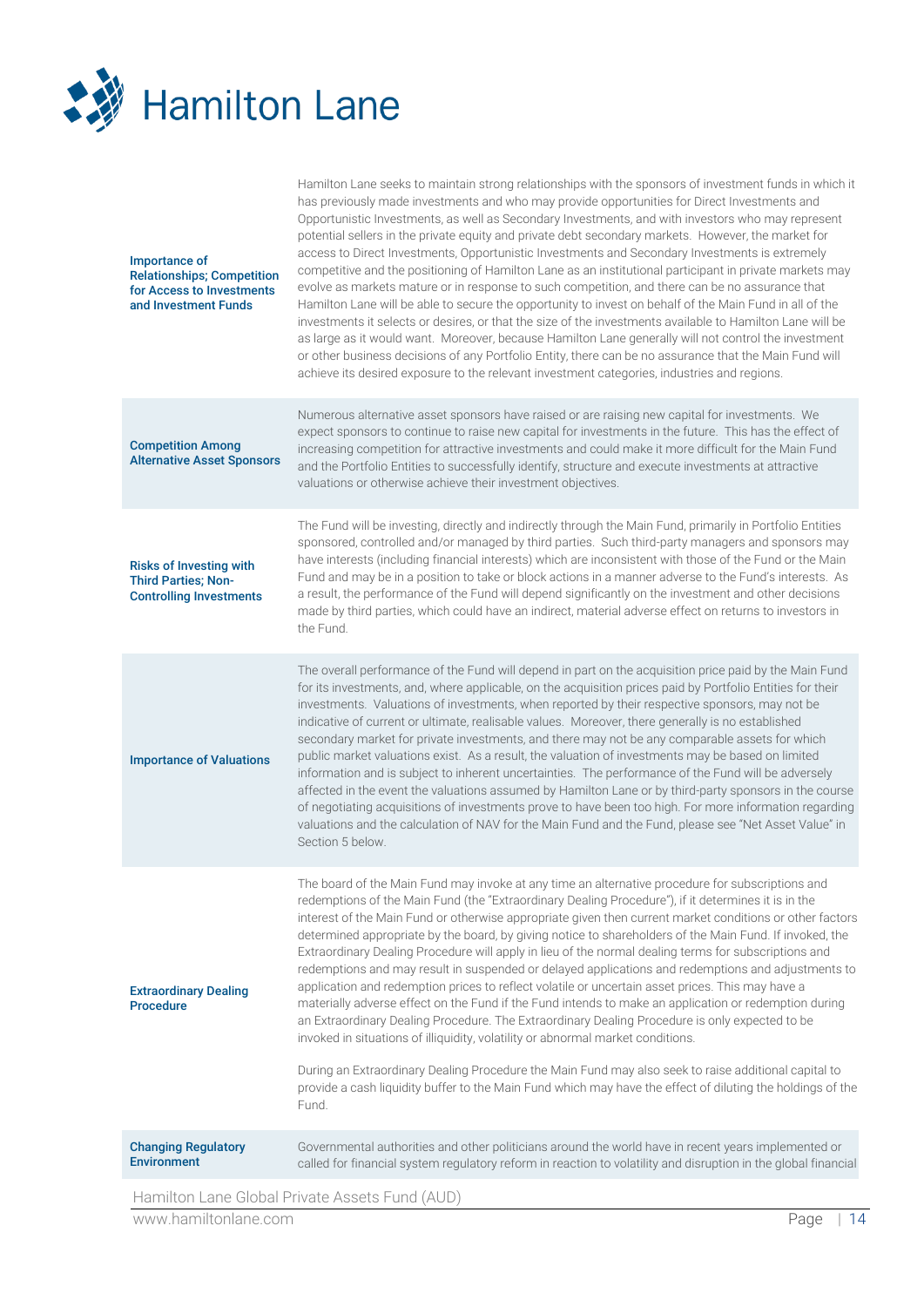

|                                                | markets, including financial institution failures and financial frauds. Such reform includes additional<br>regulation of investment funds (including the Fund and the Main Fund) and their managers and their<br>activities, including additional compliance, risk management and other procedures; restrictions on<br>specific types of investments and the provision and use of leverage; transparency requirements;<br>limitations regarding compensation to managers; changes to tax treatment; and books and records,<br>reporting and disclosure requirements. The impact of such reform measures on the Fund and the Main<br>Fund cannot be predicted with certainty but could result in increased exposure to potential liabilities,<br>increased legal, compliance, tax and other related costs, reduced investment opportunities, additional<br>administrative burdens, and increased transparency as to the identity of the investors in the Fund and<br>the Main Fund. Legal and regulatory developments will also likely impose various costs and burdens on<br>investment sponsors and Portfolio Entities or the industries in which they operate, potentially resulting<br>in less attractive investment opportunities for the Fund or the Main Fund and reduced performance of<br>the Main Fund. The possibility for elections in various countries to result in new governing coalitions or<br>parties increases the uncertainty about the trajectory of any potential laws, rules, regulations, taxes and<br>tariffs that may impact the Main Fund, its investments and their sponsors.                                                                                                                                                                                                                                                                                                                                                                                                                                                                                                                                                                                                                                                                                                                                                                                                                                                                                                                                                                                                                           |
|------------------------------------------------|-------------------------------------------------------------------------------------------------------------------------------------------------------------------------------------------------------------------------------------------------------------------------------------------------------------------------------------------------------------------------------------------------------------------------------------------------------------------------------------------------------------------------------------------------------------------------------------------------------------------------------------------------------------------------------------------------------------------------------------------------------------------------------------------------------------------------------------------------------------------------------------------------------------------------------------------------------------------------------------------------------------------------------------------------------------------------------------------------------------------------------------------------------------------------------------------------------------------------------------------------------------------------------------------------------------------------------------------------------------------------------------------------------------------------------------------------------------------------------------------------------------------------------------------------------------------------------------------------------------------------------------------------------------------------------------------------------------------------------------------------------------------------------------------------------------------------------------------------------------------------------------------------------------------------------------------------------------------------------------------------------------------------------------------------------------------------------------------------------------------------------------------------------------------------------------------------------------------------------------------------------------------------------------------------------------------------------------------------------------------------------------------------------------------------------------------------------------------------------------------------------------------------------------------------------------------------------------------------------------------------------------|
| <b>Trade Policies</b>                          | If governments continue to make significant changes in their applicable trade policies, including by<br>imposing tariffs on certain goods and raw materials imported into the their respective countries, such<br>actions may trigger retaliatory actions by the affected countries, resulting in "trade wars," which may<br>cause increased costs for goods and raw materials, or in trading partners limiting their trade with the<br>applicable country, either of which may have material adverse effects on a Portfolio Entity's business<br>and operations.                                                                                                                                                                                                                                                                                                                                                                                                                                                                                                                                                                                                                                                                                                                                                                                                                                                                                                                                                                                                                                                                                                                                                                                                                                                                                                                                                                                                                                                                                                                                                                                                                                                                                                                                                                                                                                                                                                                                                                                                                                                                   |
| <b>Changes to the European</b><br><b>Union</b> | On June 23, 2016, the United Kingdom held a referendum and voted to withdraw as a member of the<br>European Union and as a party to the Treaty on the Functioning of the European Union and its related<br>treaties ("Brexit"). The consequences of this referendum are uncertain. The referendum has already<br>caused significant volatility in global financial markets and uncertainty about the integrity and<br>functioning of the European Union, both of which may persist for an extended period of time. On March<br>29, 2017, the United Kingdom formally initiated the withdrawal process by notifying the European<br>Council of its intention to withdraw from the European Union. This notification has triggered a two-year<br>separation period under Article 50 of the Treaty on European Union, during which the United Kingdom<br>and the European Union will negotiate withdrawal arrangements governing the United Kingdom's<br>withdrawal from, and its future relationship with, the European Union. On March 19, 2018, the Brexit<br>negotiators published a draft withdrawal treaty, which envisaged a transition period until December 31,<br>2020. During such transition period, European Union law continued to apply in the UK, and the European<br>Union directed its counterparties to trade agreements to continue to treat the UK as a member state of<br>the European Union (a "Member State"). After prolonged negotiations, the withdrawal agreement finally<br>entered into force on 1 February 2020. It provided for a transitional period until December 31, 2020,<br>after which European law ceased to apply in the UK.<br>Political parties in several other member states of the European Union have proposed that a similar<br>referendum be held on their country's membership in the European Union. It is unclear whether any<br>other member states of the European Union will hold such referendums, but further disruption can be<br>expected if there are.<br>The mid- to long-term effects of Brexit will depend on any agreements the UK makes to retain access to<br>European Union markets. The measures could potentially disrupt the markets served by the Main Fund,<br>the markets in which the Main Fund invests and the tax jurisdictions in which the Main Fund operates<br>and invests and adversely change tax benefits or liabilities in these or other jurisdictions. In addition,<br>Brexit could lead to legal uncertainty and potentially divergent national laws and regulations as the UK<br>determines which European Union laws to replace or replicate. |
| <b>Lack of Operating History</b>               | Although the investment professionals of Hamilton Lane have had extensive experience investing and<br>advising on investments in private equity funds and co-investments, the Main Fund, during the earlier<br>period of its life, will have no operating history upon which to evaluate the Main Fund's likely<br>performance. Past performance of other funds and accounts managed by Hamilton Lane is not an<br>indicator of future performance of the Main Fund and the Fund.                                                                                                                                                                                                                                                                                                                                                                                                                                                                                                                                                                                                                                                                                                                                                                                                                                                                                                                                                                                                                                                                                                                                                                                                                                                                                                                                                                                                                                                                                                                                                                                                                                                                                                                                                                                                                                                                                                                                                                                                                                                                                                                                                   |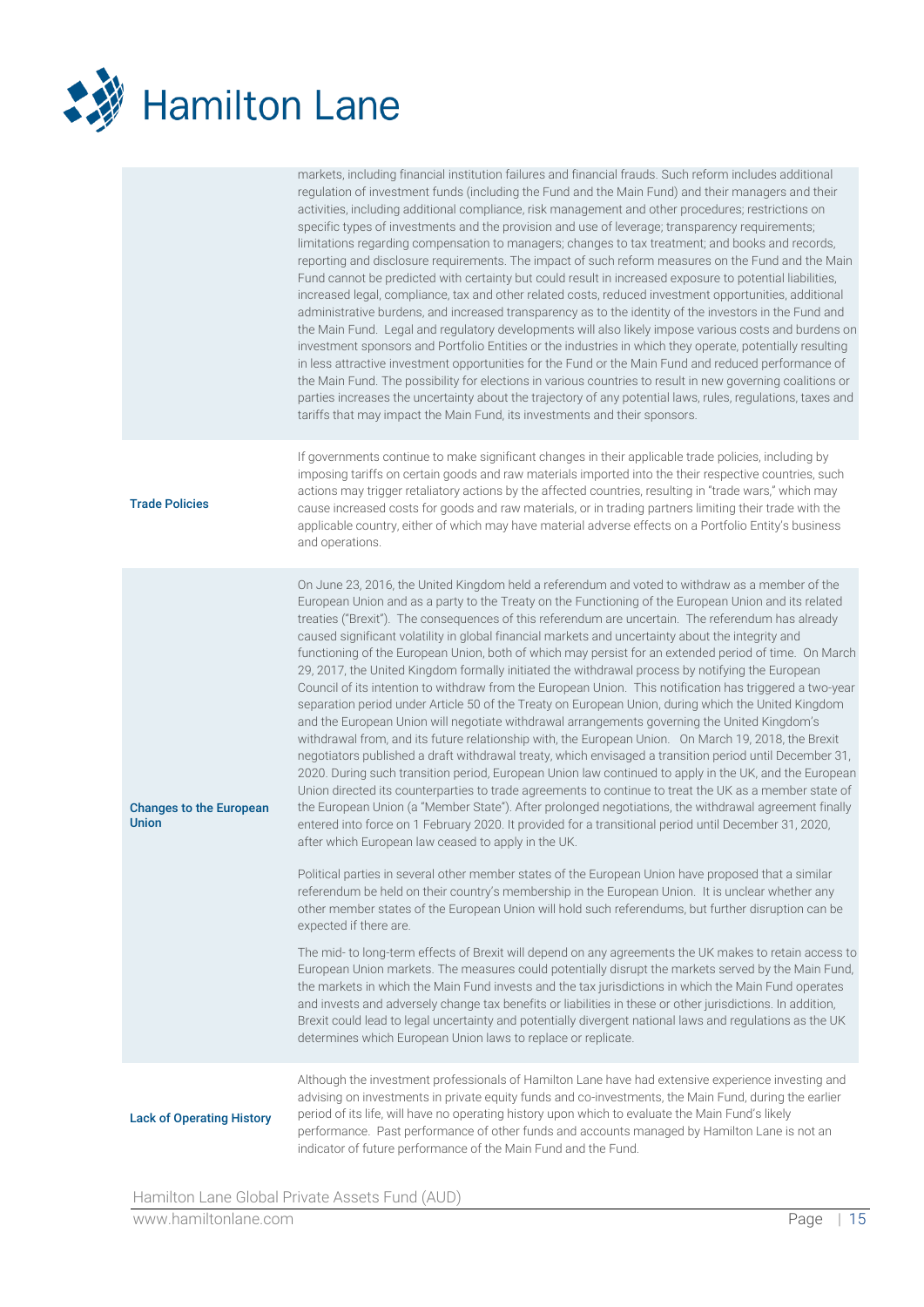

| <b>Illiquid Investments</b>                               | The Main Fund will invest in highly illiquid investments which will limit the ability of the Fund to redeem<br>its holdings in the Main Fund (and, by extension, limit the Responsible Entity's ability to accept<br>redemptions in the Fund). The Main Fund does not expect to be able to transfer or withdraw from its<br>investments within a reasonable time period that would facilitate liquidity in the Fund and Main Fund. In<br>addition, the investments of the Main Fund generally will be investments for which no liquid market<br>exists, and the Main Fund may be required to hold such investments until maturity or otherwise be<br>restricted from disposing of such investments and may not be able to sell its investments when it<br>desires to do so or to realise what it perceives to be their fair value in the event of a sale. Furthermore,<br>under certain circumstances, redemptions may be made by the Main Fund to its shareholders in kind<br>and could consist of securities for which there is no readily available market.                                                                                                                                                                                                                                                                                                                                          |
|-----------------------------------------------------------|---------------------------------------------------------------------------------------------------------------------------------------------------------------------------------------------------------------------------------------------------------------------------------------------------------------------------------------------------------------------------------------------------------------------------------------------------------------------------------------------------------------------------------------------------------------------------------------------------------------------------------------------------------------------------------------------------------------------------------------------------------------------------------------------------------------------------------------------------------------------------------------------------------------------------------------------------------------------------------------------------------------------------------------------------------------------------------------------------------------------------------------------------------------------------------------------------------------------------------------------------------------------------------------------------------------------------------------------------------------------------------------------------------|
| <b>Redemption Risk</b>                                    | Should a large number of shareholders of the Main Fund decide to redeem from the Main Fund, the<br>Main Fund could be forced to liquidate investments prematurely, causing losses to the Main Fund.<br>Actions taken to meet substantial redemption requests from the Main Fund could result in prices of<br>securities held directly or indirectly by the Main Fund decreasing and in Main Fund expenses increasing<br>(e.g., due to increased transaction costs incurred in the liquidation of positions or in connection with the<br>termination of counterparty agreements). Substantial redemptions could also significantly restrict the<br>Main Fund's ability to obtain financing or counterparties needed for its investment strategies or disrupt<br>portfolio construction and risk management strategies, which would have a further material adverse<br>effect on the Main Fund's performance. Further, the Main Fund may suspend or cap redemptions,<br>which actions would limit the ability of its shareholders (including the Fund) to redeem their Shares<br>from the Main Fund, and the value of the Main Fund's investments may decline prior to the time when<br>redemption is permitted.                                                                                                                                                                                          |
| <b>Limited Liquidity; No Market</b><br>for Interests      | An investment in the Fund may be considered to be a relatively illiquid investment because Units are not<br>generally transferable without the consent of the Responsible Entity and the redemption rights of the<br>investors are restricted as described above and in the Constitution. In addition, transfer of the Units<br>may be affected by restrictions on resales imposed by applicable law. The Fund is not intended as a<br>complete investment program and is designed only for persons who are able to bear economic risk of<br>investment and are sophisticated persons in connection with financial and business matters who do<br>not need liquidity with respect to their investments.                                                                                                                                                                                                                                                                                                                                                                                                                                                                                                                                                                                                                                                                                                 |
| <b>Fully-Funded Subscriptions</b><br>at Main Fund Level   | The Main Fund anticipates accepting subscriptions whereby each subscription is required to be fully<br>funded as of the date shares of the Main Fund are issued to the applicable investor (as opposed to<br>accepting commitments from investors to fund capital over time). Because the Main Fund may accept<br>a large amount of capital as of any date the Fund accepts subscriptions, there may be a significant<br>period of time before the Main Fund is able to invest all or substantially all of such capital contributions.<br>During any period in which the Main Fund's assets are not substantially invested in accordance with its<br>principal investment strategies, the Main Fund's (and, therefore, the Fund's performance) may suffer.<br>Furthermore, the board of the Main Fund may determine to deploy subscription proceeds to fund<br>redemptions, fund expenses or other liabilities or obligations of the Main Fund, rather than deploy such<br>proceeds for investment purposes and may determine to reject or defer subscriptions for shares<br>(including subscriptions made by the Fund).                                                                                                                                                                                                                                                                                |
| <b>Risks Associated with</b><br><b>Portfolio Entities</b> | The Portfolio Entities in which the Fund may invest through the Main Fund (which includes any special<br>purpose vehicles or other entities through which the Main Fund makes an investment) or the Subfund<br>will sometimes involve a high degree of business and financial risk. Such Portfolio Entities and/or their<br>respective sponsors or managers may be in an early stage of development, may not have a proven<br>operating history, may be operating at a loss or have significant variations in operating results, may be<br>engaged in a rapidly changing business with products subject to a substantial risk of obsolescence,<br>may require substantial additional capital to support their operations, to finance expansion or to<br>maintain their competitive position, may have a high level of leverage or may otherwise have a weak<br>financial condition. In addition, Portfolio Entities and/or their respective sponsors and managers may<br>face intense competition, including competition from companies with greater financial resources, more<br>extensive development, manufacturing, marketing, and other capabilities and a larger number of<br>qualified managerial and technical personnel. Portfolio Entities in non-U.S. jurisdictions may be subject<br>to additional risks, including changes in currency exchange rates, exchange control regulations, risks |
|                                                           | Hamilton Lane Global Private Assets Fund (AUD)                                                                                                                                                                                                                                                                                                                                                                                                                                                                                                                                                                                                                                                                                                                                                                                                                                                                                                                                                                                                                                                                                                                                                                                                                                                                                                                                                          |

www.hamiltonlane.com Page | 16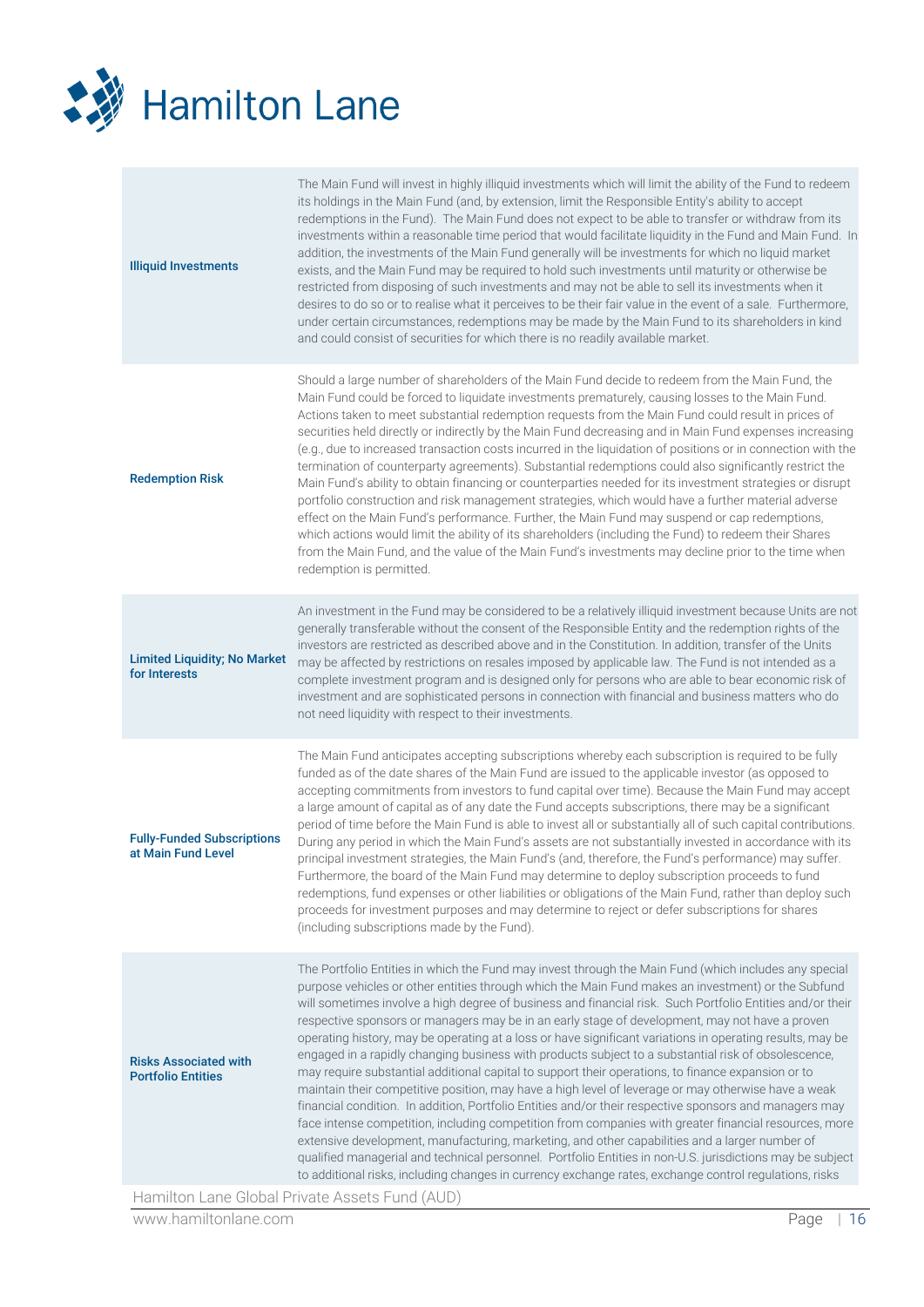

|                                                         | associated with different types (and lower quality) of available information, expropriation or<br>confiscatory taxation and adverse political developments. In addition, during periods of difficult market<br>conditions or slowdowns in a particular investment category, industry or region, Portfolio Entities may<br>experience decreased revenues, financial losses, difficulties in obtaining access to financing and<br>increased costs. During these periods, they may also have difficulty in expanding their respective<br>businesses and operations and may be unable to service their outstanding obligations or pay expenses<br>as they become due. A general market downturn or a specific market dislocation may adversely affect<br>the Fund's investment performance.                                                                                                                                                                                                                                                                                                                                                                                                                                                                                                                                                                                                                                                                                                                                                                                                                                                                                                                                                                                                                                                   |
|---------------------------------------------------------|-------------------------------------------------------------------------------------------------------------------------------------------------------------------------------------------------------------------------------------------------------------------------------------------------------------------------------------------------------------------------------------------------------------------------------------------------------------------------------------------------------------------------------------------------------------------------------------------------------------------------------------------------------------------------------------------------------------------------------------------------------------------------------------------------------------------------------------------------------------------------------------------------------------------------------------------------------------------------------------------------------------------------------------------------------------------------------------------------------------------------------------------------------------------------------------------------------------------------------------------------------------------------------------------------------------------------------------------------------------------------------------------------------------------------------------------------------------------------------------------------------------------------------------------------------------------------------------------------------------------------------------------------------------------------------------------------------------------------------------------------------------------------------------------------------------------------------------------|
| <b>Volatility; Interest Rate Risk</b>                   | General fluctuations or instability in the market prices of securities and interest rates may affect the<br>Main Fund's investment opportunities and the value of the Main Fund's investments. Generally, if<br>interest rates rise, the value of such investments, including debt and mezzanine investments, will<br>decline. Additionally, the Main Fund may borrow to fund investments and/or redemptions, Main Fund<br>Expenses or other liabilities or obligations of the Main Fund. While such use of borrowed funds may<br>increase returns if the Main Fund earns a greater return on investments purchased with borrowed funds<br>(or investments that need not be sold to meet redemption requests or pay Main Fund Expenses) than it<br>pays for such funds, the use of borrowed funds decreases returns if the Main Fund fails to earn as<br>much as it pays for such funds. As a result, rising interest rates could directly impact the Main Fund's<br>performance.                                                                                                                                                                                                                                                                                                                                                                                                                                                                                                                                                                                                                                                                                                                                                                                                                                                         |
| <b>Reliance on Direct</b><br><b>Investment Sponsors</b> | The Main Fund will be investing in Direct Investments sponsored, controlled and managed by third<br>parties. The Main Fund will generally not have an active role in the management of the assets of Direct<br>Investments, and the Main Fund's ability to withdraw from or transfer its interests in such Direct<br>Investments will be limited. As a result, the performance of the Main Fund will depend significantly on<br>the investment and other decisions made by third parties, which could have a material adverse effect<br>on the Fund's performance.                                                                                                                                                                                                                                                                                                                                                                                                                                                                                                                                                                                                                                                                                                                                                                                                                                                                                                                                                                                                                                                                                                                                                                                                                                                                        |
| <b>Debt Securities</b>                                  | Debt securities in general do not entitle their holder to control rights over the issuer and are subject to<br>creditor risks. The Main Fund's investments in debt securities also may be subject to early redemption<br>features, refinancing options, pre-payment options or similar provisions which, in each case, could<br>result in the issuer repaying the principal on an obligation held by the Fund earlier than expected.                                                                                                                                                                                                                                                                                                                                                                                                                                                                                                                                                                                                                                                                                                                                                                                                                                                                                                                                                                                                                                                                                                                                                                                                                                                                                                                                                                                                      |
| <b>Volatile Market Conditions.</b>                      | In recent years there has been extended volatility and disruption in the global financial markets. Market<br>volatility and disruption could adversely affect the Portfolio Entities, which, in turn, would adversely<br>affect the performance of the Main Fund and Fund. For example, the lack of available credit and/or the<br>increased cost of credit may materially adversely affect the performance of Portfolio Entities that rely<br>heavily on leverage such as leveraged buyout funds. Disruptions in the debt and equity markets may<br>make it more difficult for the Portfolio Entities and the Fund to exit and realise value from their<br>investments, because potential buyers of Portfolio Entities may not be able to finance acquisitions and<br>the equity markets may become unfavorable for initial public offerings. In addition, volatility may<br>directly affect the market prices of securities issued by many companies for reasons unrelated to their<br>operating performance and may adversely affect the valuation of the Fund's investments. Furthermore,<br>volatile market conditions can result in increased redemptions from the Fund - please see "Redemption<br>Risk" above for more information.<br>Any or all of these factors may result in lower Fund investment performance. Governmental authorities<br>have undertaken, and may continue to undertake, a variety of initiatives designed to strengthen and<br>stabilise the economy and the financial markets. However, there can be no assurance that the<br>introduction, implementation and winding down of these initiatives will be successful, and there is no<br>way to predict the ultimate impact of the disruption or the effect that these initiatives will have on the<br>performance of the Portfolio Entities or the Fund. |
| <b>Reliance on Key Personnel</b>                        | The success of the Fund and Main Fund will depend in part upon the skill and expertise of Hamilton<br>Lane's investment professionals. There can be no assurance that such professionals will continue to<br>be associated with Hamilton Lane, and any departure or resignation of any key employee of Hamilton<br>Lane could have an adverse impact on the performance of the Fund and Main Fund.                                                                                                                                                                                                                                                                                                                                                                                                                                                                                                                                                                                                                                                                                                                                                                                                                                                                                                                                                                                                                                                                                                                                                                                                                                                                                                                                                                                                                                        |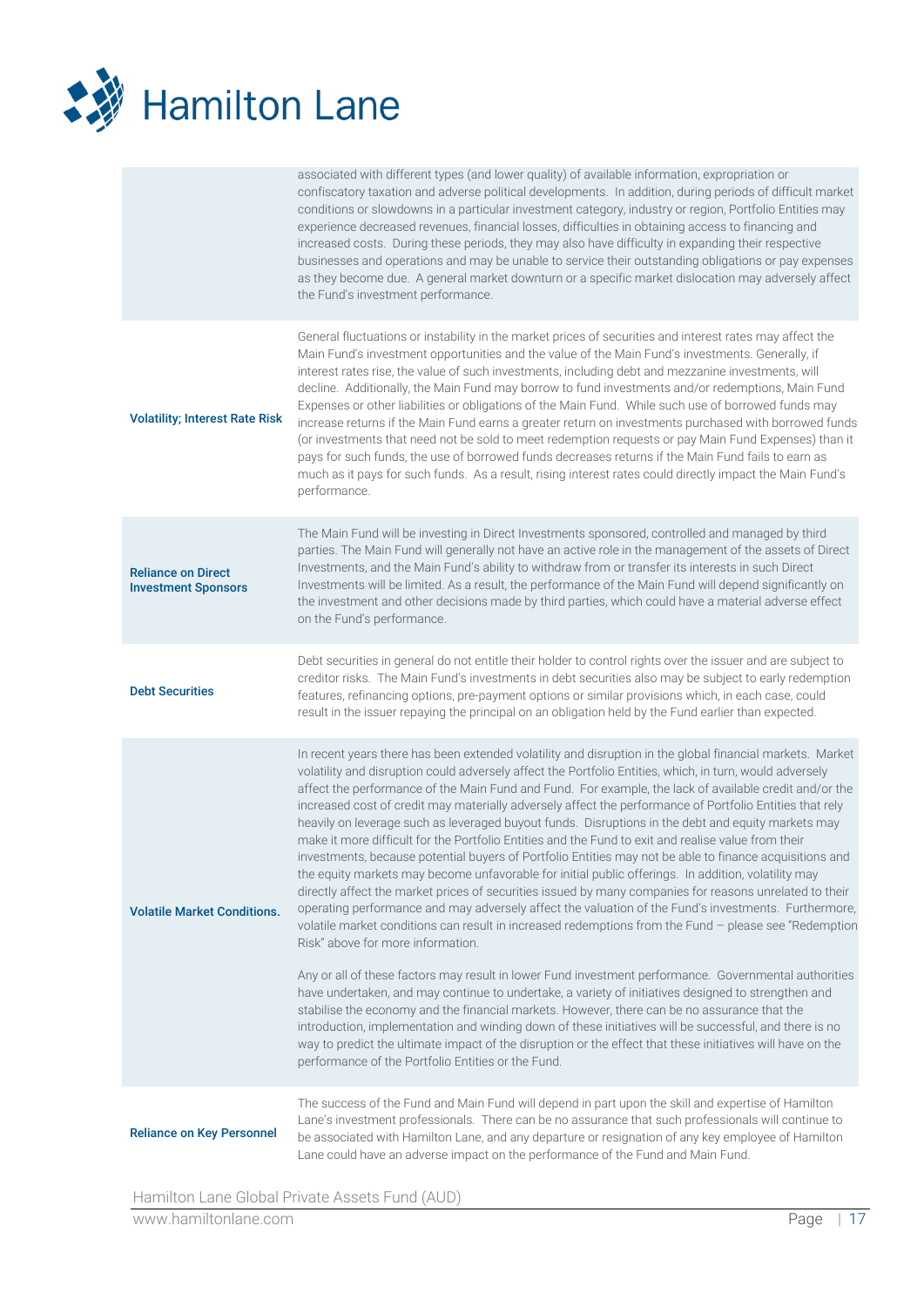

| <b>Limited Availability of</b><br><b>Information</b>                                    | administrations will take going forward, legislation was passed in the United States at the end of 2017,<br>which, among other things, provides that, if certain holding period requirements are not met, certain<br>performance-based compensation, including the carried interest, and gain on the sale of investment<br>services partnership interests will be subject to higher rates of U.S. federal income tax than was the<br>case under prior law. This holding period requirement could affect investment decisions, including the<br>timing of dispositions, and could adversely impact returns for investors and Main Fund liquidity.<br>Due to confidentiality concerns, Portfolio Entities generally will not permit the Main Fund to disclose<br>information regarding the Portfolio Entity's investment strategies, investments, risks and/or prior                                                                                                                                                                                                                                                                                                                                                                                                                                                                                                                                                                                                                                                                                                                                                                                                                                                                                                                                                                             |
|-----------------------------------------------------------------------------------------|------------------------------------------------------------------------------------------------------------------------------------------------------------------------------------------------------------------------------------------------------------------------------------------------------------------------------------------------------------------------------------------------------------------------------------------------------------------------------------------------------------------------------------------------------------------------------------------------------------------------------------------------------------------------------------------------------------------------------------------------------------------------------------------------------------------------------------------------------------------------------------------------------------------------------------------------------------------------------------------------------------------------------------------------------------------------------------------------------------------------------------------------------------------------------------------------------------------------------------------------------------------------------------------------------------------------------------------------------------------------------------------------------------------------------------------------------------------------------------------------------------------------------------------------------------------------------------------------------------------------------------------------------------------------------------------------------------------------------------------------------------------------------------------------------------------------------------------------|
| <b>Effect of Carried Interest</b>                                                       | An affiliate of Hamilton Lane (the "Carried Interest Shareholder") will be entitled to a carried interest with<br>respect to the investments of the Main Fund, and the Portfolio Entities (including where held indirectly)<br>may provide for their respective general partners or managers to receive certain specified carried<br>interests or other special allocations based on the returns of such Portfolio Entities to their investors.<br>The existence of these carried interests may create an incentive for the sponsors or general partners of<br>Portfolio Entities and Hamilton Lane to make more speculative investments than they would otherwise<br>make in the absence of such performance-based compensation.<br>Furthermore, for purposes of determining the amount of carried interest, any reduction in the proceeds<br>from the realisation of investments" received by or apportioned to the Main Fund which is attributable<br>to U.S. federal income tax shall be borne solely by the shareholders of the Main Fund, including the<br>Fund, and shall not be treated as Main Fund expenses or reduce amounts due to the Carried Interest<br>Shareholder. As such, Hamilton Lane arguably does not have a financial incentive to try to minimise<br>U.S. federal income taxes and conflicts of interest may arise with respect to the structuring of<br>investments. Additionally, for purposes of determining the amount of carried interest, the Carried<br>Interest Shareholder will receive a percentage of profits with respect to each applicable Investment that<br>is gross of Main Fund expenses (including management fees) and is irrespective of realised or<br>unrealized losses in other investments.<br>While it is inherently uncertain what position the current U.S. administration or future U.S. |
| <b>Fraudulent Activities</b>                                                            | There is a risk that a sponsor or manager of any Portfolio Entity may knowingly, negligently or otherwise<br>withhold or misrepresent information regarding the Portfolio Entity's performance or activities, including<br>the presence or effects of any fraudulent or similar activities. Hamilton Lane would generally not have<br>the opportunity to discover such situations prior to the time such sponsor or manager discloses (or<br>there is public disclosure of) the presence or effects of any fraudulent activities. Accordingly, Hamilton<br>Lane cannot offer any assurances that Portfolio Entities or their respective sponsors or managers will<br>not engage in fraudulent activities or that Hamilton Lane will have the opportunity or ability to protect<br>the Main Fund and the Fund from suffering a loss because of such fraudulent activities. There can be<br>no assurance that general partners, sponsors, managements, Portfolio Entities, service providers,<br>consultants and other third-parties will comply with all applicable laws and that assets of the Main Fund<br>entrusted to the Portfolio Entities or other third-parties will be protected.                                                                                                                                                                                                                                                                                                                                                                                                                                                                                                                                                                                                                                                      |
| <b>Third-Party Broken Deal</b><br><b>Expenses</b>                                       | When the Main Fund agrees or indicates an interest to participate in a Direct Investment, Secondary<br>Investment, Opportunistic Investment or other investment with a third-party and such prospective<br>investment is not consummated, there may nonetheless be significant costs, expenses and fees<br>relating to such prospective investment, including for diligence, structuring and payment of "broken deal<br>fees".                                                                                                                                                                                                                                                                                                                                                                                                                                                                                                                                                                                                                                                                                                                                                                                                                                                                                                                                                                                                                                                                                                                                                                                                                                                                                                                                                                                                                 |
| <b>Consequences of the</b><br><b>Fund's Failure to Satisfy</b><br><b>Capital Calls.</b> | If the Main Fund does not timely meet its obligations to make capital contributions when due to any of<br>its Portfolio Entities or other counterparties, whether because of a lack of resources resulting from over-<br>commitments by Hamilton Lane, mismanagement of the Main Fund's cash by Hamilton Lane or any<br>other reason, the Main Fund may be subject to significant penalties under the terms of such Portfolio<br>Entity or counterparty, which could have a material adverse effect on the value of the Main Fund's<br>investment in such Portfolio Entity or subject the Main Fund to liability to such counterparty. As the<br>Main Fund will have neither the right to call additional capital contributions from Shareholders nor the<br>right to require the return of any distributions, the Main Fund may have increased difficulty in meeting<br>unexpected capital calls from Portfolio Entities or obligations to return distributions to Portfolio Entities.                                                                                                                                                                                                                                                                                                                                                                                                                                                                                                                                                                                                                                                                                                                                                                                                                                                        |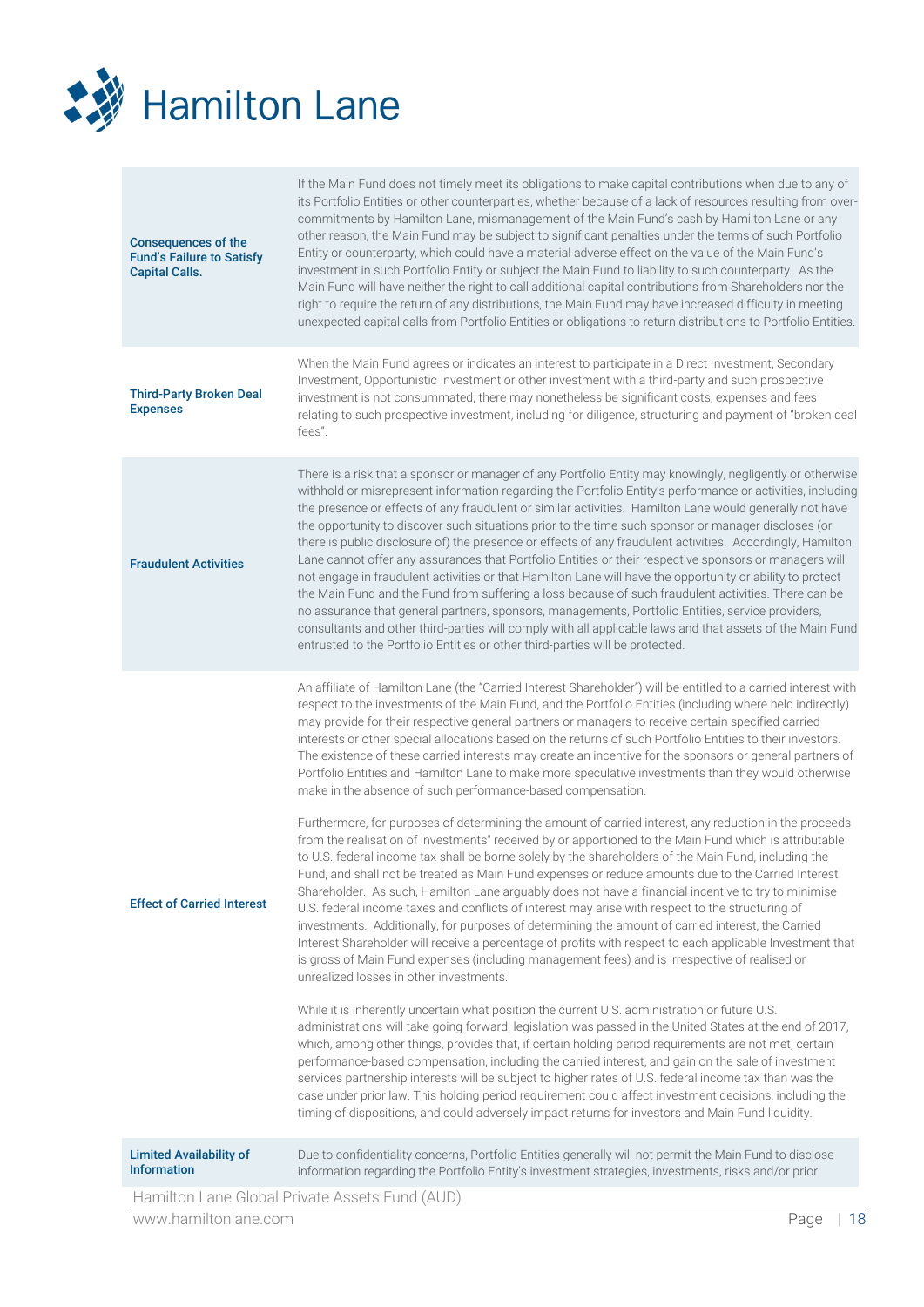

|                                                                                               | performance, including to the Fund and its Unit holders. In addition, certain Portfolio Entities may<br>provide limited or no information regarding their investment strategies or investments. Accordingly, in<br>certain circumstances, Unit holders may not have, and the Fund may not be able to provide, sufficient<br>information to evaluate to their full satisfaction the risks of investing in the Fund and the manner in<br>which the capital they have contributed to the Main Fund (via the Fund) has been invested. In addition,<br>incomplete information may affect the valuations of investments, which may not be indicative of<br>current or ultimate, realisable values.                                                                                                                                                                                                                                                                                                                                                                                                                                                                                                                                                                                                                                                                                                                                                                                                                                                                                                                                                                                                                                                                                                                                                                                                                                                                                                                                                                                                                                                                                                                                                                                                                                                                                 |
|-----------------------------------------------------------------------------------------------|------------------------------------------------------------------------------------------------------------------------------------------------------------------------------------------------------------------------------------------------------------------------------------------------------------------------------------------------------------------------------------------------------------------------------------------------------------------------------------------------------------------------------------------------------------------------------------------------------------------------------------------------------------------------------------------------------------------------------------------------------------------------------------------------------------------------------------------------------------------------------------------------------------------------------------------------------------------------------------------------------------------------------------------------------------------------------------------------------------------------------------------------------------------------------------------------------------------------------------------------------------------------------------------------------------------------------------------------------------------------------------------------------------------------------------------------------------------------------------------------------------------------------------------------------------------------------------------------------------------------------------------------------------------------------------------------------------------------------------------------------------------------------------------------------------------------------------------------------------------------------------------------------------------------------------------------------------------------------------------------------------------------------------------------------------------------------------------------------------------------------------------------------------------------------------------------------------------------------------------------------------------------------------------------------------------------------------------------------------------------------|
| <b>Risk of Leverage</b>                                                                       | Portfolio Entities may employ significant leverage in connection with their operations, investments<br>and/or other activities. Leverage generally magnifies both the opportunities for gain as well as the risk<br>of loss from an equity investment, and the Fund will be indirectly exposed to this magnified risk-return<br>dynamic. Portfolio Entities may be subject to restrictive financial and operating covenants as a result of<br>their use of leverage. Leverage may render these Portfolio Entities vulnerable to increases in interest<br>rates and impair their ability to finance their future operations, activities and capital needs. As a result,<br>their flexibility to respond to changing business and economic conditions and to business opportunities<br>may be limited. A leveraged Portfolio Entity's financial performance will tend to increase or decrease at<br>a greater rate than if borrowed money were not used.                                                                                                                                                                                                                                                                                                                                                                                                                                                                                                                                                                                                                                                                                                                                                                                                                                                                                                                                                                                                                                                                                                                                                                                                                                                                                                                                                                                                                       |
|                                                                                               | The Main Fund, and special purpose vehicles through which the Main Fund invests, may also employ<br>leverage, including pursuant to a secured credit facility. While the use of borrowed funds increases<br>returns if the Main Fund earns a greater return on investments purchased with borrowed funds than it<br>pays for such funds, the use of leverage decreases returns if the Main Fund fails to earn as much on<br>such investments as it pays for such funds. Failure to satisfy the terms of debt incurred by the Main<br>Fund can have negative consequences, including forced liquidation of investments in order to satisfy<br>the Main Fund's obligations.                                                                                                                                                                                                                                                                                                                                                                                                                                                                                                                                                                                                                                                                                                                                                                                                                                                                                                                                                                                                                                                                                                                                                                                                                                                                                                                                                                                                                                                                                                                                                                                                                                                                                                    |
| <b>Recall of Distributions</b>                                                                | Portfolio Entities may reserve the right to recall some or all of the distributions to their investors,<br>including the Main Fund, in order to make additional investments, pay expenses or for other purposes.<br>It is also possible that (a) a Portfolio Entity in which the Main Fund invested on a secondary basis will<br>request that the Main Fund return distributions originally made to the transferor (and not to the Main<br>Fund) or (b) a Portfolio Entity will reserve the right to recall distributions (whether made to the Main<br>Fund or, in the case of a Secondary Investment, any such transferor) for the Portfolio Entity to satisfy<br>indemnity or other obligations. In the event the Main Fund is required to return distributions to a<br>Portfolio Entity, Investors remaining in the Main Fund after any such clawback will bear the effect of any<br>such liability.                                                                                                                                                                                                                                                                                                                                                                                                                                                                                                                                                                                                                                                                                                                                                                                                                                                                                                                                                                                                                                                                                                                                                                                                                                                                                                                                                                                                                                                                      |
| <b>Exculpation and</b><br>Indemnification of<br><b>Management and Other</b><br><b>Persons</b> | Under the terms of the constitutive documents of the Main Fund and the Subfund, none of the board or<br>general partners of the Main Fund and Subfund, the AIFMs (respectively), Hamilton Lane or their<br>respective affiliates, directors, officers, stockholders, managers, partners, members, employees,<br>personnel, independent contractors, representatives or agents (each, a "Covered Person") will be liable<br>to the Main Fund or Subfund or their shareholders (including the Fund) for damages related to any act<br>or omission of any Covered Person, except for damages determined by a court of competent<br>jurisdiction in a final judgment to be primarily and directly attributable to any act or omission by any<br>Covered Person constituting gross negligence, fraud or willful misconduct relating to the Main Fund,<br>Subfund or Fund (any such act or omission being "Disabling Conduct"). Each of the Main Fund and<br>Subfund will indemnify each Covered Person against all claims, damages, liabilities, costs and<br>expenses, including legal fees, to which they may be or become subject by reason of their activities on<br>behalf of the Fund, except to the extent that such claims, damages, liabilities, costs or expenses are<br>determined by a court of competent jurisdiction in a final judgment to have resulted primarily and<br>directly from such Covered Person's Disabling Conduct. As a result of these exculpation and<br>indemnification provisions, the shareholders of the Main Fund and Subfund, including the Fund, will<br>have limited recourse in the event of losses arising from the investment activities or other operations of<br>the funds. In addition, the constitutive documents of the Portfolio Entities will typically have similar<br>exculpation and indemnification agreements, which will effectively limit the recourse of the Fund<br>against the sponsor of any Portfolio Entity and its covered persons and entities, in the event of losses<br>caused to the Main Fund or Subfund by such Portfolio Entity. The Responsible Entity is indemnified out<br>of the Fund against all liabilities incurred by it in performing or exercising any of its powers or duties in<br>relation to the fund. To the extent permitted by the Corporations Act, this indemnity includes any liability |

Hamilton Lane Global Private Assets Fund (AUD)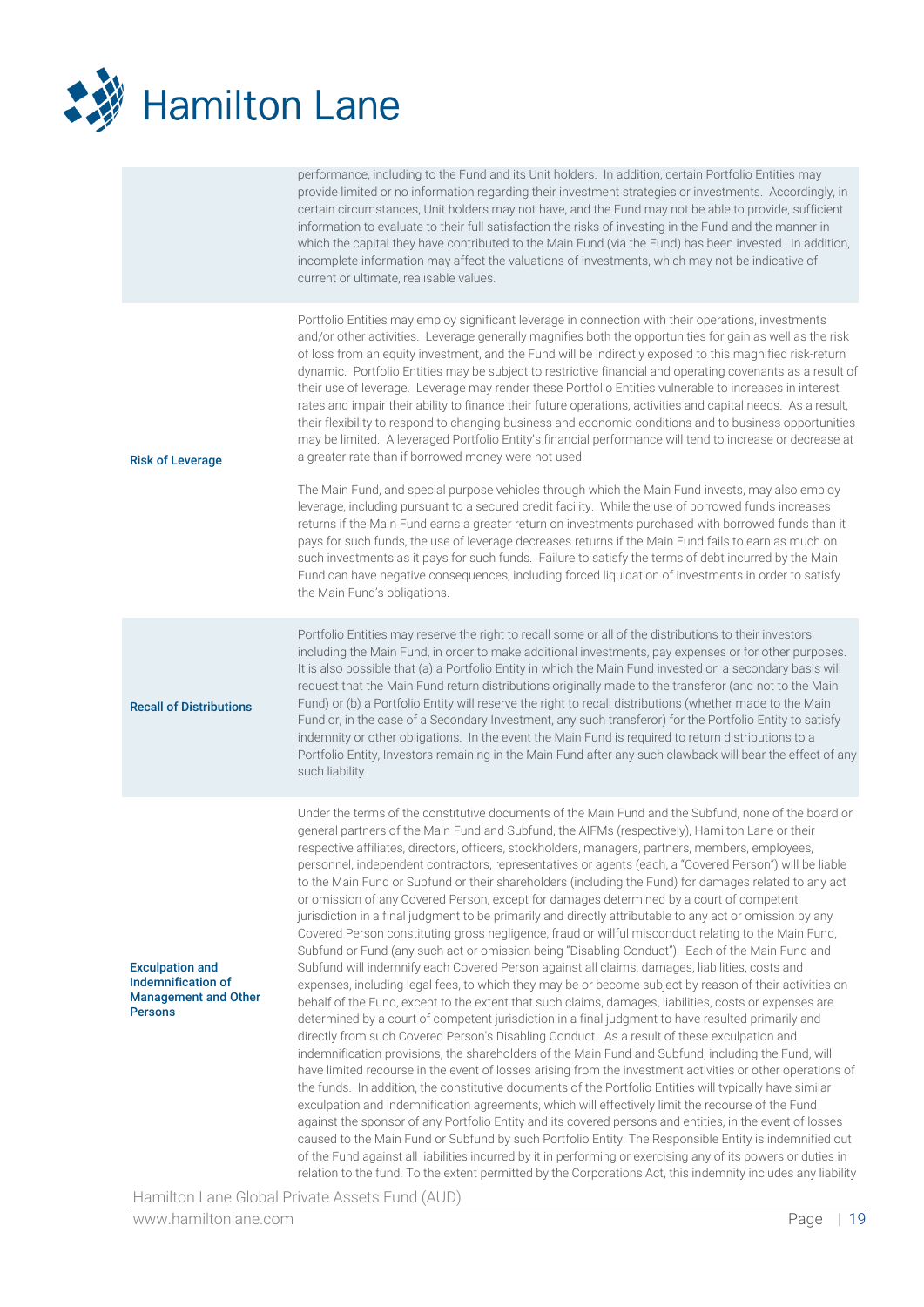

incurred as a result of any act or omission of a delegate or agent appointed by the Responsible Entity. Subject to the law, the Responsible Entity may retain or pay out from the assets of the Fund any sum necessary to affect such an indemnity.

| <b>Tax Risks</b>                                                                    | Tax consequences to the Unit holders from an investment in the Fund are complex. Potential Unit<br>holders are strongly urged to review the discussion below under "Section 8 Taxation"                                                                                                                                                                                                                                                                                                                                                                                                                                                                                                                                                                                                                                                                                                                                                                                                                                                                                                                                                                                                                                                                                                                                                                                                                                                                                                                                            |  |
|-------------------------------------------------------------------------------------|------------------------------------------------------------------------------------------------------------------------------------------------------------------------------------------------------------------------------------------------------------------------------------------------------------------------------------------------------------------------------------------------------------------------------------------------------------------------------------------------------------------------------------------------------------------------------------------------------------------------------------------------------------------------------------------------------------------------------------------------------------------------------------------------------------------------------------------------------------------------------------------------------------------------------------------------------------------------------------------------------------------------------------------------------------------------------------------------------------------------------------------------------------------------------------------------------------------------------------------------------------------------------------------------------------------------------------------------------------------------------------------------------------------------------------------------------------------------------------------------------------------------------------|--|
| <b>Risks Associated with</b><br><b>Investments in Certain</b><br><b>Territories</b> | The Main Fund and Portfolio Entities may make investments in various geographies, including in<br>emerging markets. Such investments may be subject to political and regulatory risks, including<br>unfavorable political and regulatory environments, armed conflict, nationalization, economic instability,<br>changes in taxation, fiscal and monetary policies, restrictions on repatriation of profits, and other<br>economic regulations, any of which may have an adverse effect on private investments in such<br>jurisdictions and could adversely affect the value of the Main Fund's investments. In addition,<br>accounting standards and practice may differ significantly from those practiced in more developed<br>markets, which may adversely impact the Main Fund's or a Portfolio Entity's ability to evaluate potential<br>investments, perform due diligence and value their investments.                                                                                                                                                                                                                                                                                                                                                                                                                                                                                                                                                                                                                     |  |
| <b>Legal and Taxation Risk</b>                                                      | Laws and regulations in various jurisdictions, particularly those relating to foreign investment and<br>taxation, may impose costs and expenses on the Fund, the Main Fund and its investments, including on<br>income and gains recognised with respect to investments, which may not be creditable or deductible by<br>the Shareholders, or limitations on repatriation of capital or gains. In addition, the Fund may be subject<br>to tax, reporting and other filing obligations in jurisdictions in which the Portfolio Entities reside or<br>operate.                                                                                                                                                                                                                                                                                                                                                                                                                                                                                                                                                                                                                                                                                                                                                                                                                                                                                                                                                                       |  |
| <b>Currency Risk</b>                                                                | Currency risk is the risk that changes in currency exchange rates, with respect to a reference currency,<br>will negatively affect securities denominated in, and/or receiving revenues in, currencies other than<br>such reference currency. The liquidity and trading value of currencies could be affected by global<br>economic factors, such as inflation, interest rate levels, fiscal deficits, trade balances among countries<br>and other factors that may affect capital flows from or to one currency jurisdiction relative to others, as<br>well as the actions of sovereign governments and central banks. Adverse changes in currency<br>exchange rates may erode or reverse any potential gains from the Main Fund's investments in<br>securities denominated in another currency or may widen existing losses.<br>Hedging arrangements may be put in place at the Main Fund or Subfund level for all or part of the<br>investments by Class S in the Main Fund or Subfund in order to minimise the currency risk. However,<br>the hedging arrangements will be subject to the hedging risks described below.<br>Investments in Class U will be fully exposed to the currency risk as the investments in the Main Fund<br>and Subfund are unhedged; however, the Main Fund's investment in underlying investments may be<br>subject to the hedging risks described below to the extent the Main Fund employs hedging with respect<br>to investments in currencies other than US Dollars.                            |  |
| <b>Hedging Risks</b>                                                                | With a view toward reducing the risk of adverse movements in currency exchange rates, interest rates<br>and securities prices of, and other market risks with respect to, its investments, the Main Fund and<br>Subfund may employ a wide range of hedging techniques, including through the purchase of currency<br>exchange contracts, futures, forwards, put and call options of any type, swap transactions (including<br>interest rate, credit default, asset, index, inflation, correlation, basis, currency, variance swaps and the<br>purchase or sale of related caps, floors, collars, and swaps), derivatives and other means determined in<br>the judgment of Hamilton Lane to involve instruments or methods that evidence a negative correlation<br>to risk desired to be hedged. There can be no guarantee that suitable hedging instruments or methods<br>will be available at the time when the funds wish to use them, and Investment Manager does not expect<br>to be able to eliminate its exposure to exchange rate, interest rate and security price fluctuations and<br>other market risks. Additionally, in the event of an imperfect correlation between a position in a hedging<br>instrument and the position that it is intended to protect or because of the cost of such investment, the<br>desired protection may not be obtained, and the Fund may be exposed to a risk of loss. The use of<br>hedging techniques will incur costs and expenses, which may reduce the returns of the Fund, and the |  |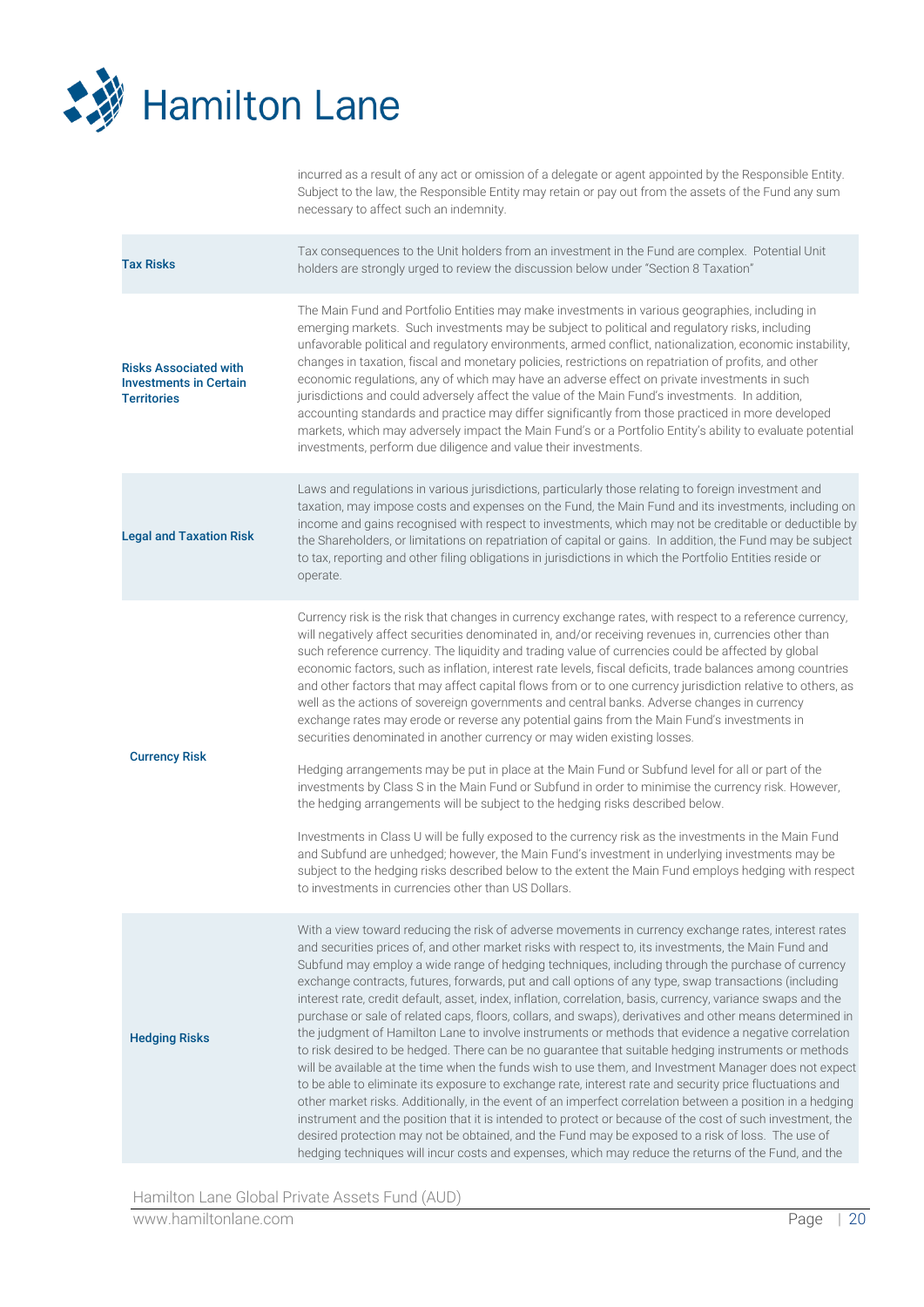

| Fund, will bear all such costs and expenses, even if such hedging does not prevent a loss to the Main   |
|---------------------------------------------------------------------------------------------------------|
| Fund or if such costs are in excess of any hedging gain.                                                |
| The transactions used to effect currency hedging will be entered into by the Main Fund on behalf of one |
| or more elecces of charge in the Main Fund, Associately, any close, including that hold through Close S |

or more classes of shares in the Main Fund. Accordingly, any class, including that held through Class S of the Fund, may be over-hedged or under-hedged, and the performance of any particular class may diverge materially from the performance of the reference currency of such class, and may diverge materially from the performance of any other class.

| <b>Cross-Class Liability</b>                                  | Each of the Main Fund and the Subfund will issue Shares in several classes and there is no limited<br>recourse protection for any class. The Fund currently also has two Classes and there is no limited<br>recourse protection for any Class either. Accordingly, all of the assets of the funds will be available to<br>meet all of their respective liabilities regardless of the class to which such assets or liabilities are<br>attributable. It is possible that losses or other liabilities sustained by one class in excess of the assets<br>attributable to such class will be charged against the assets of another class. In practice, cross-class or<br>cross-series liability is only expected to arise where liabilities referable to one class are in excess of the<br>assets referable to such class and such class is unable to meet all liabilities attributed to it. In such a<br>case, the assets of the Main Fund attributable to other classes would be applied to cover such liability<br>excess.                                                                                                                                                                                                                                                                                                                                                                                                                                                                                                                                                                                                                                                                                  |
|---------------------------------------------------------------|------------------------------------------------------------------------------------------------------------------------------------------------------------------------------------------------------------------------------------------------------------------------------------------------------------------------------------------------------------------------------------------------------------------------------------------------------------------------------------------------------------------------------------------------------------------------------------------------------------------------------------------------------------------------------------------------------------------------------------------------------------------------------------------------------------------------------------------------------------------------------------------------------------------------------------------------------------------------------------------------------------------------------------------------------------------------------------------------------------------------------------------------------------------------------------------------------------------------------------------------------------------------------------------------------------------------------------------------------------------------------------------------------------------------------------------------------------------------------------------------------------------------------------------------------------------------------------------------------------------------------------------------------------------------------------------------------------|
| <b>Use of Subfund</b>                                         | The Fund may invest in the Main Fund or other investments which meet the investment strategy<br>through the Subfund. The performance of the Fund will depend on the Subfund complying with its<br>constituent documents and any relevant laws and that the investment fund manager performs its<br>obligations. Where the Subfund or its investment fund manager does not discharge these obligations<br>there may be a material adverse effect on the Fund's performance.                                                                                                                                                                                                                                                                                                                                                                                                                                                                                                                                                                                                                                                                                                                                                                                                                                                                                                                                                                                                                                                                                                                                                                                                                                 |
| <b>Other Risks of Investing in</b><br><b>Emerging Markets</b> | Investments in emerging markets will be subject to other risks, including limited liquidity in the markets<br>for equities and other financial instruments, less sound banking systems, and uninsured exposure to<br>intermediary and counter-party risks.                                                                                                                                                                                                                                                                                                                                                                                                                                                                                                                                                                                                                                                                                                                                                                                                                                                                                                                                                                                                                                                                                                                                                                                                                                                                                                                                                                                                                                                 |
| <b>Mandatory Redemption and</b><br><b>Conversion</b>          | The board of the Main Fund has the authority to require a shareholder, including the Fund, to redeem<br>from the Main Fund for any reason or no reason. The Main Fund may be required to liquidate<br>investments in order to facilitate redemptions. A reduction in the size of the Main Fund could result in<br>greater concentration in a fewer number of investments. Additionally, the board of the Main Fund has<br>the authority to require a shareholder to convert to a different class of shares if such shareholder no<br>longer maintains the applicable minimum investment amount for the class of Shares currently held by<br>such Shareholder. The new class of Shares may have different terms than the original class, which a<br>Shareholder may find less desirable than the terms of the original class.                                                                                                                                                                                                                                                                                                                                                                                                                                                                                                                                                                                                                                                                                                                                                                                                                                                                               |
| <b>Cybersecurity Risk</b>                                     | Hamilton Lane, the Fund's and the Main Fund's service providers and other counterparties increasingly<br>depend on complex information technology and communications systems to conduct business<br>functions. These systems are subject to a number of different threats or risks that could adversely<br>affect the Fund and its investors. For example, unauthorised third parties may attempt to improperly<br>access, modify, disrupt the operations of, or prevent access to, these systems of the Responsible Entity,<br>Hamilton Lane, the Fund's or the Main Fund's service providers, and other counterparties (or data within<br>these systems). Third parties may also attempt to fraudulently induce employees, clients, third-party<br>service providers or other users of Hamilton Lane's or the Responsible Entity's systems or the systems<br>of their respective service providers or counterparties to disclose sensitive information in order to gain<br>access to Hamilton Lane's or the Responsible Entity's data or that of the Fund's investors. A successful<br>penetration or circumvention of the security of such systems could result in the loss or theft of data or<br>funds of the Fund or its investors, the inability to access electronic systems, loss or theft of proprietary<br>or personal information or corporate data, physical damage to a computer or network system, and/or<br>costs associated with system repairs. Such incidents could cause the Fund, Hamilton Lane, the<br>Responsible Entity, their service providers and/or other counterparties to incur regulatory penalties,<br>reputational damage, additional compliance costs or financial loss. |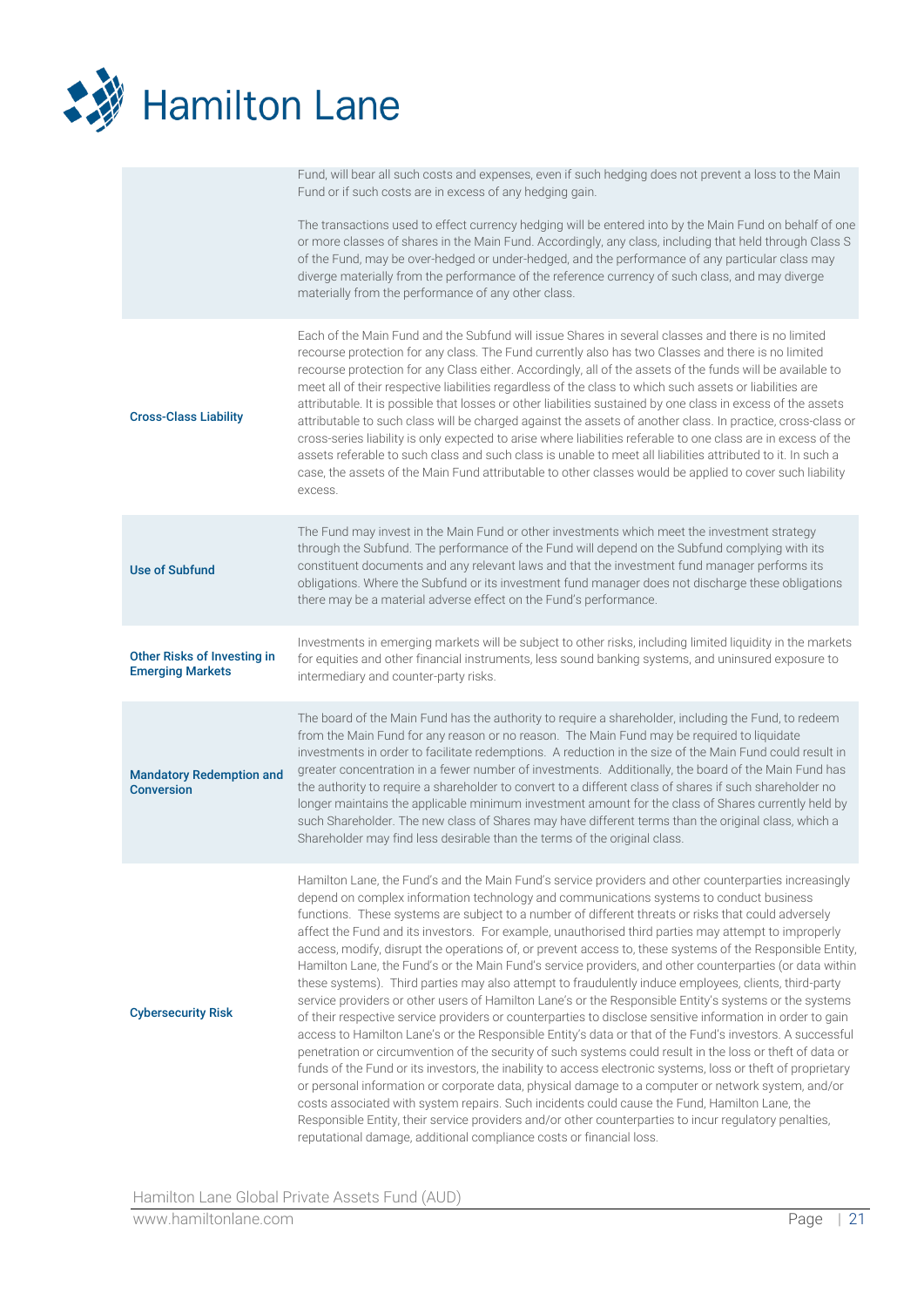

Similar types of operational and technology risks are also present for the Portfolio Entities in which the Main Fund invests, as well as their service providers and counterparties, which could have material adverse consequences for such Portfolio Entities, service providers and counterparties, and may cause the Main Fund's investments to lose value.

| <b>Conflicts of interest risk</b> | The Responsible Entity, the Investment Manager and their affiliates and its various service providers<br>may from time to time act as issuer, investment manager, market maker, custodian, unit registry,<br>broker, administrator, distributor or dealer to other parties or funds that have similar objectives to those<br>of the Fund. It is, therefore, possible that any of them may have potential conflicts of interest with the<br>Fund.<br>The assets of the Fund are held by Perpetual Corporate Trust Limited, a subsidiary of Perpetual Limited<br>and related party of the Responsible Entity. There may be potential conflicts of interest for the<br>Perpetual Group in relation to these roles.<br>The Responsible Entity, the Investment Manager and their affiliates may invest in, directly or indirectly,<br>or manage or advise other funds which invest in assets which may also be purchased by the Fund.<br>Neither the Responsible Entity nor any of its affiliates nor any person connected with it is under any<br>obligation to offer investment opportunities to the Fund.<br>Hamilton Lane provides investment advice to a variety of clients, including through other accounts and<br>investment funds, and expects to have additional clients in the future. These other clients may have<br>goals that are similar to or overlap with those of the Fund and the Main Fund. As a result, Hamilton<br>Lane and its affiliates (including, without limitation, the board of the Main Fund) - and each of their<br>respective directors, officers, partners and employees - may be subject to various conflicts of interest<br>in their relationships and dealings with the Fund or the Main Fund.<br>The Responsible Entity and the Investment Manager maintain a conflicts of interest policy to ensure<br>that it manages its obligations to the Fund such that all conflicts (if any) are resolved fairly subject to<br>investment opportunity allocation policies and contractual requirements. |
|-----------------------------------|-----------------------------------------------------------------------------------------------------------------------------------------------------------------------------------------------------------------------------------------------------------------------------------------------------------------------------------------------------------------------------------------------------------------------------------------------------------------------------------------------------------------------------------------------------------------------------------------------------------------------------------------------------------------------------------------------------------------------------------------------------------------------------------------------------------------------------------------------------------------------------------------------------------------------------------------------------------------------------------------------------------------------------------------------------------------------------------------------------------------------------------------------------------------------------------------------------------------------------------------------------------------------------------------------------------------------------------------------------------------------------------------------------------------------------------------------------------------------------------------------------------------------------------------------------------------------------------------------------------------------------------------------------------------------------------------------------------------------------------------------------------------------------------------------------------------------------------------------------------------------------------------------------------------------------------------------------------------------------------------------------------------------------------|
| <b>Counterparty risk</b>          | The risk of loss resulting from the insolvency or bankruptcy of a counterparty used by the Investment<br>Manager to execute trades. The Responsible Entity and the Investment Manager aim to keep this risk to<br>a minimum by only selecting counterparties that they consider appropriate for the Fund and by regularly<br>monitoring the counterparties.                                                                                                                                                                                                                                                                                                                                                                                                                                                                                                                                                                                                                                                                                                                                                                                                                                                                                                                                                                                                                                                                                                                                                                                                                                                                                                                                                                                                                                                                                                                                                                                                                                                                       |
| <b>Fund risk</b>                  | The Responsible Entity may elect, in accordance with the Constitution and Corporations Act, to<br>terminate the Fund for any reason.                                                                                                                                                                                                                                                                                                                                                                                                                                                                                                                                                                                                                                                                                                                                                                                                                                                                                                                                                                                                                                                                                                                                                                                                                                                                                                                                                                                                                                                                                                                                                                                                                                                                                                                                                                                                                                                                                              |
| <b>Operational risk</b>           | The following risks may adversely affect the Fund and its performance: the Fund could terminate, its<br>features could change, The Trust Company (RE Services) Limited may not be able to continue to act as<br>Responsible Entity; third party service providers engaged by The Trust Company (RE Services) Limited<br>for the Fund may not properly perform their obligations and duties to the Responsible Entity; or<br>circumstances beyond the reasonable control of the Responsible Entity may occur, such as failure of<br>technology or infrastructure, natural disasters or global pandemic.                                                                                                                                                                                                                                                                                                                                                                                                                                                                                                                                                                                                                                                                                                                                                                                                                                                                                                                                                                                                                                                                                                                                                                                                                                                                                                                                                                                                                            |
| <b>Market and Economic Risk</b>   | Certain events may have a negative effect on the price of all types of investments within a particular<br>market. These events may include changes in economic, social, technological or political conditions, as<br>well as market sentiment, the causes of which may include changes in governments or government<br>policies, political unrest, wars, terrorism, pandemics and natural, nuclear and environmental disasters.<br>The duration and potential impacts of such events can be highly unpredictable, which may give rise to<br>increased and/or prolonged market volatility.                                                                                                                                                                                                                                                                                                                                                                                                                                                                                                                                                                                                                                                                                                                                                                                                                                                                                                                                                                                                                                                                                                                                                                                                                                                                                                                                                                                                                                         |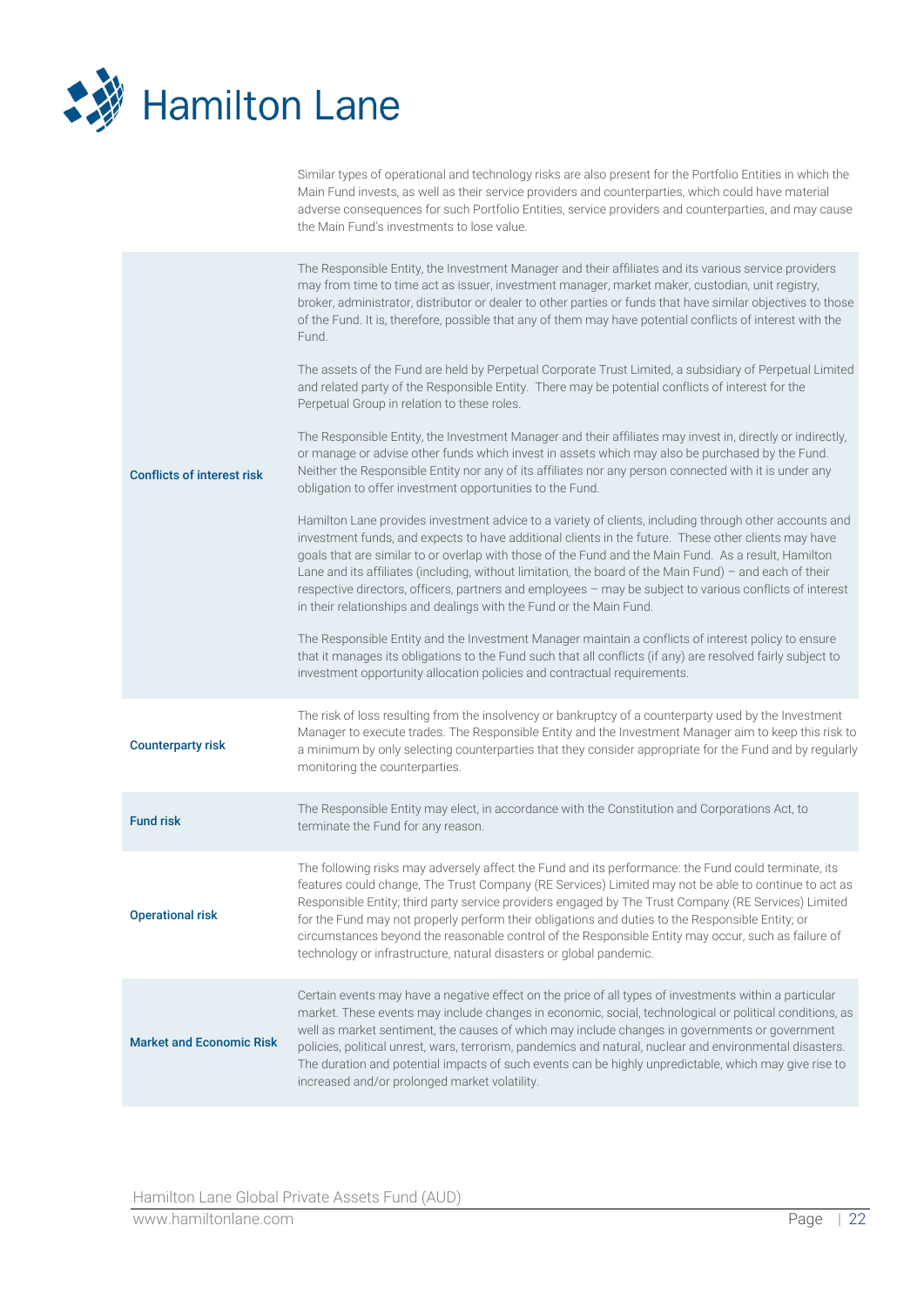

# <span id="page-22-0"></span>5. Investing in the Fund

## <span id="page-22-1"></span>A. Applications

To invest directly for Units in the Fund you must complete the Application Form accompanying this PDS and pay the application money by direct credit or cheque. The minimum initial investment amount is \$25,000.

Units are issued on 1st Business Day of each month ("Dealing Date"). Applications for Units can be made between 9:00am and 5:00pm on any Business Day. However, the NAV of the Fund is determined monthly on the last day of each month (Valuation Date) and only applications received together with the application money by the 18th calendar day of any given month ("Application Date") (together with the required funds and identification documents), will be processed on the following Dealing Date. The Responsible Entity reserves the right to accept applications after this date. Where the Application Date is a Saturday, Sunday or New South Wales public holiday, applications will need to be lodged by the last Business Day prior to the Application Date. Applications which are accepted will receive the Unit price as at the end of that particular Valuation Date. Confirmations will typically be provided to investors by the 18th Business Day following the Dealing Date.

The Application Price will vary as the market value of assets in the Fund rises or falls.

To invest in Units, please complete the Application Form accompanying this PDS and send to the Unit Registry:

> Hamilton Lane Unit Registry. C/o Apex Fund Services (Australia) Pty Ltd. PO Box 189 Flinders Lane VIC 8009

T +61 3 9020 3000 F +61 3 8648 6885

E: [hlgpaaf@apexfunds.com.au](mailto:hlgpaaf@apexfunds.com.au)

Or if transferring electronically you should direct credit your application monies to:

Hamilton Lane Global Private Assets Fund (AUD)

| Account Name:     | Perpetual Corporate Trust<br>Limited ACF Hamilton<br>Lane Global Private Assets<br>Fund (AUD) - Application<br>Account |
|-------------------|------------------------------------------------------------------------------------------------------------------------|
| BSB:              | 062-000                                                                                                                |
| Account Number:   | - 1723 0300                                                                                                            |
| Bank <sup>.</sup> | Commonwealth Bank of<br>Australia                                                                                      |

Please send the original Application Form via the mail.

Please note that cash cannot be accepted.

Investors investing through an IDPS should use the application form attached to their IDPS Guide (and not the Application Form attached to this PDS) to invest in the Fund.

## Additional applications

You can make additional investments in Units in the Fund, of a minimum of \$10,000 (unless otherwise determined by the Responsible Entity). This is done by completing and mailing an Application Form and then sending a cheque to the address shown on the Application Form or by transferring your additional investment amount to the bank account shown on the Application Form.

If you are investing through an IDPS service, you should refer to the IDPS Guide for the minimum additional investment amount.

## Terms and conditions for applications

Applications can be made at any time. Application cutoff times and unit pricing are set out in the 'Initial Applications' section above.

Please note that we do not pay interest on application monies.

The Responsible Entity reserves the right to refuse any application without giving a reason. If for any reason the Responsible Entity refuses or is unable to process your application to invest in the Fund,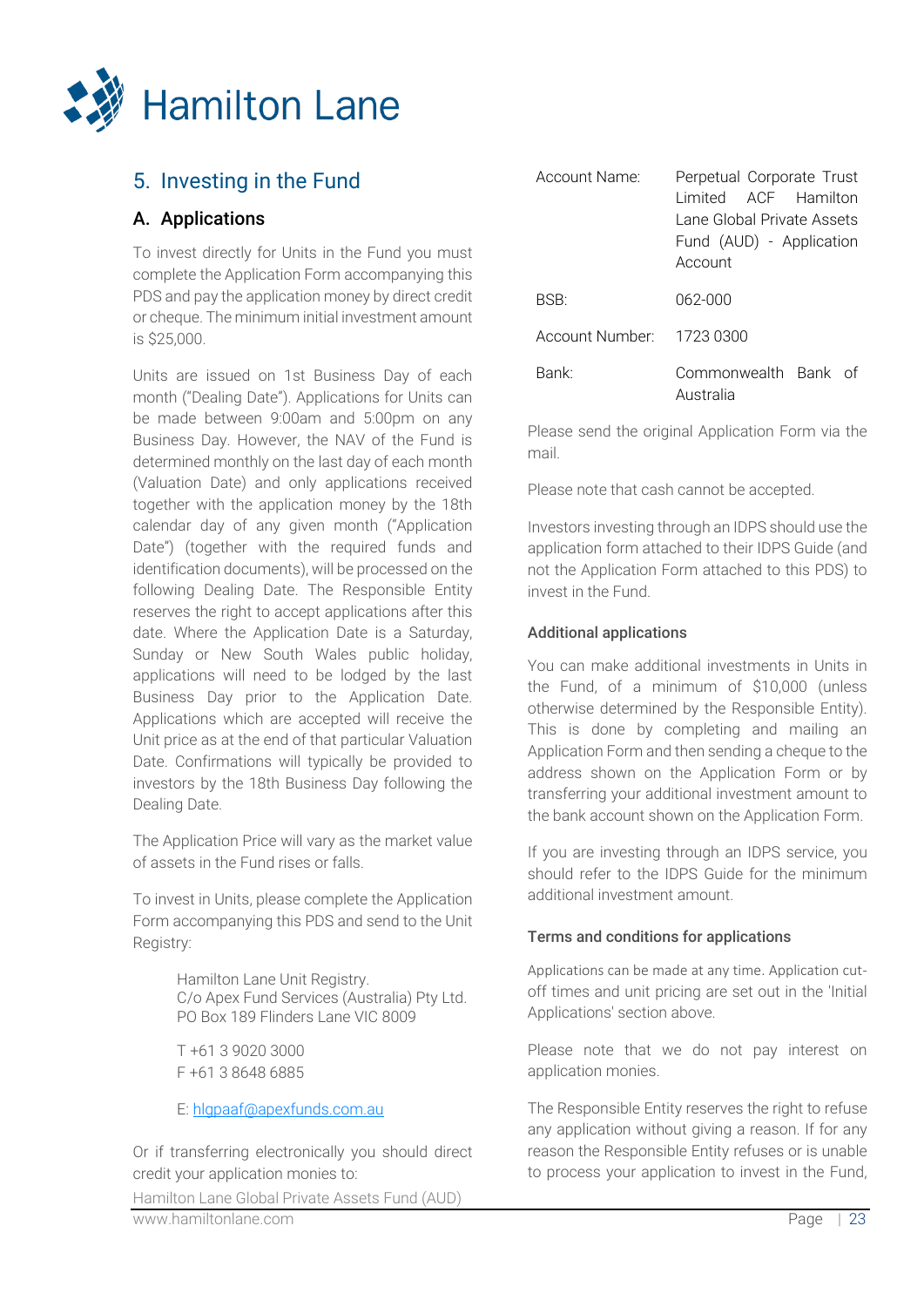

the Responsible Entity will return your application money to you, subject to regulatory considerations, less any taxes or bank fees in connection with the application. You will not be entitled to any interest on your application money in this circumstance.

Under the Anti-Money Laundering and Counter-Terrorism Financing Act 2006, applications made without providing all the information and supporting identification documentation requested on the Application Form cannot be processed until all the necessary information has been provided. As a result, delays in processing your application may occur.

## Cooling off period

If you invest directly in the Fund and are a retail client, you may have a right to "cool off" in relation to an investment in the Fund within 14 days of the earlier of:

- confirmation of the investment being received or available; and
- the end of the fifth day after the units are issued or sold.

If you invest directly in the Fund and are a retail client, you may exercise this right by notifying the Responsible Entity in writing at the address provided in this PDS. A retail client is entitled to a refund of their investment adjusted for any increase or decrease in the relevant application price between the time we process your application and the time we receive the notification from you, as well as any other tax and other reasonable administrative expenses and transaction costs associated with the acquisition and termination of the investment.

The right of a retail client to cool off does not apply in certain limited situations, such as if the issue is made under a distribution reinvestment plan, switching facility or represents additional contributions required under an existing agreement. Also, the right to cool off does not apply to you if you choose to exercise your rights or powers as an investor in the Fund during the 14-

day period. This could include selling part of your investment or switching it to another product.

Indirect Investors should seek advice from their IDPS Operator as to whether cooling off rights apply to an investment in the Fund by the IDPS. The right to cool-off in relation to the Fund is not directly available to an Indirect Investor. This is because an Indirect Investor does not acquire the rights of a Unit holder in the Fund. Rather, an Indirect Investor directs the IDPS Operator to arrange for their monies to be invested in the Fund on their behalf. The terms and conditions of the IDPS Guide or similar type document will govern an Indirect Investor's investment in relation to the Fund and any rights an Indirect Investor may have in this regard.

## <span id="page-23-0"></span>B. Redemptions

Withdrawal requests must be submitted by the date that is the 18th calendar day of any given month. Where the 18th calendar day of the month is a Saturday, Sunday or a New South Wales public holiday withdrawal requests must be submitted the Business Day prior to that day. Withdrawal requests are generally confirmed and paid by the 20th Business Day in the following month. The Responsible Entity reserves the right to change these withdrawal timeframes for the Fund, subject to law.

The board of the Main Fund has broad discretion to cease the redemption of shares in the Main Fund. Any restriction will directly limit the ability of the Fund to sell the Shares it holds in the Main Fund, where this occurs it is likely that the Responsible Entity will not accept withdrawal requests and accordingly limit the ability of investors to withdraw from the Fund. Net redemptions in the Main Fund are limited per calendar quarter to 5% of the Fund's NAV as at the end of the preceding quarter, unless the board of the Main Fund waives such restriction either partially (by determining a higher percentage) or in its entirety. These limitations on redemptions are known as the "Gate". In exceptional cases the Main Fund may also temporarily suspend the calculation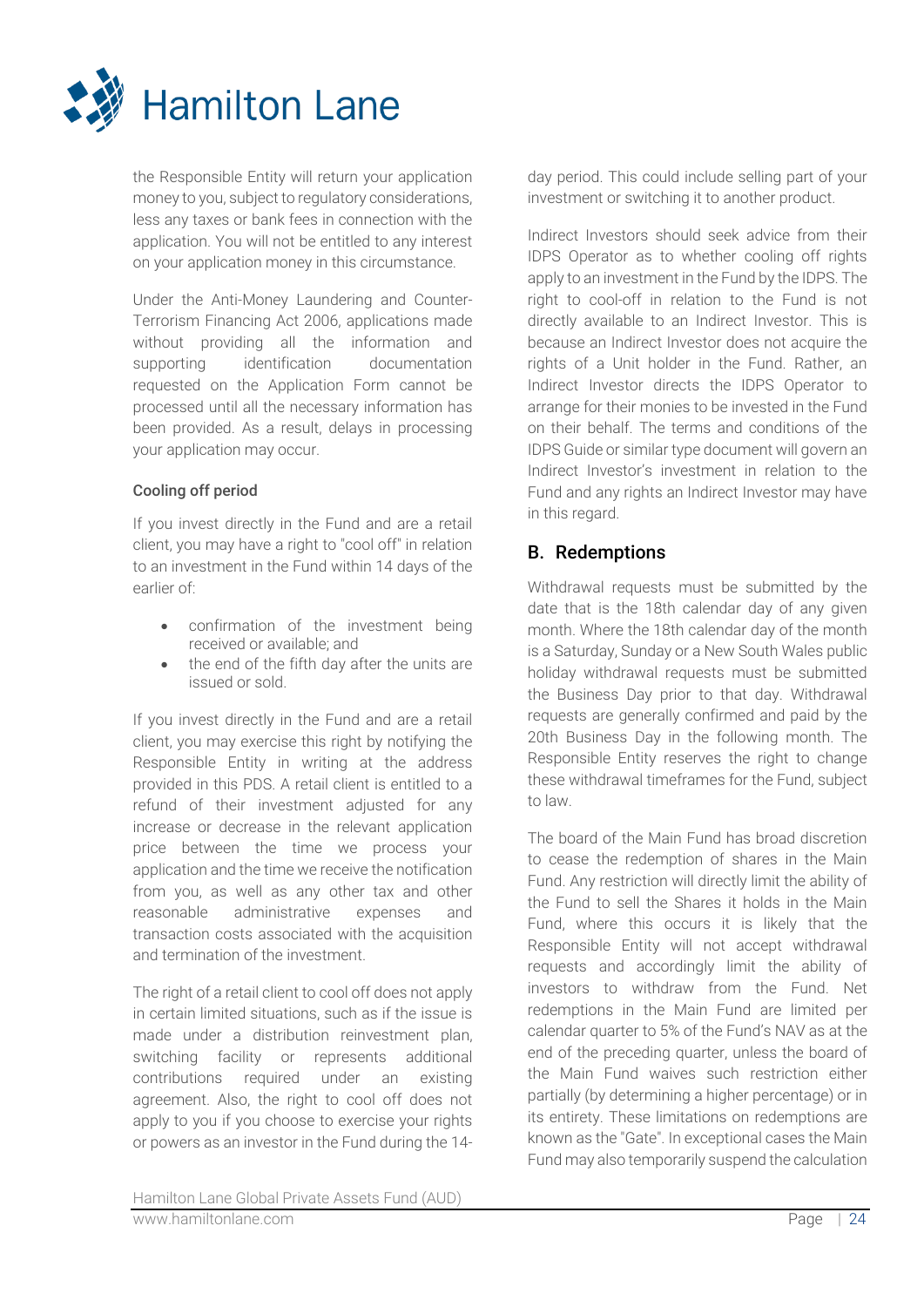

of the Net Asset Value where the suspension is justified having regard to the interests of its shareholders. During this period, if the Responsible Entity believes it is in the best interests of investors, it may suspend withdrawals. In certain circumstances, Shares acquired in the Main Fund may also be subject to "lock-up" periods, during which such Shares will not be able to be redeemed. Please refer to "Extraordinary Dealing Procedure" below for more information.

If you have invested indirectly in the Fund through an IDPS, you need to provide your withdrawal request directly to your IDPS Operator. The time to process a withdrawal request will depend on the particular IDPS Operator.

Where the Fund is not liquid (as defined in the Corporations Act) an investor does not have a right to withdraw from the Fund and can only withdraw where the Responsible Entity makes a withdrawal offer to investors in accordance with the Corporations Act. The Responsible Entity is not obliged to make such offers. A Fund will be liquid if at least 80% of the assets of the Fund are liquid assets. Generally, liquid assets are money in an account or on deposit with a financial institution, bank accepted bills, marketable securities, other prescribed property and other assets that the Responsible Entity reasonably expects can be realised for their market value within the period specified in the Constitution for satisfying withdrawal requests while the Fund is liquid.

PROSPECTIVE INVESTORS MUST BE AWARE OF THE POTENTIAL LIMITATIONS IN CONNECTION WITH THEIR ABILITY TO WITHDRAW FROM THE FUND. NOTE THAT NEITHER THE RESPONSIBLE ENTITY NOR THE INVESTMENT MANAGER PROVIDE ANY GUARANTEES CONCERNING THE LIQUIDITY OF THE FUND AND THE ABILITY OF AN INVESTOR TO WITHDRAW ITS INVESTMENT.

## Withdrawal price

The withdrawal price of a Class of Unit in the Fund is based on the Net Asset Value of the Class divided by the number of Units on issue for each class. The Responsible Entity can also make an allowance for the transaction costs required for selling investments to satisfy a withdrawal request (including any redemption fees charged by the Main Fund).

## Making a withdrawal

Investors of the Fund can withdraw their investment by written request to Unit Registry:

> Hamilton Lane Unit Registry. C/o Apex Fund Services (Australia) Pty Ltd. PO Box 189 Flinders Lane VIC 8009

T +61 3 9020 3000 F +61 3 8648 6885

E: [hlgpaaf@apexfunds.com.au](mailto:hlgpaaf@apexfunds.com.au)

The minimum withdrawal amount is \$25,000 subject to the RE's discretion to accept a lower amount. All withdrawal requests must be signed by the investor(s) and should be received by 5.00 p.m. on the 19th calendar day of any given month. Where the last calendar day of the month is a Saturday, Sunday or a New South Wales public holiday withdrawal requests will need to be lodged by the last Business Day prior to the last calendar day. Any withdrawal request received after that time will be processed in the following month.

Alternatively, if you have invested indirectly in the Fund through an IDPS, you will need to provide your withdrawal request directly to your IDPS Operator. You will need to contact the relevant IDPS Operator regarding their withdrawal request cut-of times for pricing purposes. The time to process a withdrawal request will depend on the particular IDPS Operator. You should refer to the IDPS Guide for the minimum withdrawal amount.

Withdrawal requests received from New Zealand investors must specify: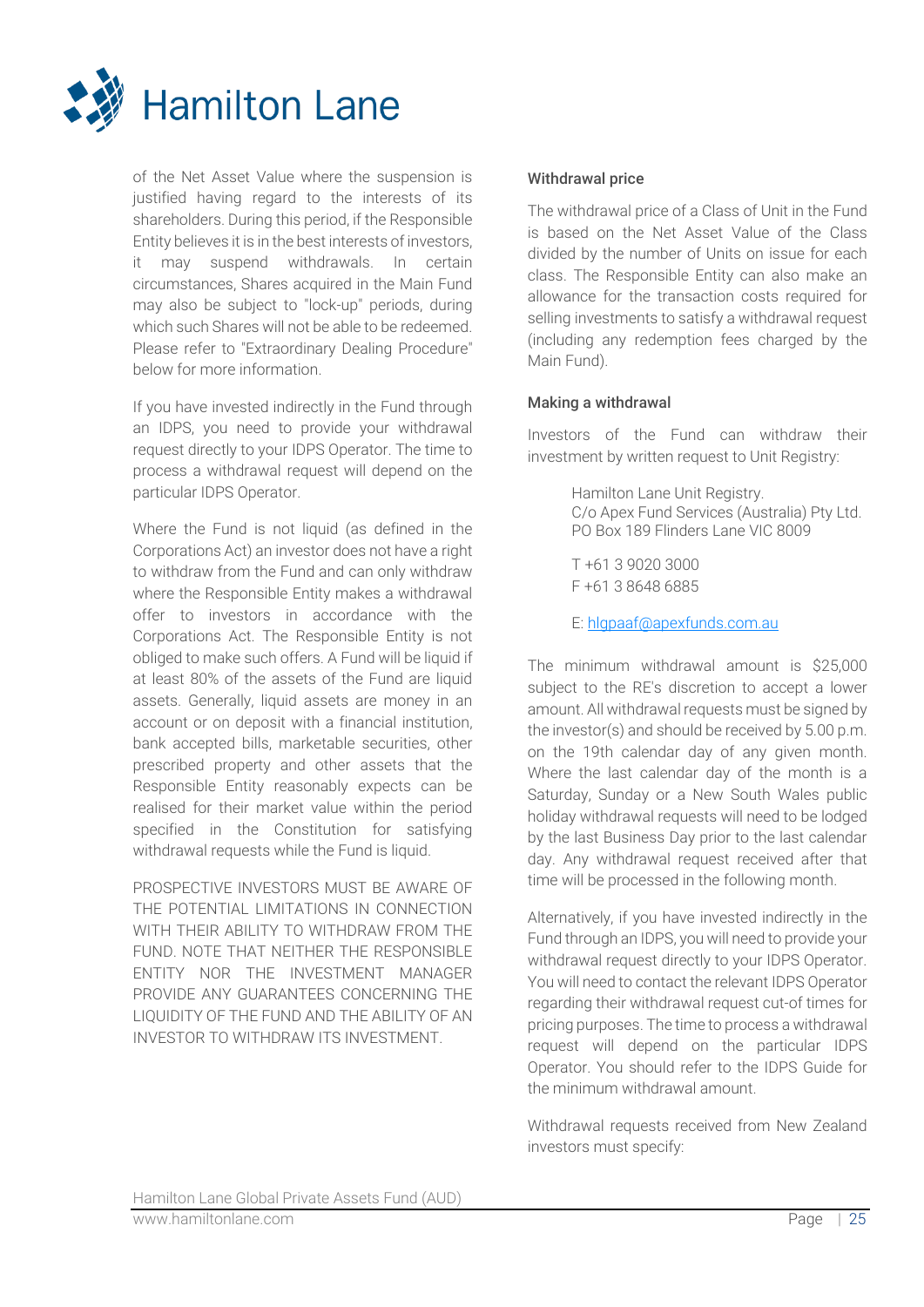

- 1. the withdrawal amount in Australian dollars; or
- 2. the number of units to be withdrawn.

We are unable to accept withdrawal amounts quoted in New Zealand dollars. Please note that the withdrawal amount paid to you will be in Australian dollars and may differ from the amount you receive in New Zealand dollars due to:

- foreign exchange spreads between Australian and New Zealand dollars (currency rate differs daily); and
- overseas telegraphic transfer costs.

The Withdrawal Price will vary as the market value of assets referrable to the Fund rises or falls.

The Responsible Entity can deny a withdrawal request in certain circumstances, including where the Main Fund suspends or restricts withdrawals, where accepting the request would cause the Fund to cease to be liquid or where accepting the request would unfairly prejudice another investor. The Responsible Entity may also refuse to comply with any request if the requesting party does not satisfactorily identify themselves as the investor. Withdrawals will be paid directly to the investor's nominated bank account. This account must be in the name of the registered investor and held at a branch of an Australian domiciled bank. Withdrawal payments will not be made to third parties.

## Minimum investment balance

The Responsible Entity has the right to fully redeem an investment in the Fund if it falls below the required minimum balance of \$25,000 or such other amount as the Responsible Entity determines from time to time. If you are investing through an IDPS you should refer to the IDPS Guide for the minimum balance.

## Extraordinary Dealing Procedure

The board of the Main Fund may invoke additional measures in respect of applications and redemptions for the Main Fund in times of abnormal market illiquidity, volatility, or other

conditions deemed appropriate by the board, by giving notice to shareholders of the Main Fund (which notice will be relayed to investors in the Fund). If these measures are invoked via the 'Extraordinary Dealing Procedure', ordinary subscriptions and redemptions at Net Asset Value will be suspended. While the board has broad discretion to invoke Extraordinary Dealing Procedure', it is anticipated it will be implemented if (i) the Main Fund receives redemption requests in excess of the 5% Gate for several consecutive quarters or (ii) the liquidity of the portfolio is insufficient to meet the obligations of the Main Fund and honor redemption requests at Net Asset Value.

Investors should note that a suspension of redemptions by the Main Fund would almost invariably make the Fund non-liquid and an investor would lose its rights to make a withdrawal.

The board will specify an extraordinary redemption reference date within 12 months of invoking Extraordinary Dealing Procedure' on which shareholders may request to redeem or acquire shares. The quarterly Gate will not apply, and shareholders of the Main Fund will be allowed unlimited redemptions on that date at a stated discount to Net Asset Value. A non-binding indication of the estimated discount will be made available to investors 30 days prior to the extraordinary redemption reference date or as soon as practicable thereafter. The discount will be determined by the board in consultation, where appropriate, with third party service providers to reflect the estimated price obtainable through a secondary sale of the assets of the Main Fund, net of costs and accruals. Proceeds will be paid to redeeming investors of the Main Fund within 180 days of extraordinary redemption reference date, to the extent practicable.

Shareholders of the Main Fund not electing to redeem in Extraordinary Dealing Procedure' as well as third party investors may acquire available shares at a discount, subject to limitation. Shares in the Main Fund which are acquired during an Extraordinary Dealing Procedure will be subject to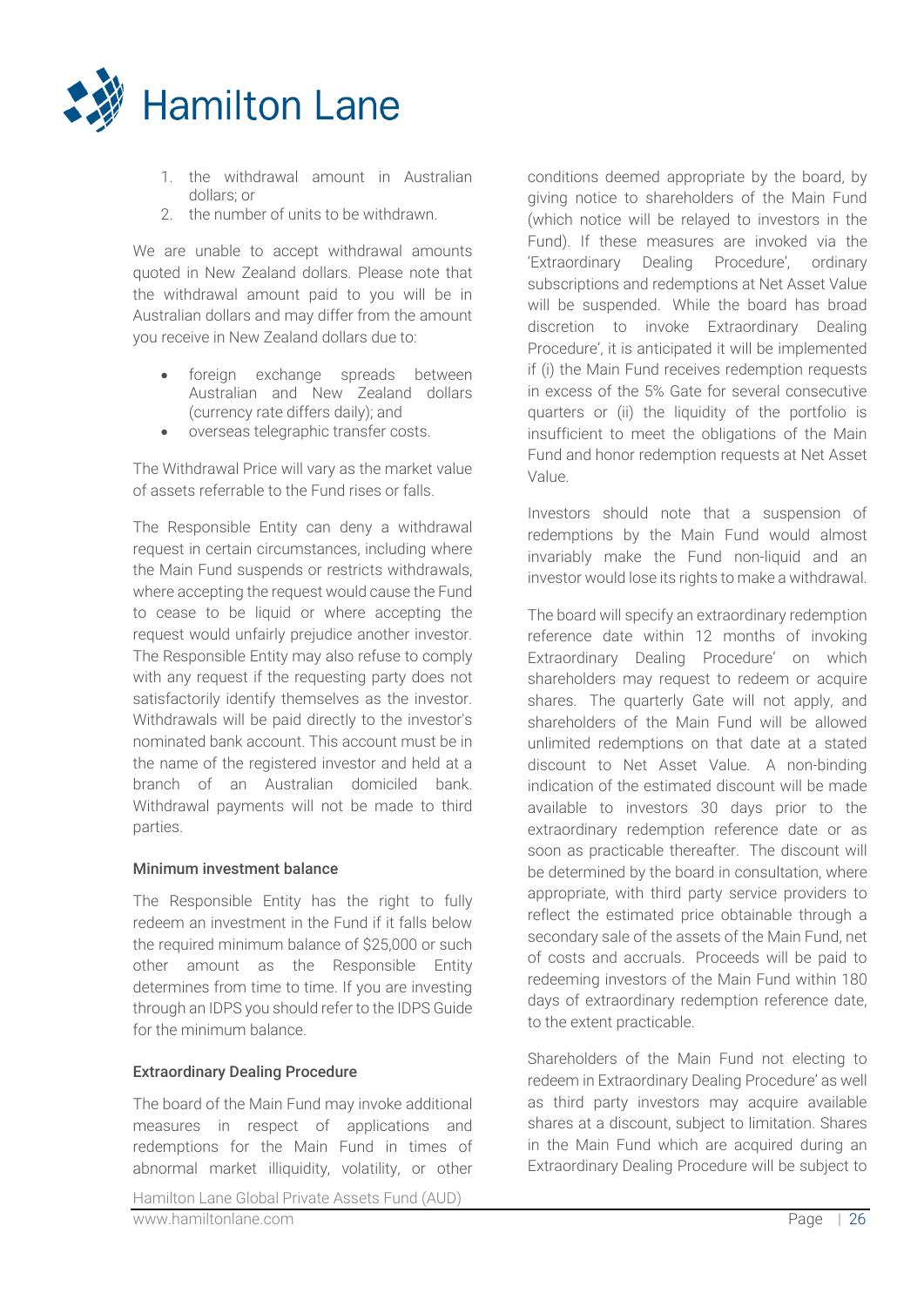

one year lock up period during which such shares cannot be redeemed.

The Main Fund will return to standard dealing procedures upon the determination by the board that the conditions warranting Extraordinary Dealing Procedure' no longer apply. The board may at any time make appropriate adjustments to the provisions applicable to an Extraordinary Dealing Procedure to the extent the board determines in its discretion necessary to effect the economic intent of the Extraordinary Dealing Procedure.

## Other Material Redemption Procedures of the Main Fund

The board of the Main Fund has the authority to require any Shareholder (including the Fund) to redeem from the Main Fund (in whole or in part) at any time for any reason or no reason (subject to the principles of fair treatment of investors) upon 10 calendar days' prior notice. If the board determines that the continued participation in the Main Fund of a Shareholder could have a material adverse effect on the Main Fund, the board may require the immediate redemption of such Shareholder (in whole or in part).

The board in its sole discretion may determine to liquidate a class of Shares of the Main Fund by redeeming all Shareholders in such a class if (i) the NAV of any class is less than USD 25,000,000 or such other amount as may be determined by the board from time to time, (ii) any economic or political situation would constitute a compelling reason for the liquidation of a class, or (iii) it is required in the interests of the Shareholders of a class. In the event of such a liquidation of a class no redemption fees may be charged by the Main Fund. Additionally, the board in its discretion may give any applicable Shareholders the option to convert their respective Shares to Shares of another class, subject to the terms and conditions of such other class.

## Terms and conditions for withdrawals

Once your withdrawal request is received, your instruction may be acted on without further enquiry if the instruction bears your account number or investor details and your (apparent) signature(s), or your authorised signatory's (apparent) signature(s).

The Responsible Entity and/or the Administrator reserve the right to ask for the production of original documents or other information to authenticate the communication. In the case of mis-receipt or corruption of any message, you will be required to re-send the documents. Please note that messages sent via email must contain a duly signed document as an attachment.

No withdrawal proceeds will be paid unless the Administrator has received the withdrawal request signed by the investor or an authorised signatory. Neither the Responsible Entity nor the Administrator shall be responsible for any misdelivery or non-receipt of any facsimile or email. Facsimiles or emails sent to the Administrator shall only be effective when actually received by the Administrator.

When you are withdrawing, you should take note of the following:

- We are not responsible or liable if you do not receive, or are late in receiving, any withdrawal money that is paid according to your instructions.
- We may contact you to check your details before processing your withdrawal form. This may cause a delay in finalising payment of your withdrawal money. No interest is payable for any delay in finalising payment of your withdrawal money.
- If we cannot satisfactorily identify you as the withdrawing investor, we may refuse or reject your withdrawal request or payment of your withdrawal proceeds will be delayed. We are not responsible for any loss you consequently suffer.
- As an investor who is withdrawing, you agree that any payment made according to instructions received by post or courier,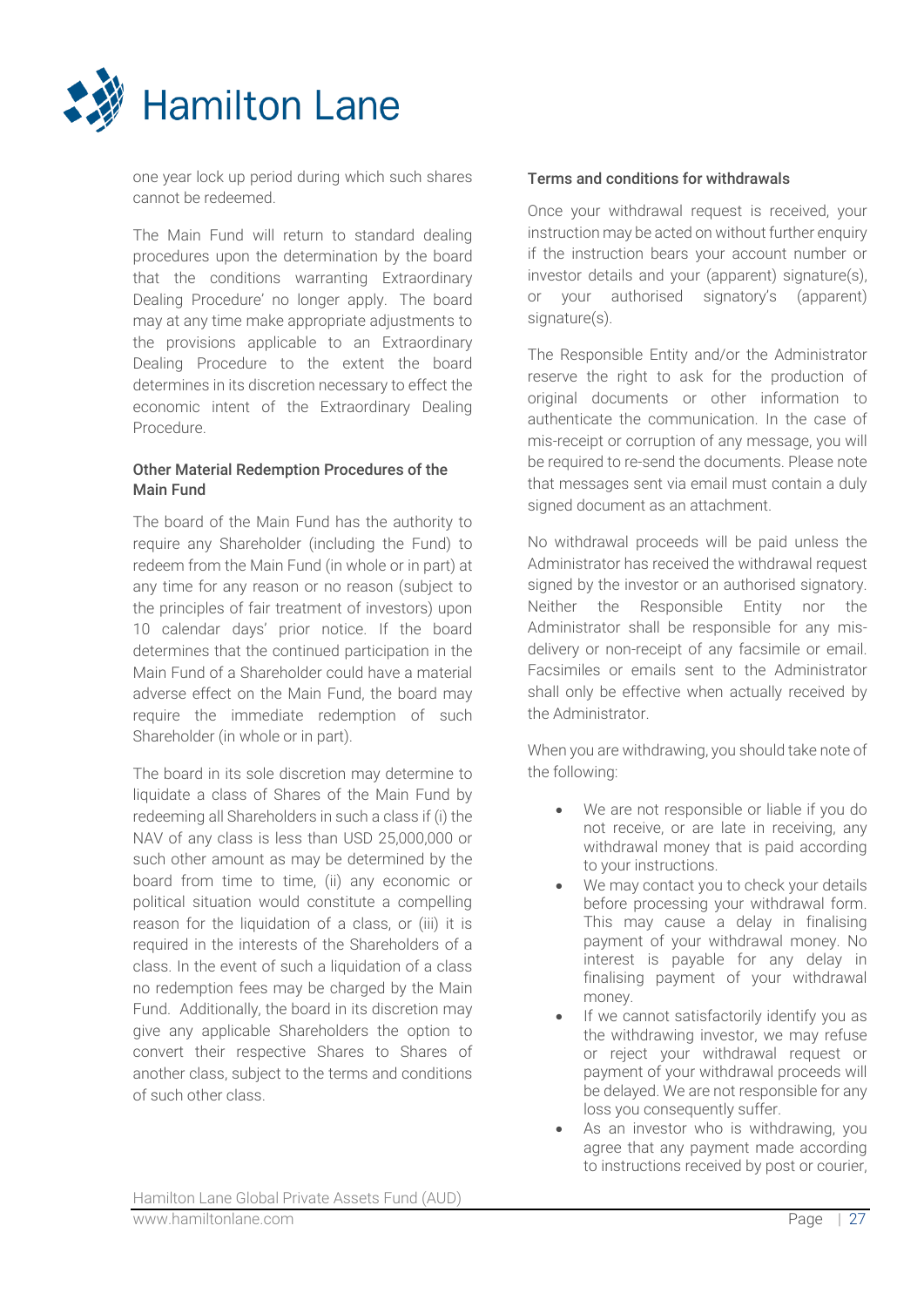

email or fax, shall be a complete satisfaction of our obligations, despite any fact or circumstances such as the payment being made without your knowledge or authority.

- You agree that if the payment is made according to these terms, you and any person claiming through or under you, shall have no claim against us about the payment.
- The Constitution allows the Responsible Entity to make payment up to 21 days after we accept a request and the withdrawal amount is determined.
- The Responsible Entity can deny a withdrawal request where accepting the request would cause the Fund to cease to be liquid or where the Fund is not liquid (as defined in the Corporations Act). When a fund is not liquid, an investor can only withdraw when the Responsible Entity makes a withdrawal offer to investors in accordance with the Corporations Act. The Responsible Entity is not obliged to make such offers.
- If the Responsible Entity believes it is in the best interests of investors, it may suspend withdrawals and the payment of withdrawal proceeds during periods where the withdrawal or issue of shares in the Main Fund is restricted or suspended or the calculation of the Net Asset Value of the shares of the Main Fund has been suspended or is otherwise not available.

In the event that there is any material change to the investor's withdrawal rights, investors will be informed in writing.

## <span id="page-27-0"></span>C. Distribution

The Responsible Entity will generally make annual distributions as at each 30 June. The Fund's Constitution provides for distributions to be paid at least annually, but the Fund may do so more frequently at the discretion of the Responsible Entity.

Hamilton Lane Global Private Assets Fund (AUD) The distribution for the Fund is composed of income earned by the Fund, less expenses incurred by the Fund (such as management costs) and plus net capital gains (if any). If there is no net income or net capital gains earned in a particular

distribution period, the Fund may not pay a distribution in respect of that distribution period. In some circumstances, the Fund may distribute a payment out of capital in addition to, or instead of, a distribution of net income or net capital gains. The distribution Investors may receive will be based on the number of Units they hold in the Fund at the nominated record date. Distributions are not pro-rated according to the time that Investors have held their Units.

## Reinvestment of distributions

The Constitution permits us to require that your distributions be reinvested as additional Units in the Fund. Unless an election is made to the contrary, Investors' distributions will be re-invested as additional Units in the Fund, subject to the terms and conditions of the Fund's distribution reinvestment plan. The distribution reinvestment plan will be administered in Australian dollars and all residual amounts will be held in Australian dollars.

An election by an Investor to not participate in the distribution reinvestment plan must be made by the election date announced by the Responsible Entity in respect of each relevant distribution. Once an Investor has elected to not participate in the distribution plan, that Investor's distributions (including all future distributions) will be paid out as described in the below paragraph until such a time that the Investor elects back in to the distribution plan. Such an election must be made by the election date announced by the Responsible Entity in respect of each relevant distribution.

Where an Investor elects to not participate in the distribution plan, distributions in Australian dollars will be paid directly into Investors' nominated bank accounts (as applicable). Investors may provide bank details by submitting a form which is available from the Unit Registry.

The distribution reinvestment plan is offered on the following basis:

at the time the price of the Units allotted pursuant to the distribution reinvestment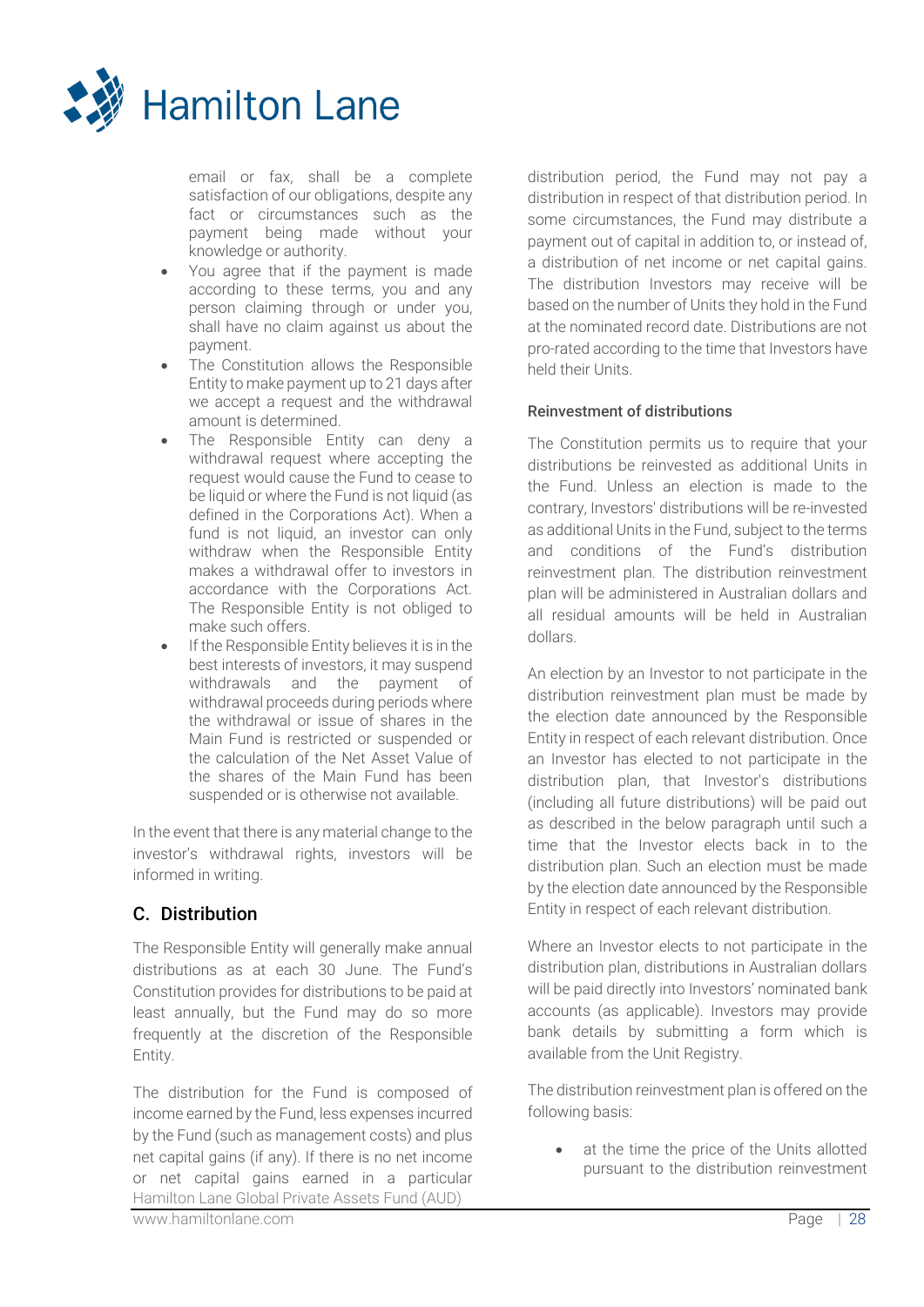

plan is set, the Responsible Entity will not have any information that is not publicly available that would, or would be likely to, have a material adverse effect on the realisable price of the Units if the information were publicly available;

- the right to acquire, or require the Responsible Entity to issue, Units will be offered to all Investors of the same class, other than those residents outside New Zealand who are excluded so as to avoid breaching overseas laws;
- every Investor to whom the right is offered is given a reasonable opportunity to accept the offer; and
- units will be issued on the terms disclosed to you and will be subject to the same rights as Units issued to all Investors of the same class as you.

## Changing your distribution preference

Investors can elect to not participate (or participate) in the distribution reinvestment plan by submitting a form available from the Unit Registry.

## Cash Distributions

Distribution payments to investors who elect not to participate in the distribution reinvestment plan will be made via direct credit into a nominated Australian financial institution account. The Responsible Entity will not be paying any distributions by cheque to any investors.

The Responsible Entity is adopting direct crediting of payments as this is a more secure and convenient way for you to receive your distribution payment. The benefits include distributions credited to your account on the payment date as cleared funds, removal of risk associated with loss, fraud and theft of cheques, and cost of savings for the Fund, which benefits all investors.

If you are an overseas unitholder (outside of Australia) you also can provide your EFT details if you have an Australian dollar bank account. New Zealand investors can only have their distribution paid in cash if an AUD Australian domiciled bank account is provided.

If you do not provide your Australian financial institution account details your distribution payment will be set aside and retained on your behalf in \$AUD. In Australia, this will be subject to the obligations in respect of unclaimed money.

To avoid your distribution payment being delayed, your instructions must be received before the Record Date.

## Additional information

On request and free of charge, the Responsible Entity will provide additional information including the most recent annual report of the Fund, the most recent financial statements of the Fund, the auditor's report on the annual financial statements, the Fund's PDS and the Constitution (including any amendments). Additionally, this information can be obtained electronically from www.hamiltonlane.com.au.

## D. Compulsory Redemption

The Responsible Entity may redeem some or all of an investor's Units in accordance with the Constitution or as permitted by law. As an example, this may occur where an investor breaches their obligations to the Responsible Entity (for example, where the Responsible Entity believes that the Units are held in breach of prohibitions contained within the Constitution) or where the Responsible Entity believes that the Units are held in circumstances which might result in a violation of an applicable law or regulation.

## E. Net Asset Value

The net asset value ("NAV") of the Fund will be calculated on a monthly basis as of the last day of each calendar month, being the date on which the NAV of the Main Fund is calculated.

The NAV will be calculated and available no later than on the 19th Business Day of the calendar month following the applicable valuation date (the "NAV Calculation Date"), except in extenuating circumstances. The NAV will be determined based on the information available as of the applicable NAV Calculation Date and, as such, may not reflect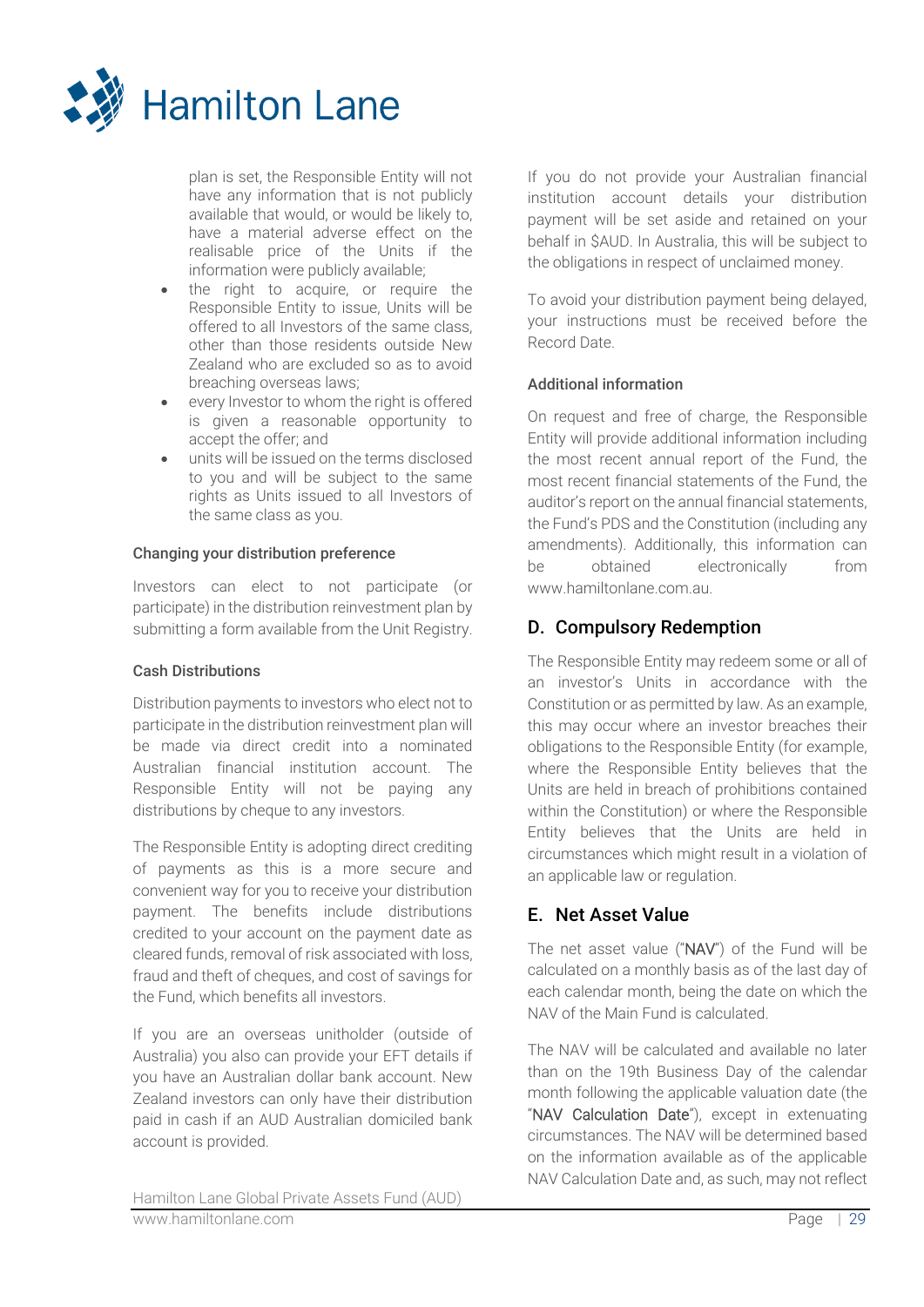

information subsequently received in connection with the preparation of any financial statements delivered to the Main Fund. As a result, the Subscription Price and Redemption Price for a given date may differ from the ultimate determination made regarding the value of the Fund's assets as of such valuation date that is made subsequent to the NAV Calculation Date. The Fund will not retroactively adjust any Subscription Price or Redemption Price to reflect amounts subsequently reported in any financial statements. In light of the illiquid nature of the Main Fund's investments, any valuation of the NAV of the Main Fund will be based on the Responsible Entity's good faith determination as to the fair value of those interests. There can be no assurance that valuations by underlying investment sponsors or third-party valuation firms will be accurate or up-to-date, or that third-party pricing or valuations will be available.

The NAV of the Fund will be determined primarily by the NAV of the Main Fund, plus any adjustment for assets or liabilities of the Fund which are not referrable to its investment in the Main Fund.

In certain circumstances the determination of NAV of the Main Fund may be suspended. This will also require the determination of NAV of the Fund to be suspended and may also result in the suspension of applications and redemptions. The board of the Main Fund may temporarily suspend the determination of the NAV of the Main Fund and, if applicable, the issue, conversion and redemption of its Shares under its ordinary dealing procedures:

- a) during the existence of any state of affairs which constitutes an emergency in the opinion of the board or the AIFM as a result of which disposals or valuation of assets owned by the Main Fund would be impracticable;
- b) during any period when, as a result of the political, economic, military or monetary events or any circumstance outside the control, responsibility and power of the board or the AIFM, or the existence of any state of affairs in the financial markets, disposal of the assets of the Fund is not

Hamilton Lane Global Private Assets Fund (AUD)

reasonably practicable without materially and adversely affecting and prejudicing the interests of Shareholders, or if, in the opinion of the board or the AIFM, a fair price cannot be determined for the assets of the Main Fund;

- c) during any breakdown in the means of communication normally employed in determining the price or value of the assets of the Main Fund;
- d) when for any other reason the prices of the assets owned by the Main Fund cannot promptly or accurately be ascertained;
- e) during any period when the Main Fund is unable to repatriate funds for the purpose of making payments on the redemption of the Shares or during which any transfer of funds involved in the realisation or acquisition of the assets of the Fund or payments due on subscription or redemption of Shares cannot in the opinion of the board or the AIFM be effected at normal rates of exchange;
- f) during any period when the values of the net assets of underlying investments or investment vehicles comprising, in the reasonable discretion of the board or AIFM, a significant portion of the Fund's investment portfolio may not be determined accurately, or if the calculation of the net asset values of such underlying investments or investment vehicles is suspended; or
- g) upon publication of a notice convening a general meeting of Shareholders for the purpose of resolving the winding up of the Main Fund.

## F. Authorised Signatories

For joint accounts, unless indicated to the contrary on the Application Form, each signatory must sign withdrawal requests. Please ensure all signatories sign the declaration in the Application Form. Joint accounts will be held as joint tenants unless we are advised to the contrary in writing.

Investors may elect to appoint an authorised nominee to operate their account. The relevant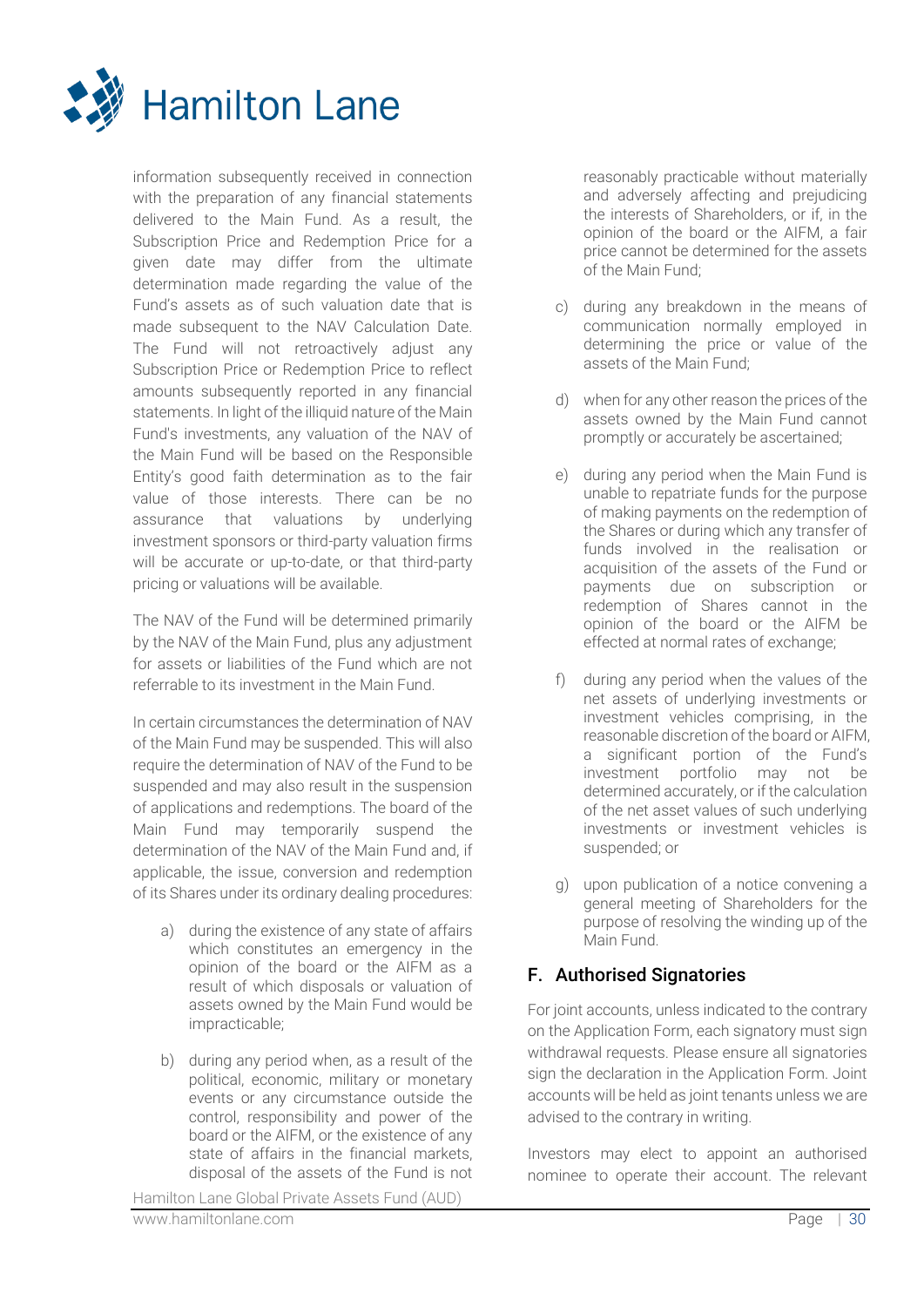

sections on the Application Form need to be completed, including the name and signature of the authorised nominee, the signature of the investor and the date. Only investors can appoint authorised nominees. If you appoint an authorised nominee, we suggest that you ensure that:

- they cannot appoint another nominee; and
- the appointment lasts until cancelled by you in writing or the Responsible Entity.

The Responsible Entity may cancel an appointment by giving the investor 14 days' notice in writing. If an appointment is cancelled the Responsible Entity will not be obliged to act on the instructions of the authorised nominee. If the instructions are varied, the Responsible Entity will act only in accordance with the varied instructions. By completing and lodging the relevant sections on authorised nominees on the Application Form you release, discharge and agree to indemnify the Responsible Entity from and against any and all losses, liabilities, actions, proceedings, account claims and demands arising from the Responsible Entity acting on the instructions of your authorised nominee.

You also agree that any instructions of your authorised nominee to the Responsible Entity, which are followed by the Responsible Entity, shall be a complete satisfaction of the obligations of the Responsible Entity, notwithstanding any fact or circumstance, including that the instructions were made without your knowledge or authority. You agree that if the authorised nominee's instructions are followed by the Responsible Entity, you and any person claiming through or under you shall have no claim against the Responsible Entity in relation to the instructions.

An authorised nominee can, among other things:

- apply for additional investment units;
- request that distribution instructions be altered;
- withdraw all or part of your investment; and

• enquire as to the status of your investment and obtain copies of statements.

Withdrawal payments will not be made to third parties. If a company is appointed as an authorised nominee, the powers will extend to any director and authorised owner of the company. If a partnership, the powers will extend to all partners.

## G. Electronic Instructions

If an investor instructs the Responsible Entity by electronic means, such as facsimile, email or internet the investor releases the Responsible Entity from and indemnifies the Responsible Entity against, all losses and liabilities arising from any payment or action the Responsible Entity makes based on any instruction (even if not genuine) that the Responsible Entity receives by an electronic communication bearing the investor's investor code and which appears to indicate to the Responsible Entity that the communication has been provided by the investor e.g. a signature which is apparently the investor's and that of an authorised signatory for the investment or an email address which is apparently the investor's. The investor also agrees that neither they nor anyone claiming through them has any claim against the Responsible Entity or the Fund in relation to such payments or actions. There is a risk that a fraudulent withdrawal request can be made by someone who has access to an investor's investor code and a copy of their signature or email address. Please take care.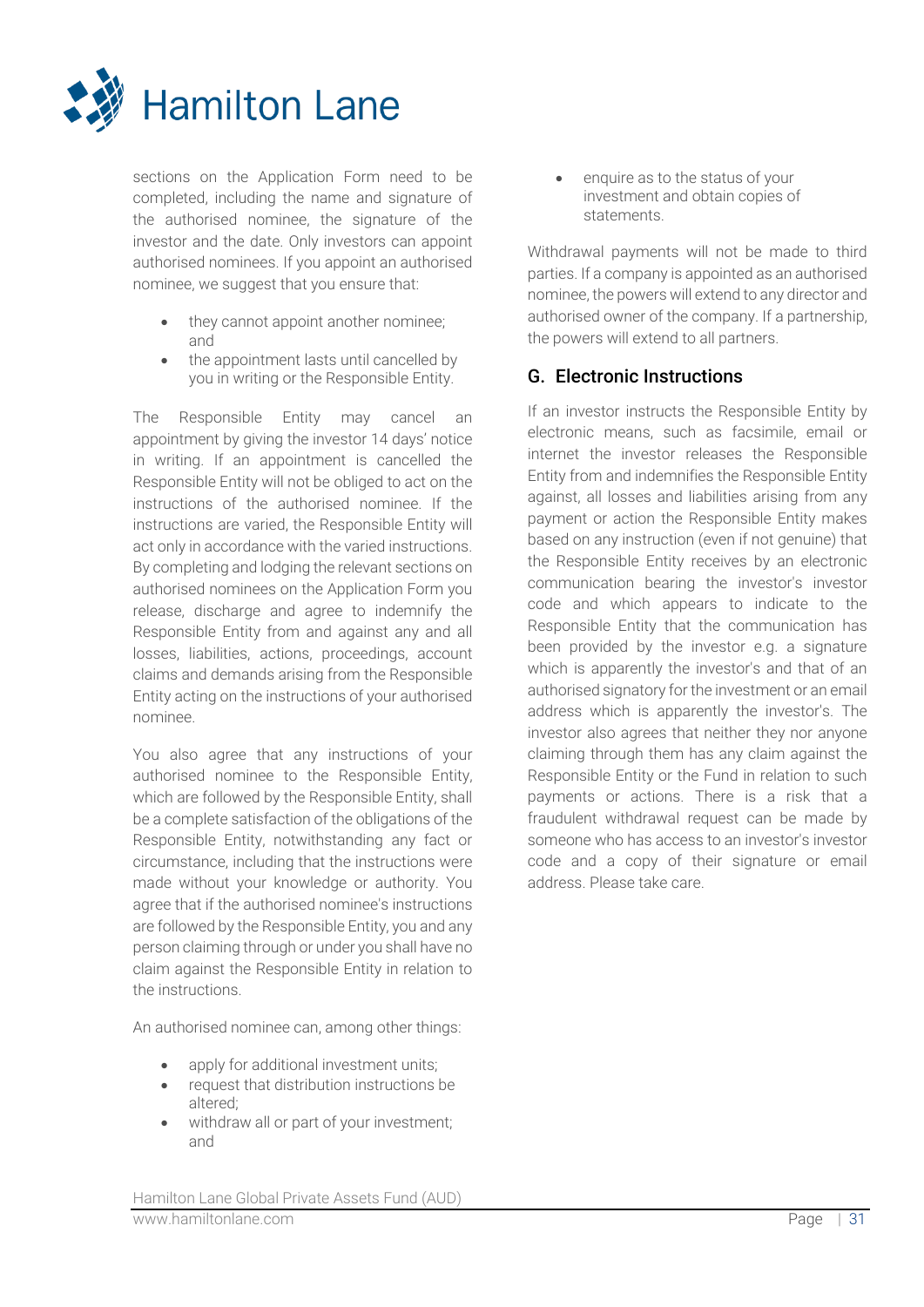

# 6. Fees and other costs

## A. Consumer Advisory Warning

The warning statement below is required by law to be displayed at the beginning of the 'Fees and Other Costs' section of this PDS. The example given in the warning statement does not relate to any investments described within this PDS

## Did you know?

Small differences in both investment performance and fees and costs can have a substantial impact on your long -term returns.

For example, total annual fees and costs of 2% of your fund balance rather than 1% could reduce your final return by up to 20% over a 30 -year period (for example, reduce it from \$100,000 to \$80,000). You should consider whether features such as superior investment performance or the provision of better member services justify higher fees and costs. You may be able to negotiate to pay lower contribution fees and management costs where applicable. Ask the fund or your financial adviser.

## To find out more

To find out more, or see the impact of the fees based on your own circumstances, the Australian Securities and Investments Commission ('ASIC') website (www.moneysmart.gov.au) has a managed funds fee calculator to help you check out the different fee options.

## B. Fees and Costs

This section shows fees and other costs that you may be charged. These fees and costs may be deducted from your account, from the returns on your investment or from the Fund assets as a whole.

Taxes are set out in another part of this document. You should read all of the information about fees and costs because it is important to understand their impact on your investment.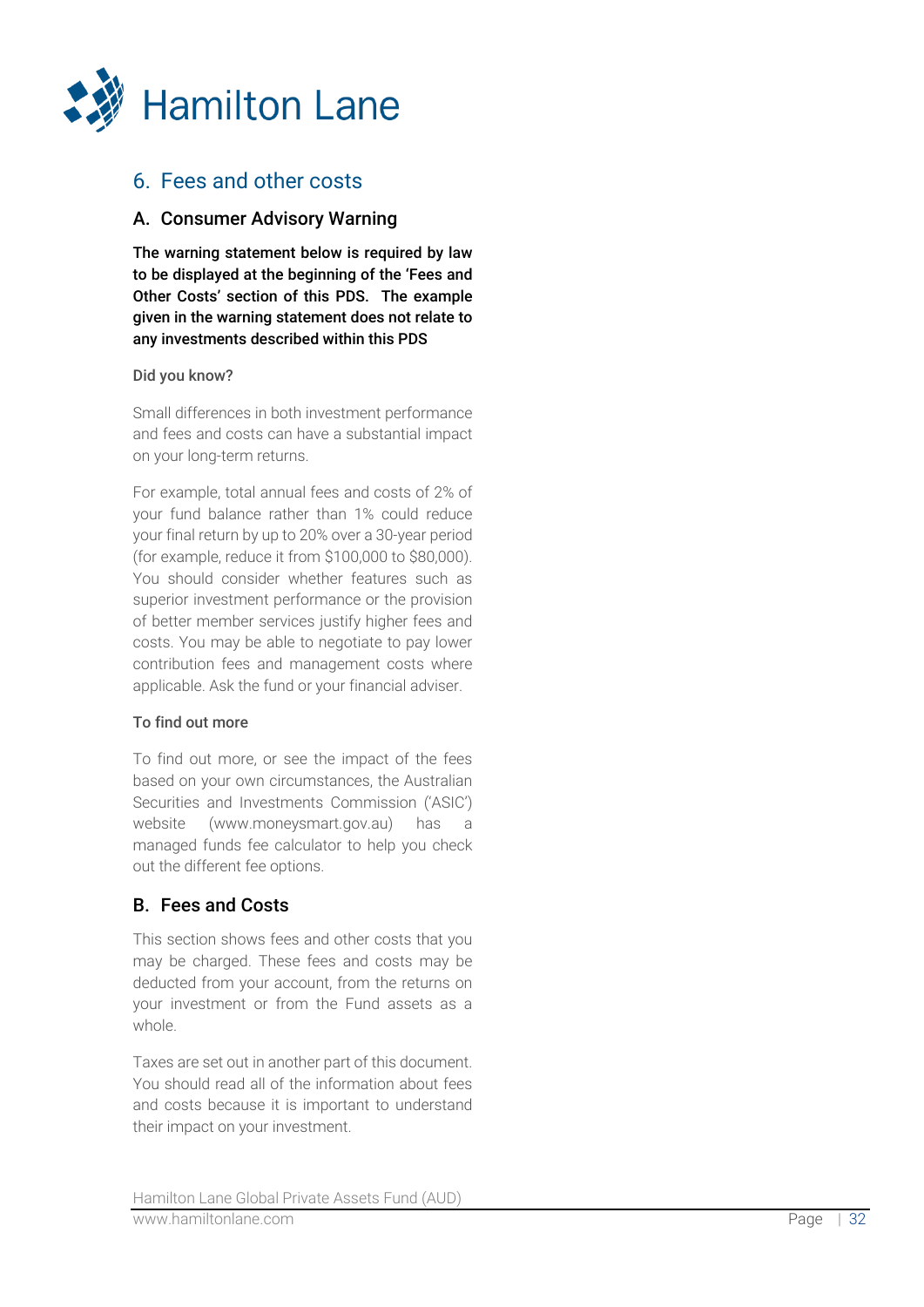

| Type of fee or cost                                                                 | <b>Amount</b>                                                  | How and When Paid                                                                                                                                                                                                                                                                                                                                                                                                                                                                                                                                                                                                                                                                                                               |
|-------------------------------------------------------------------------------------|----------------------------------------------------------------|---------------------------------------------------------------------------------------------------------------------------------------------------------------------------------------------------------------------------------------------------------------------------------------------------------------------------------------------------------------------------------------------------------------------------------------------------------------------------------------------------------------------------------------------------------------------------------------------------------------------------------------------------------------------------------------------------------------------------------|
| Fees when your money moves in or out of the Fund                                    |                                                                |                                                                                                                                                                                                                                                                                                                                                                                                                                                                                                                                                                                                                                                                                                                                 |
| <b>Establishment fee</b><br>The fee to open your investment                         | Nil                                                            | Not applicable                                                                                                                                                                                                                                                                                                                                                                                                                                                                                                                                                                                                                                                                                                                  |
| <b>Contribution fee</b><br>The fee on each amount contributed to your<br>investment | Nil                                                            | Not applicable                                                                                                                                                                                                                                                                                                                                                                                                                                                                                                                                                                                                                                                                                                                  |
| <b>Withdrawal fee</b><br>The fee on each amount you take out of<br>your investment  | Nil                                                            | Not applicable                                                                                                                                                                                                                                                                                                                                                                                                                                                                                                                                                                                                                                                                                                                  |
| <b>Exit fee</b><br>The fee to close your investment                                 | Nil                                                            | Not applicable                                                                                                                                                                                                                                                                                                                                                                                                                                                                                                                                                                                                                                                                                                                  |
| Management costs <sup>1,2,3</sup>                                                   |                                                                |                                                                                                                                                                                                                                                                                                                                                                                                                                                                                                                                                                                                                                                                                                                                 |
| The fees and costs for managing your<br>investment                                  | Management fee<br>1.70% p.a.<br><b>Indirect Costs</b><br>0.87% | Management fee - The management fee is<br>payable to the Investment Manager for<br>managing the investments of the Fund and<br>includes the costs of:<br>RE fees:<br>$\bullet$<br>Custody fees,<br>$\bullet$<br>Administrator fees; and<br>$\bullet$<br>Day to day management and<br>$\bullet$<br>administrative costs of the Fund<br>The management fee is accrued monthly<br>based on the net asset value of the Fund,<br>reflected in the unit price and paid from the<br>Fund monthly in arrears.<br>Indirect Costs - Indirect costs is an estimate<br>based on the expected costs of the Main Fund.<br>This fee is not directly deducted from your<br>account but is reflected in the net asset value<br>of the Main Fund. |

1. All fees are inclusive of GST and the net effect of any applicable reduced input tax credits ('RITC').

2. Fees and costs may be negotiated with wholesale clients. See 'Differential fees' in 'Additional explanation of fees and costs' below for further information.

3. When money moves in or out of the Fund, you may incur a buy/sell spread. See 'Total transactional and operational costs' in 'Additional explanation of fee and costs' below for more information.

We have the right to increase the fees or to charge fees not currently levied up to the maximum limits set out in the Fund constitution without your consent. If we choose to exercise this right, we will provide you with 30 days' prior written notice.

Warning: Additional fees and costs may be paid to a financial adviser if a financial adviser is consulted. The details of these fees and costs should be set out in the statement of advice by your adviser.

#### Example of annual fees and costs for the Fund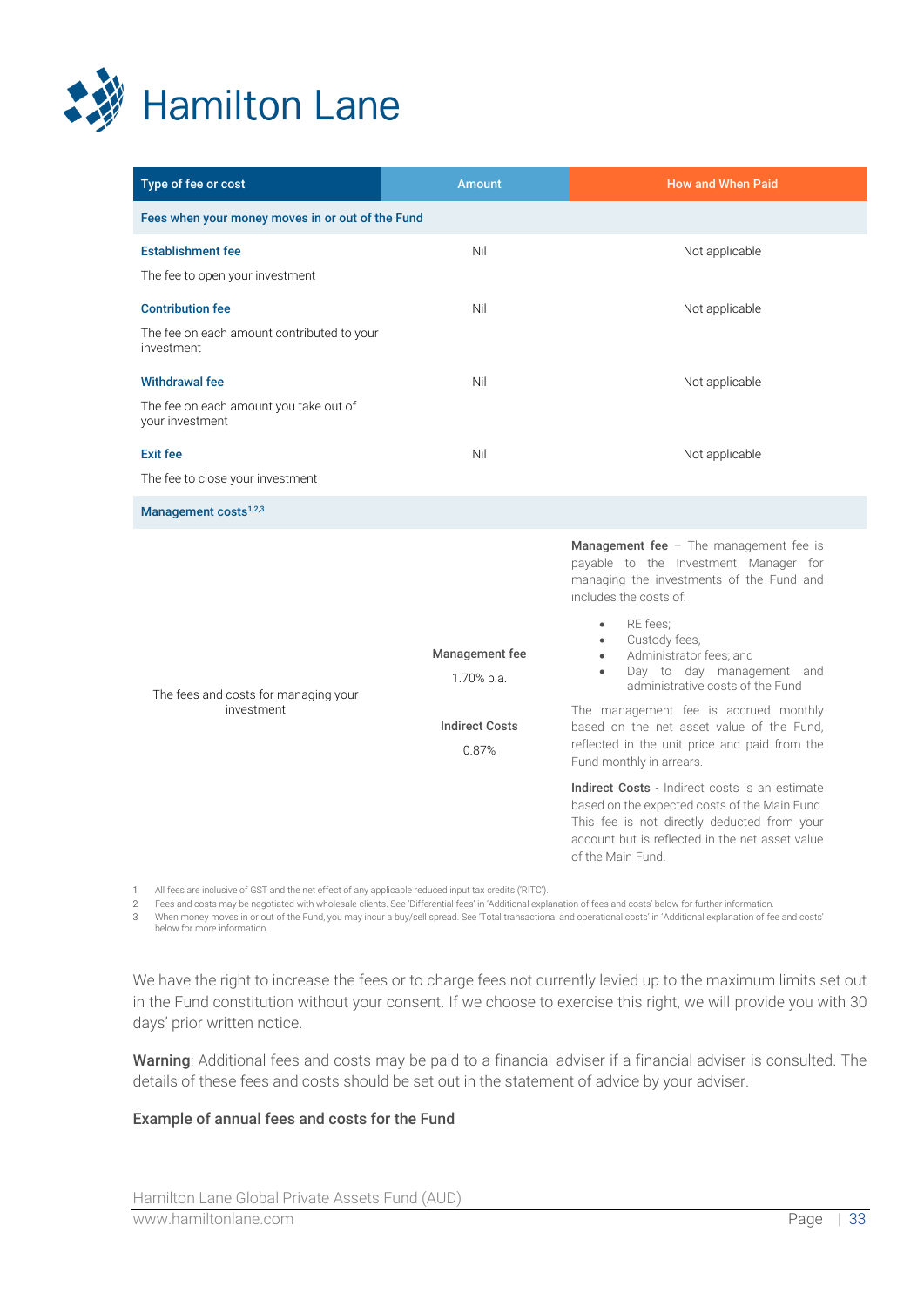

The following table gives an example of how the fees and costs applicable to the units in the Fund can affect your investment over a one (1) year period. You should use this table to compare this product with other managed investment products.

| Example                      |              | Balance of \$50,000 with a contribution of \$5,000 during the year                                                                                                                                                                                          |
|------------------------------|--------------|-------------------------------------------------------------------------------------------------------------------------------------------------------------------------------------------------------------------------------------------------------------|
| <b>Contribution fees</b>     | Nil          | For every additional \$5,000 you put in, you will be charged \$0.                                                                                                                                                                                           |
| <b>PLUS Management costs</b> |              |                                                                                                                                                                                                                                                             |
| <b>Management Fees</b>       | 1.70% p.a.   | And for every \$50,000 you have in the Fund you will be charged: \$850.                                                                                                                                                                                     |
| <b>Indirect Costs</b>        | $0.87%$ p.a. | And for every \$50,000 you have in the Fund you will be charged: \$435<br>Performance related fees that are charged in the Main Fund are included in the<br>Indirect Costs.                                                                                 |
| <b>EQUALS Cost of Fund</b>   | 2.57% p.a.   | If you had an investment of \$50,000 at the beginning of the year and you put in an<br>additional \$5,000 during the year, you will be charged a fee of \$[1,285] to \$[1,414] <sup>1.2</sup> .<br>What it costs you will depend on the fees you negotiate. |

The example includes an indirect cost estimate of 0.87% p.a., which is calculated as the actual cost of obtaining investment exposures through interposed vehicles and over-the-counter derivatives (excluding over-the-counter derivatives used for hedging or risk management purposes) which is calculated as an estimate based<br>on the expected costs of the Main Fund. This fee is not direct

The example assumes management costs are calculated on a balance of \$50,000 with the \$5,000 contribution occurring at the end of the year. Therefore,<br>The standagement costs are calculated using the \$50,000 balance only. Ad

Please note that this is just an example. In practice, your investment balance will vary, as will related management costs. Fee rebates may be individually negotiated with wholesale clients (as defined in the Corporations Act).

## C. Additional Explanation of Fees and Costs

#### Management Costs

The management costs, in relation to units of the Fund, are generally the administration and investment fees and costs (excluding transaction costs) of the Fund.

These costs include:

- Responsible Entity fees;
- Indirect costs, including performance fees:
- Safekeeping fees;
- Audit costs; and
- Legal costs.

#### Units withdrawn during a calculation period

The proceeds received by Investors for Units withdrawn during a calculation period will be net of any fees accrued.

#### Indirect Costs

Indirect costs form part of Management Costs and include fees and expenses arising from any

investment which qualifies as an interposed vehicle (e.g. any Main Fund that the Fund may invest in) and certain OTC derivative costs. Specifically for Class S, the indirect costs also include the costs for hedging currency exposure incurred by an interposed vehicle of the Fund which are estimated to be immaterial. Class S's indirect costs are estimated to be 0.87%. Class U's indirect costs are estimated to be 0.87%. Actual indirect costs for future years may differ.

#### Other Indirect Costs -

## Carried Interest

The affiliates of the Investment Manager may hold a Carried Interest in the underlying investments of the Main Fund or the Fund. A Carried Interest is a share in the economic performance above a hurdle rate of return for an investment once the investment is realised. Each carried interest will vary from investment to investment. A Carried Interest is analogous to a performance fee on an individual investment made by the Main Fund.

The Main Fund and the Fund do not have a performance history upon which an estimate may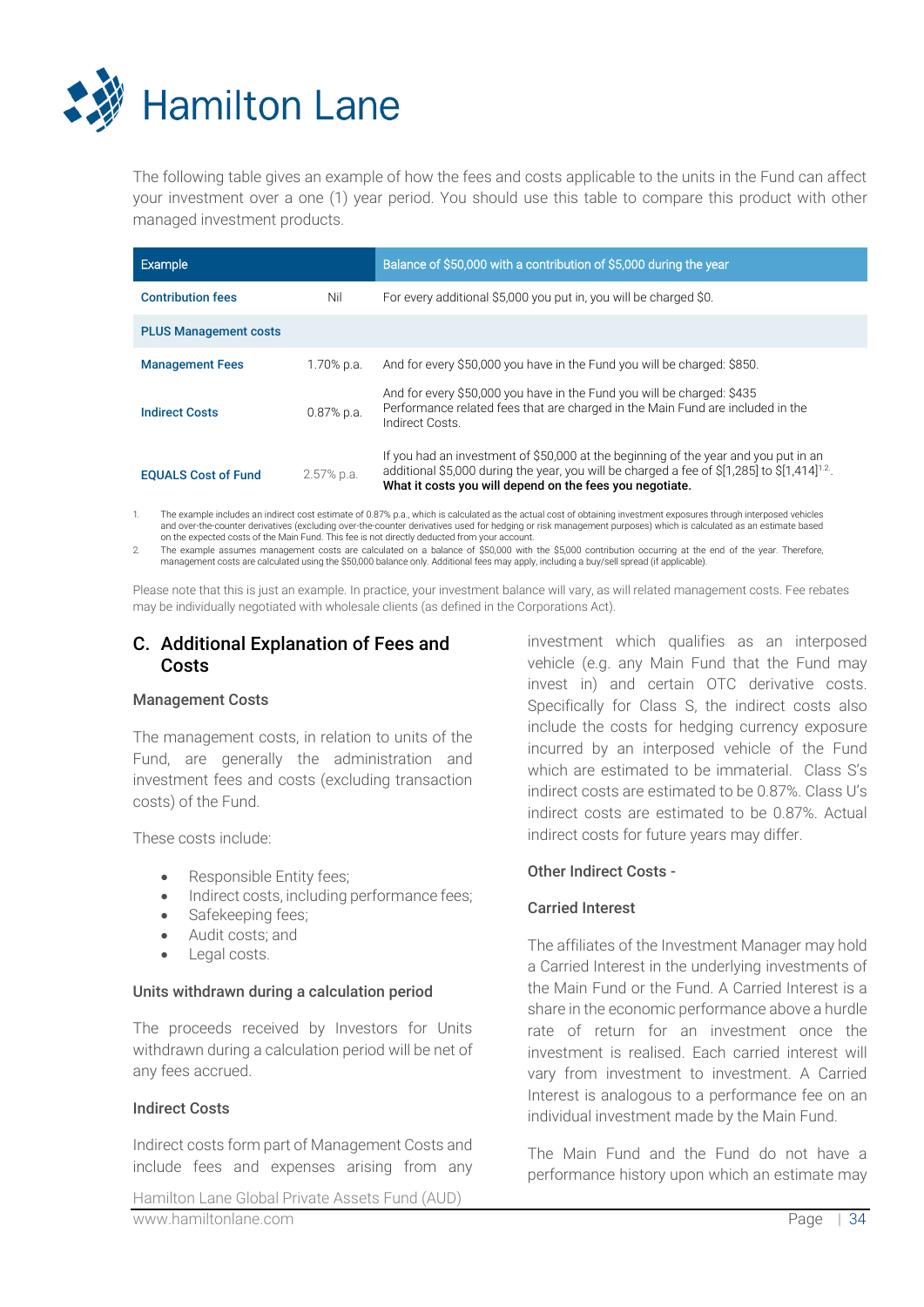

be made of the expected amount of the Carried Interest to be charged each year. Based on its experience of similar investment strategies, the Investment Manager has made an estimate of the expected amount of Carried Interest over the next twelve months which is included in the Indirect Cost.

## Redemption Fees

The board of the Main Fund has a discretion to charge investors of the Main Fund a Redemption Fee of up to 5% of the total value of a redemption request. The Redemption Fee is returned as a benefit for the Main Fund. In these circumstances, for a withdrawal of \$50,000, the Redemption Fee may be up to \$2,500. The board of the Main Fund does not anticipate charging this Redemption Fee but does maintain the option to do so.

#### Short Term Redemption Fees

The Main Fund has a Short Term Redemption Fee of 3% of the total value of the redemption request if the Shareholder requesting has been a Shareholder for less than 12 months. The Short Term Redemption Fee is also retained for the benefit of the Main Fund. In these circumstances, for a withdrawal of \$50,000, the Redemption Fee may be up to \$1,500. The board of the Main Fund reserves the right to waive the Short Term Redemption Fee in its discretion.

#### Indirect Investors

For Investors accessing the Fund through an IDPS, master trust or wrap account, additional fees and costs may apply. These fees and costs are stated in the offer document provided by your IDPS, master trust or wrap account operator.

## Incidental Fees and Costs

Standard government fees, duties and bank charges may also apply to your investments and withdrawals including dishonour fees and conversion costs.

## Extraordinary Expenses

Hamilton Lane Global Private Assets Fund (AUD) Under certain circumstances, extraordinary expenses may be paid directly by the Fund. Extraordinary expenses are not of an ongoing nature. Examples of this type of expense include:

- Convening of unitholders' meeting;
- Termination of the Fund:
- Amending the Fund constitution;
- Defending or bringing of litigation proceedings; and
- Replacement of the Responsible Entity.

## Sell costs for withdrawals for the Fund

The Unit price at which an Investor can withdraw their investment will include sell costs of 0%. From time to time, we may vary the sell costs of Units in the Fund and we will not ordinarily provide prior notice.

## Total transactional and operational costs

Transactional and operational costs such as brokerage and transactional taxes are incurred by the Fund when the Fund acquires and disposes of securities. The Responsible Entity, as at the date of this PDS, anticipates that the transactional and operational costs of the Fund for the current financial year (adjusted to reflect a 12-month period) will be borrowing costs of 0.52% per annum. The borrowing costs relate to a credit facility in the Main Fund to facilitate short term cash flows associated with the making of investments and provision of redemptions. The Responsible Entity does believe there will be any other transaction or operational costs due to the nature of the underlying assets of the Main Fund. These costs are in addition to the management and indirect costs. These net transactional and operational costs represent estimated total transactional and operational costs (to the extent they can be estimated) are borne by the Fund. These costs are in addition to the management costs set out above.

The amount of such costs will vary from year to year depending on the volume and value of the trading activity in the Fund. Transactional and operational costs are paid out of the assets of the Fund and are not paid to Hamilton Lane.

The price at which an investor can withdraw their investment includes an allowance for these transactional and operational costs. As a result,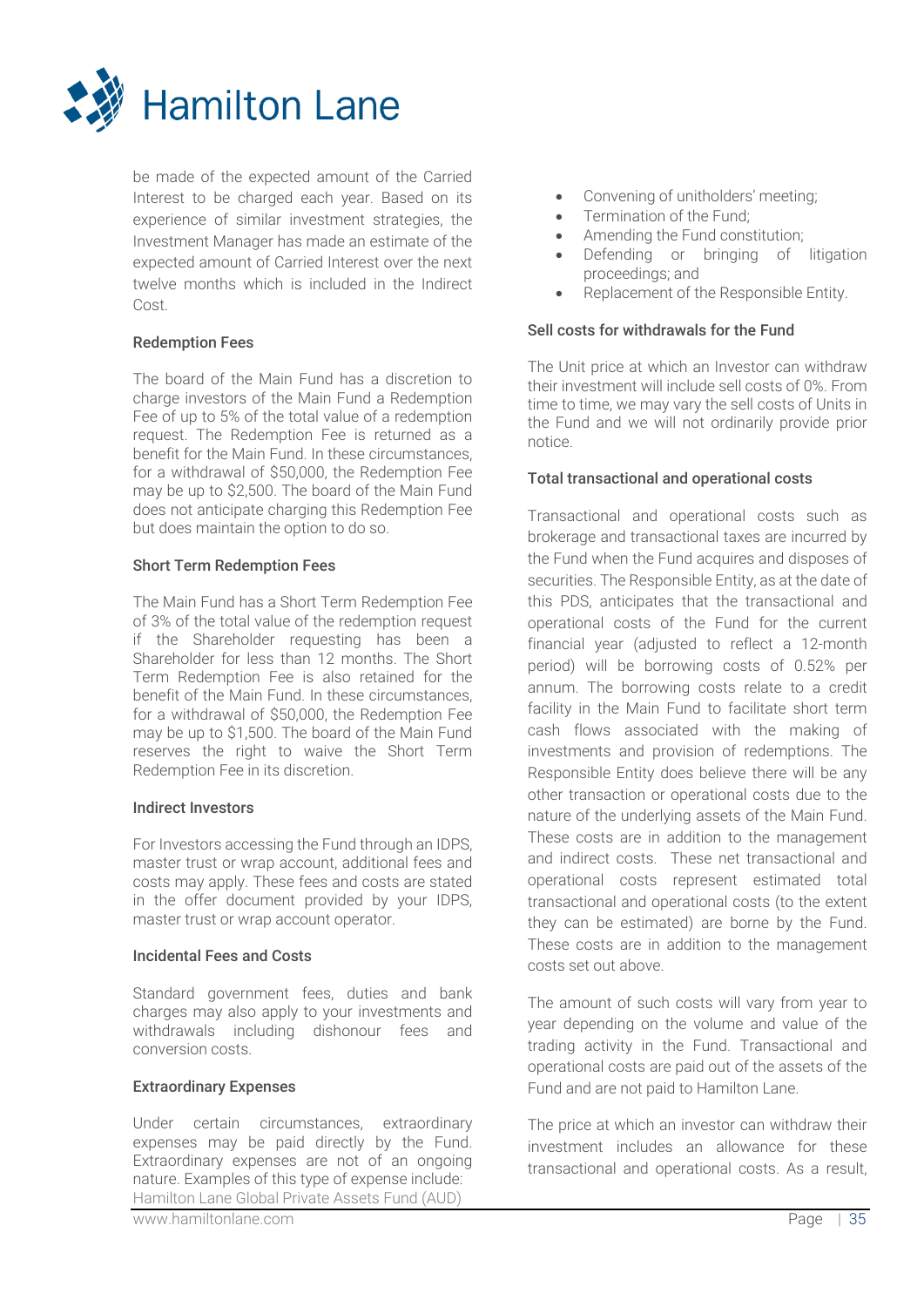

the current withdrawal spread is 0% of the NAV per Unit. For example, if an investor withdrew \$50,000 from their investment in the Fund the cost of the withdrawal spread would be \$0. The Responsible Entity may vary the withdrawal spreads from time to time and prior notice will not ordinarily be provided. Updated information on the withdrawal spreads is available at www.hamiltonlane.com.au.

## Differential fee arrangements

The Responsible Entity or the Investment Manager may agree with wholesale clients (as defined in the Corporations Act) to rebate some of the management fee on a case by case basis. We take into account relevant factors which may include the size of the investment. Such rebate arrangements will be by individual negotiation.

#### Fees for Indirect Investors

Indirect Investors must also refer to the fees and costs payable for the IDPS, master trust or wrap account they are investing through. The IDPS operator will be the registered holder of the units and may charge you fees that are different or in addition to the Fund's fees detailed in this section and the PDS. You should refer to the offer document for the relevant IDPS, master trust or wrap account for more information.

#### Other costs

Under the Fund Constitution the Responsible Entity may receive remuneration out of the assets of the Fund for time spent by it providing fund administration services. This remuneration is calculated on the basis of a maximum hourly rate of \$1,000 (Australian dollars) per hour, adjusted quarterly to reflect any increase in the 'All groups CPI weighted average of eight capital cities' published by the Australian Bureau of Statistics, in respect of each quarter. The Responsible Entity is entitled to charge and take that remuneration out of the assets of the Fund calendar monthly in arrears.

## For more information on fees and costs

If you would like to better understand how our fee structure may impact your investment in the Fund, we recommend that you speak to your financial adviser or visit ASIC's website at www.moneysmart.gov.au where a fee calculator is available to help you compare the fees of different managed investment products.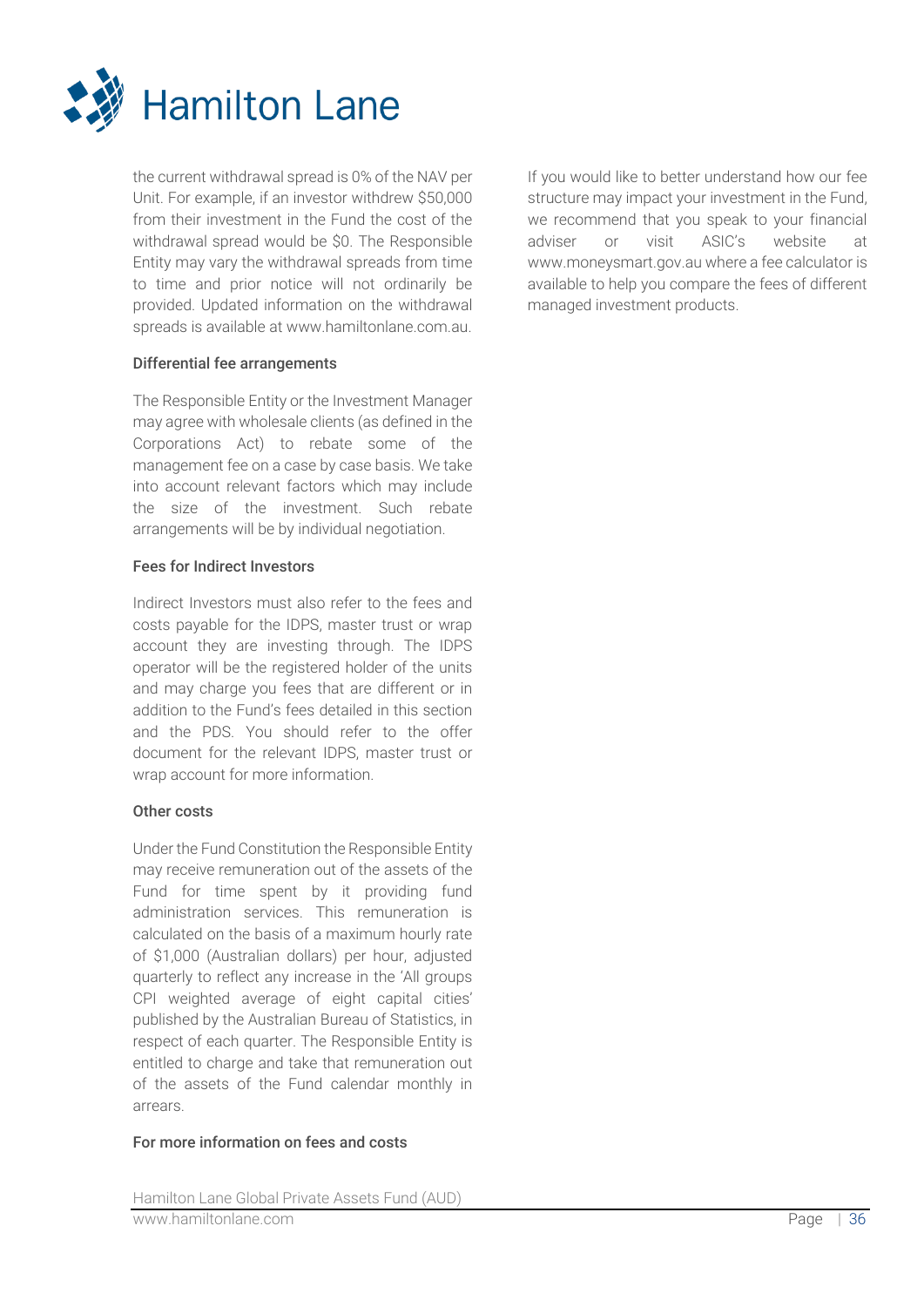

## 7. Information about your investment

## A. Additional Explanation of Fees and **Costs**

General and updated information about the Fund is available from Hamilton Lane's website www.hamiltonlane.com.au. This includes the Fund's unit prices, performance, distribution history and monthly updates (detailing Fund size, exposures and top holdings), quarterly investment reports, the current PDS (including any supplementary material) and the Fund's annual financial reports.

The Responsible Entity intends to follow ASIC's good practice guide for continuous disclosure and in so doing will post copies of continuous disclosure notices on its website. Investors are encouraged to check the website regularly for such information.

The site also has a comprehensive section relating to topical updates and relevant articles from the investment team.

## B. Reporting

If the Fund becomes a disclosing entity, it will be subject to regular reporting and continuous disclosure obligations. Copies of documents lodged with ASIC may be obtained from, or inspected at, an ASIC office. Investors can also call the Responsible Entity to obtain copies of the following documents, free of charge:

- the Fund's annual financial report most recently lodged with ASIC;
- any half year financial report lodged with ASIC;
- any continuous disclosure notices the Responsible Entity places online at www.hamiltonlane.com.au or lodged with ASIC.

## C. Updated information

While the terms and features of the Fund relating to this PDS are current at the issue date of this PDS, they may change in the future. We reserve the right

Hamilton Lane Global Private Assets Fund (AUD)

to change the terms and features of the Fund in accordance with the Constitution of the Fund and the Corporations Act. Updated information which is not materially adverse is accessible from Hamilton Lane's website or the Responsible Entity. A paper copy of the updated information will be available free of charge upon request.

## D. Administrator

Information about your investment in the Fund such as statements, confirmations or other information specific to your investment please contact the Administrator Apex Fund Services Ltd on telephone +61 3 9020 3000, facsimile +61 3 8648 6885 or email [hlgpaaf@apexfunds.com.au.](mailto:hlgpaaf@apexfunds.com.au)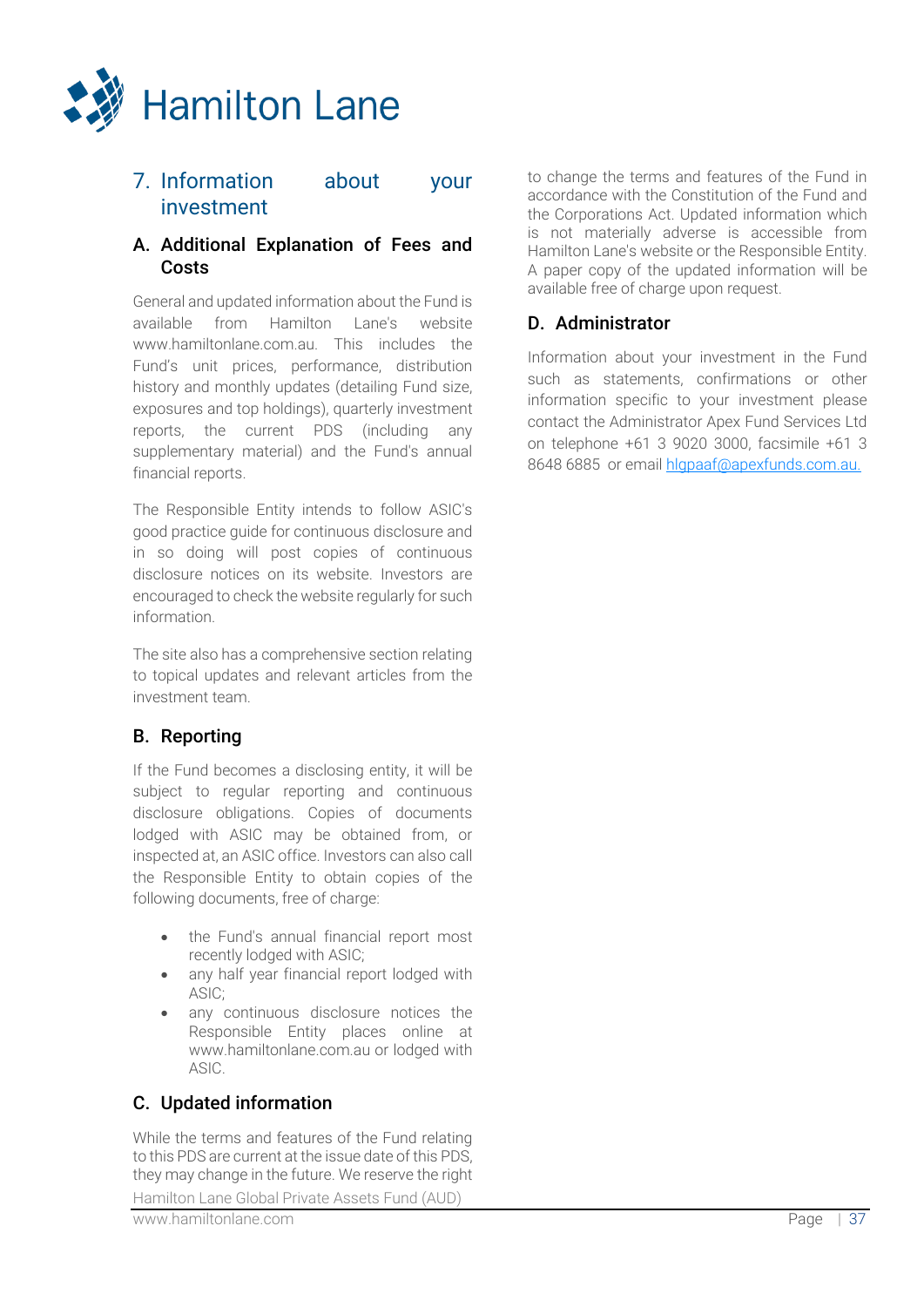

# 8. Taxation

The following information summarises some of the taxation and stamp duty issues you should consider before making an investment. The information is intended for use by Investors who hold Units in the Fund on capital account and who are not considered to be carrying on a business of investing, trading in investments or investing for the purpose of profit making by sale. It should be used as a guide only and does not constitute professional tax advice as individual circumstances may differ. The taxation of a unit trust investment such as Units in the Fund can be complex and may change over time. The comments below are current as at the date of preparation of this PDS. Investors should be aware that the ultimate interpretation of taxation and stamp duty law rests with the Courts and that the law, and the way that the Federal Commissioner of Taxation or a Commission of State Revenue administers the law, may change at any time. Please consult your tax adviser about the specific implications relevant to your situation before making any investment decision.

This summary only deals with the Australian and New Zealand tax and stamp duty considerations of potential investors and does not deal with tax consequences in relation to other jurisdictions.

## A. Tax position of the Fund

#### General

The Fund is an Australian resident trust for Australian tax purposes. Although the Fund holds authorised investments, it is intended that the Responsible Entity will limit its activities to undertaking or controlling entities that undertake 'eligible investment businesses as described in section 102M of the Australian *Income Tax Assessment Act 1936* (Cth), as amended. On this basis, the Fund should not be a 'trading trust', and so should not be taxed as a company.

Generally, no Australian income tax will be payable by the Responsible Entity on behalf of the Fund as the Fund is an Attribution Managed Investment Trust ('AMIT') (refer to section titled "AMIT Regime" below) with the result that

Hamilton Lane Global Private Assets Fund (AUD) www.hamiltonlane.com Page | 38

Investors are attributed with all net taxable income each year (as relevant). In the case where the Fund makes a loss for Australian tax purposes, the Fund cannot distribute the loss to Investors in the Fund. However, subject to the Fund meeting certain conditions, the Fund may be able to recoup such losses against assessable income of the Fund in subsequent income years.

#### Deemed revenue account treatment

The Fund has opted not to make an election (available to eligible managed investment trusts) to apply a deemed capital account treatment to gains and losses on the disposal of eligible investments. The period for making such an election has now expired. Accordingly, deemed revenue account treatment should apply to Fund income.

## Choice to treat separate classes as separate AMITs

A trustee of a qualifying multi-class AMIT may elect to apply the AMIT rules (including the attribution rules) on a class-by-class basis as though each class was a separate AMIT. This can, in turn, facilitate the attribution of tax amounts between members of the AMIT according to their interests as the tax attributes of assets supporting a particular class can be 'ring fenced' to those interests, rather than being 'spread' over the AMIT as a whole.

We understand that the Responsible Entity intends to make an irrevocable choice to the treat Class U Units and Class S Units as two, separate AMITs with the result that the assessable income, deductions and other trust attributes relating to:

- Class U Units will be identified by reference to the unhedged classes of shares in the Main Fund; and
- Class S Units will be will be identified by reference to the hedged classes of shares in the Main Fund.

Additionally, dealings in the hedged and unhedged shares in the Main Fund (including intra-entity dealings within the Fund involving the deemed separate AMITs) will need to be dealt with as though the Class U and Class S Units constitute separate AMIT<sub>s</sub>.

## Tax reform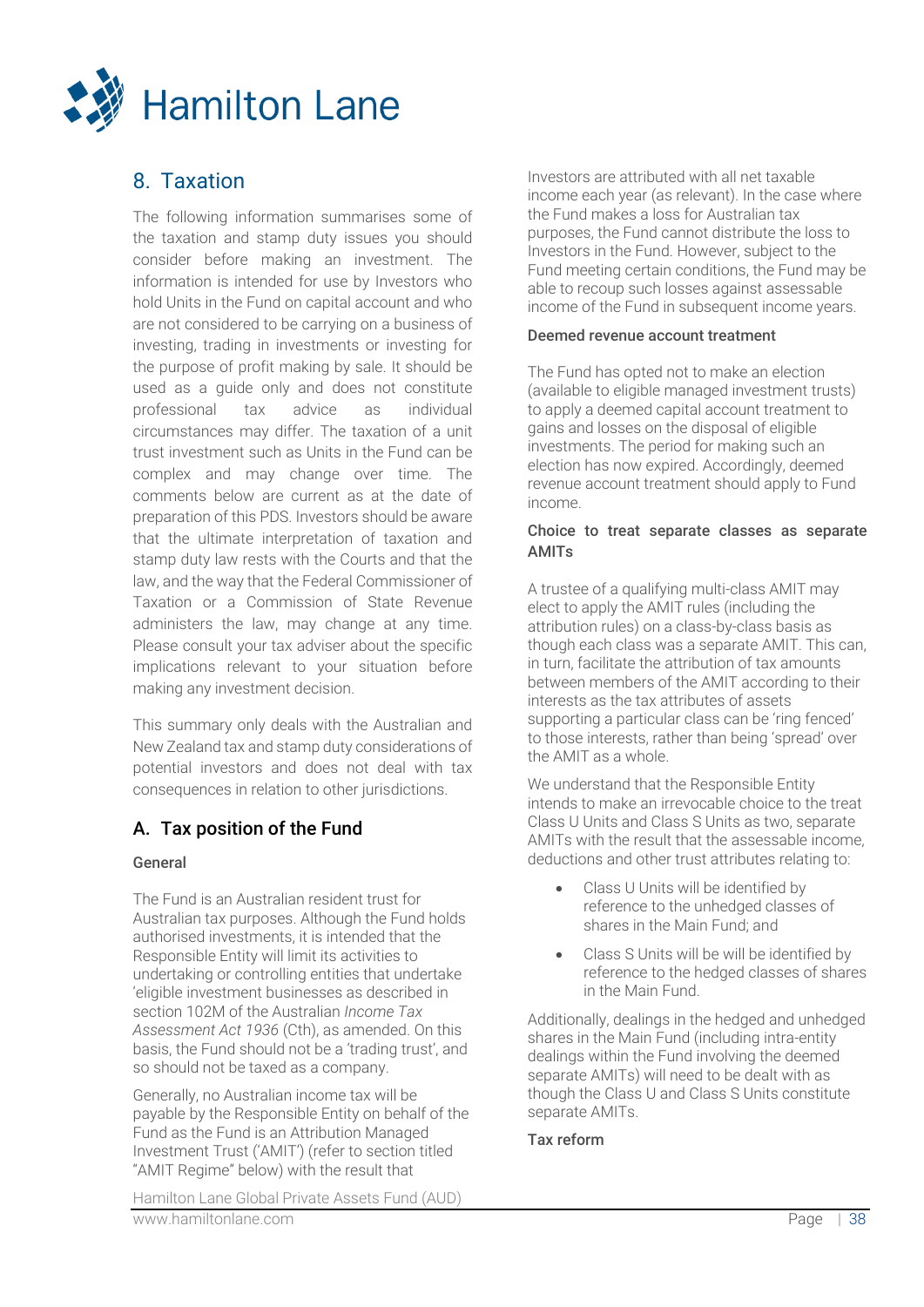

Reforms to the taxation of trusts are generally ongoing. The Responsible Entity will continue to monitor the progress of such developments and the impact on the Fund. However, given these developments may impact on the tax positions of the Fund and its Investors, it is strongly recommended that investors seek their own professional advice in relation to the potential impact of any reforms on their tax position.

## Tax File Number (TFN) and Australian Business Number (ABN) withholding

It is not compulsory for an Investor to quote their TFN or ABN to the Responsible Entity when acquiring units. If an Investor is making this investment in the course of a business or enterprise, the Investor may quote an ABN instead of a TFN. Failure by an Investor to quote an ABN or TFN or claim an exemption may cause the Responsible Entity to withhold tax at the top marginal rate, which is currently 47% on distributions of income to the Investor. The Investor may be able to claim a credit in their tax return for any TFN or ABN tax withheld.

## B. Tax position of Australian resident Investors

As the Fund is an AMIT, investors should include the net taxable income attributed to them for a particular year in their tax return.

An Investor receives an entitlement to the Fund's distributable income for a financial year if they hold Units at the end of a distribution period, or if they redeem any Units during the financial year in which case their withdrawal proceeds may include a component of distributable income.

## **Distributions**

Investors will be provided with an AMIT Member Annual Statement ('AMMA Statement') indicating the components attributed within three months of each income year.

Attributed amounts from the Fund may include various components, the taxation treatment of which may differ.

## Withdrawals and disposal of units

If you withdraw or transfer Units in the Fund, this may constitute a disposal for tax purposes.

Investors should include any realised capital gain or loss on disposal of their Units in the Fund in the calculation of their net capital gain or loss. A net capital gain will be included in assessable income. A net capital loss may only be offset against capital gains. If Investors do not have any capital gains, the capital loss may be carried forward for offset against capital gains of subsequent years but may not be offset against ordinary income. Any gain made on the redemption of eligible investments in the Main Fund by the Fund in order to satisfy a withdrawal request may be a revenue (not capital) gain. Therefore, it is likely that proceeds on redemption will include a component of distributable income of the Fund arising from the redemption of the investments in the Main Fund.

In calculating the taxable amount of a capital gain, a discount of one half for individuals and trusts or one third for complying superannuation entities may be allowed where Units in the Fund have been held for 12 months or more.

Where Units are held as part of a business of investing or for the purpose of profit making by sale, gains realised may constitute ordinary income and losses realised may constitute allowable deductions.

## Controlled Foreign Company ("CFC") Provisions

The net income of the Fund may also include an amount of income that is calculated under the controlled foreign company (CFC) rules. From an Australian tax perspective, very broadly a foreign company that has an Australian shareholder with at least 40% of the interests in the foreign company, has a majority of its shares owned by Australians, or that is controlled by Australians, is regarded as a CFC. For example, where the Fund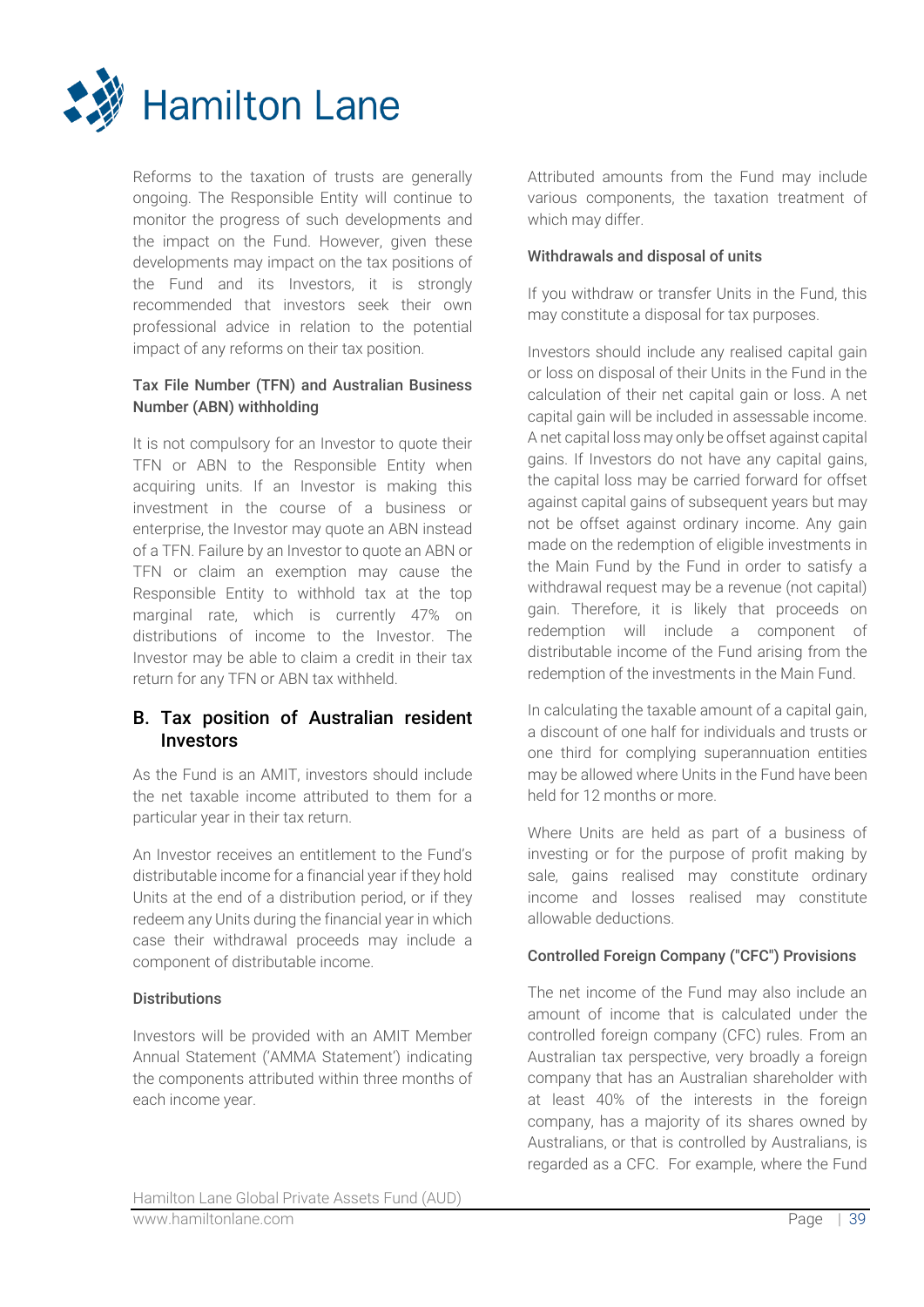

holds an interest of at least 40% in the Main Fund, the CFC rules will apply because the Main Fund will be a CFC of the Fund for Australian income tax purposes. The CFC rules require the Fund to include in its net income for an income year, certain income and gains derived by the Main fund ("attributable income") even if such income or gains are not distributed by the Main Fund in that year. The Fund's investment strategy is expected to minimise the impact of the CFC regime on the Fund. The taxable income of the Fund may, however, include gains in respect of the Main Fund even though such gains are unrealised.

## C. Tax position of non-resident Investors

Appropriate deductions of Australian withholding tax will be made from distributions (or amounts attributed) of certain Australian sourced income and gains to non-resident Investors. Non-resident investors may also be subject to tax on distributions in their country of residence (for tax purposes) and may be entitled to foreign tax credits under the tax laws of the relevant country.

It is expected that non-residents should generally not be subject to Australian income tax on any capital gains made on the disposal of Units in the Fund.

Broadly, a non-resident Investor in the Fund will be subject to income tax on any capital gains made on the disposal or withdrawal of Units if they, together with any associates, hold or had an option or right to hold 10% or more of the Units in the Fund at the time of disposal/withdrawal or throughout a period of 12 months during the two years prior to disposal/withdrawal, and the majority of the Fund's assets comprise taxable Australian real property.

In this regard, it is not expected that the Fund will hold taxable Australian real property.

A non-resident may also be subject to income tax on any capital gains made where the Units in the Fund have been held as part of the carrying on of a business through a permanent establishment in Australia.

However, if the non-resident holds their Units as part of a business of investing or for the purpose of profit making by sale, gains may be subject to Australian tax as ordinary income, subject to any treaty relief.

We recommend that non-resident investors consult their tax adviser regarding their tax implications, including the tax implications in the country in which they are resident for tax purposes.

## D. Taxation of Financial Arrangements

The taxation of financial arrangements ('TOFA') regime broadly contain rules that cover tax timing treatments for financial arrangements. There are a number of exclusions from TOFA. Investors should seek their own advice as to the possible application of the TOFA regime to their investment in the Fund.

## E. AMIT Regime

In this section we address the AMIT regime which became effective for income years starting on or after 1 July 2016 (unless an election has been made to apply the regime earlier). An AMIT, in broad terms, is a managed investment trust (MIT) whose unitholders have clearly defined interests in relation to the income and capital of the trust and the trustee or responsible entity of the MIT has made an irrevocable election to apply the regime.

Perpetual as the responsible entity has made the election for the Fund to operate as an AMIT.

The AMIT rules contain several provisions that will impact on the taxation treatment of the Fund. The key features of the new tax system will include:

- an attribution model for determining member tax liabilities, which also allows amounts to retain their tax character as they flow through a MIT to its unitholders;
- the ability to carry forward understatements and overstatements of taxable income, instead of re-issuing investor statements;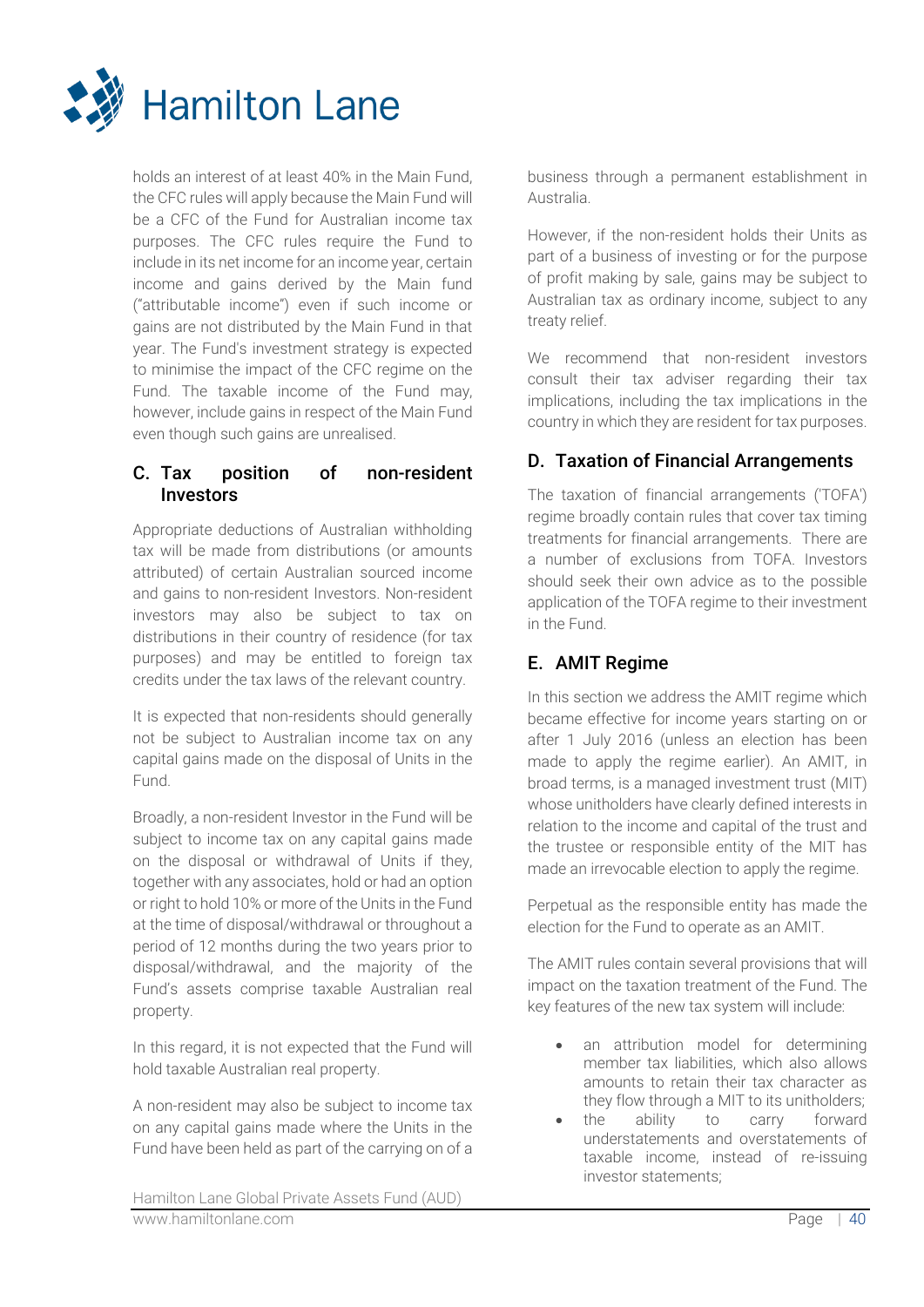

- deemed fixed trust treatment under the income tax law;
- upwards cost base adjustments to units to address double taxation; and
- legislative certainty about the treatment of tax deferred distributions.

Reforms to the taxation of trusts are generally ongoing. Investors should seek their own advice and monitor the progress of announcements and proposed legislative changes on the potential impact.

## New Zealand Investors

New Zealand Investors, who hold units in the Fund, will generally be deemed to hold an interest in a Foreign Investment Fund ('FIF') unless the interest falls within the very limited FIF exemption for certain Australian unit trusts. This exemption will not apply to the Fund.

New Zealand Investors will need to calculate their FIF income each year under one of five calculation methods, being:

- fair dividend rate method ('FDR');
- comparative value method ('CV');
- attributable FIF income method;
- deemed rate of return method; or,
- cost method.

The default method is the FDR method. Under this method, most New Zealand Investors will be taxable each year on 5% of the opening market value of their investment in the Fund. Special calculation rules apply to unit trusts or other investors who value their units on a regular basis.

Under the FDR method, dividends or any gain on the sale or withdrawal of Units in the Fund are not separately taxed in New Zealand. However, quick sale rules will apply to Units bought and sold during the income year which result in the Investor being taxable generally on the lesser of any gain on the quick sale and 5% of the cost of the Units (determined on an average cost basis). No deduction is available for any losses under the FDR method.

Individuals and eligible family trusts have a "safety net" option, which allows these investors to calculate FIF income under the CV method based on their actual economic return where this is less than the amount calculated under FDR. Where the choice of FDR or CV methods is available, investors may choose the method that produces the lower taxable income each income year, but the method must be applied consistently to all FIF interests for that income year.

A de minimis concession from the FIF rules applies to individual investors who hold offshore shares (excluding certain Australian listed shares) with an aggregate cost of up to NZ\$50,000. Individual Investors may choose whether to apply the NZ\$50,000 de minimis threshold or apply the FIF rules. Individual Investors who apply the de minimis exemption will be taxed on distributions from the Fund. They can also be taxable on an exit from the Fund in certain circumstances.

NZ Investors are generally not entitled to claim a tax credit in NZ for overseas withholding tax deducted with respect to the Fund's underlying investments.

While the above reflects our understanding of New Zealand tax treatment in respect of in investments in the Fund as at the date of preparation of this PDS, New Zealand tax treatment of investments in FIFs is subject to change and may differ in individual circumstances. We recommend New Zealand investors seek their own professional tax advice regarding their tax implications.

## F. Goods and Services Tax

Goods and Services Tax ('GST') should not be payable on your investment(s) in the Fund. GST will apply to the fees and costs charged to the Fund. However, in respect of some of these fees, the Fund will usually be entitled to reduced input tax credits. The costs and fees payable in relation to your investment(s) in any of the Fund as stated in this PDS are inclusive of GST. GST will not be applicable to the buy sell spread payable (if applicable) in relation to the Fund.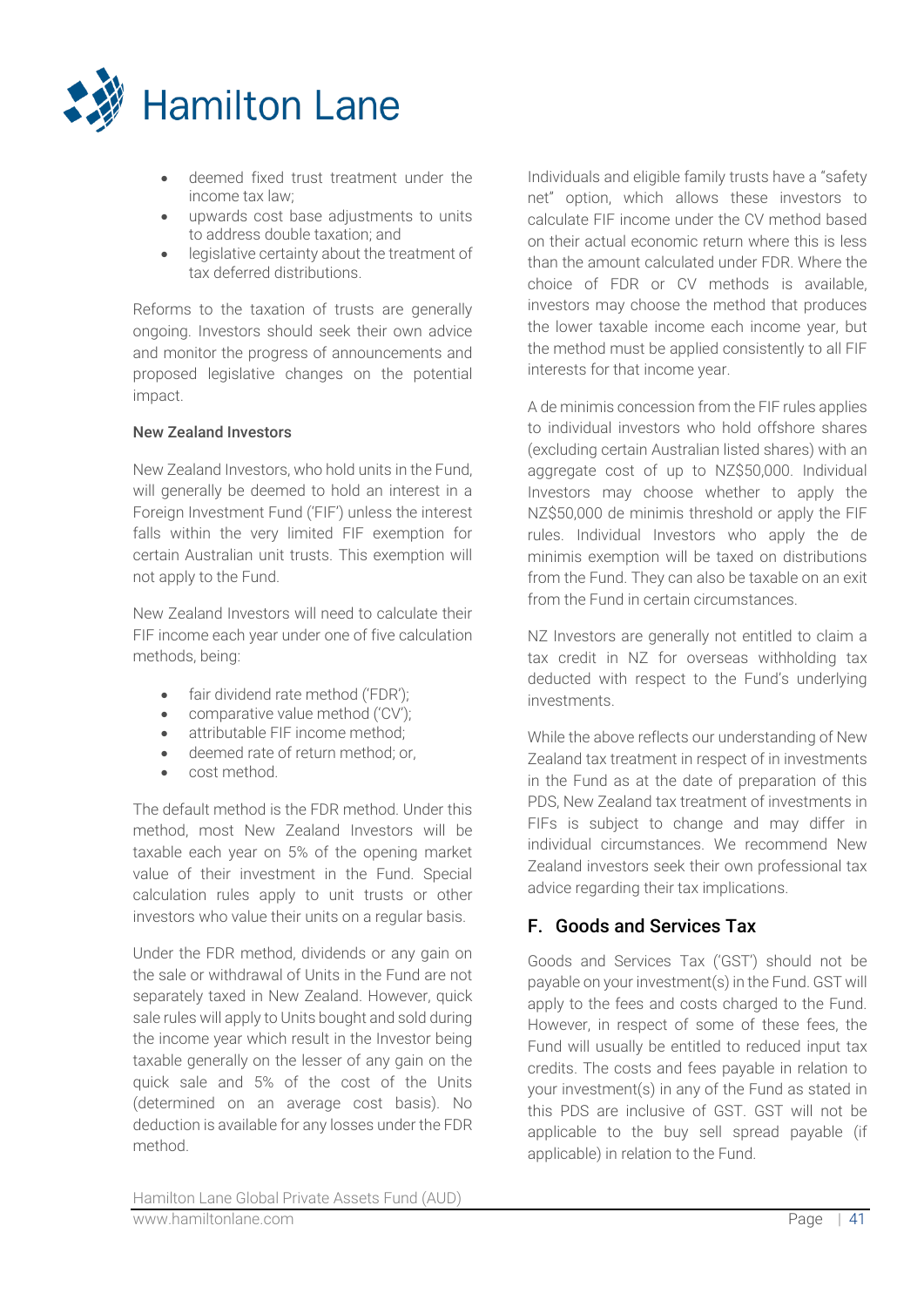

## G. Stamp Duty

Stamp duty should not be payable on your investment(s) in the Fund.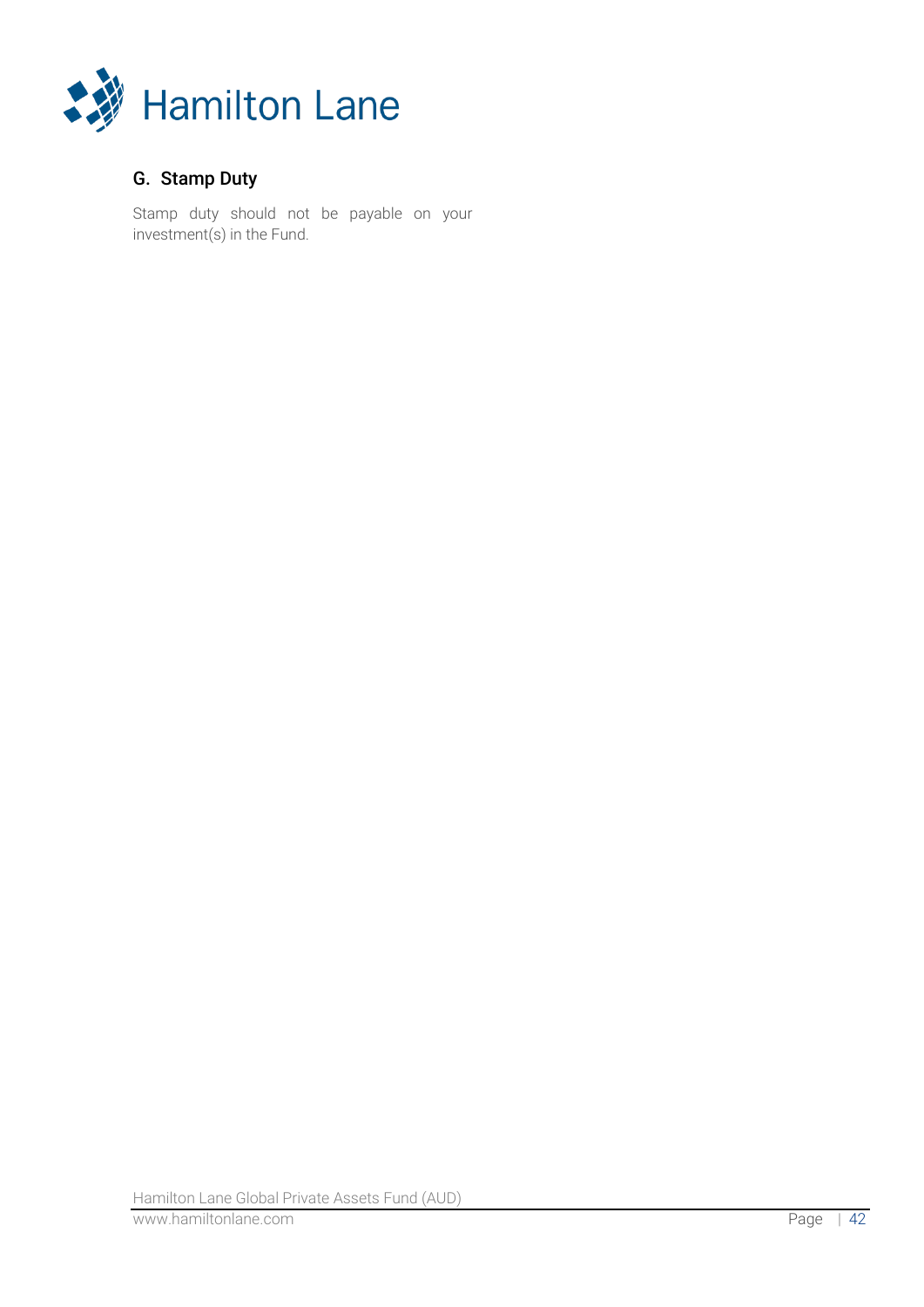

# 9. Additional Information

## A. The Responsible Entity

## Our role as Responsible Entity

The Trust Company (RE Services) Limited is the Responsible Entity of the Fund.

The Trust Company (RE Services) Limited is responsible for the proper and efficient administration, management and valuation of the Fund, including all investment decisions. The Trust Company (RE Services) Limited is required to comply with the provisions of the Fund's Constitution, the Corporations Act, and any additional obligations created by this PDS. Subject to these obligations, the Responsible Entity has an absolute discretion as to the exercise of its powers under the Constitution.

## The Constitution

The Fund is governed by a Constitution. The Constitution, together with this PDS, the Corporations Act, and ASIC Policy regulate the Fund and our legal relationship with Investors.

The Constitution may be unilaterally amended by the Responsible Entity, provided the amendment is not materially adverse to the rights of Investors. Otherwise, the Responsible Entity must obtain the approval of Investors by special resolution (which requires at least 75% of the votes cast by Investors being in favour of the resolution and entitled to vote on the resolution).

You may inspect the Constitution at our office on any Business Day, free of charge.

By investing in the Fund, you agree to be bound by the terms of this PDS and the Fund's Constitution (as amended from time to time). You should consider the terms of the Constitution before investing in the Fund.

#### Authorisation of issue

This PDS has been authorised for issue by the directors of The Trust Company (RE Services) Limited.

## Unit Pricing Discretions Policy

The Responsible Entity's Unit Pricing Discretions Policy provides further information about how it calculates the NAV per Unit for the Fund. The policy complies with ASIC requirements. The Responsible Entity will observe this policy in relation to the calculation of the NAV per Unit for the Fund and will record any exercise of discretion outside the scope of the policy. Investors can request a copy of the policy free of charge by calling the Responsible Entity.

## B. Your Rights

## Cooling off period

If you decide, within the cooling-off period, that you do not want the Units the Responsible Entity has issued to you, the Responsible Entity must return your investment, and repay your application money, after any adjustment for market movements up to the day your Units are cancelled, reasonable administration costs, and taxes. You can exercise your cooling-off right by notifying the Responsible Entity in writing within 14 days commencing on the earlier of:

- (i) when you receive confirmation of your investment; or
- (ii) the end of the fifth Business Day after the day on which your Units were issued to you.

Please note that cooling-off rights are not available for Australian Wholesale Clients or if Units are considered "illiquid" within the meaning of the Corporations Act. Prospective investors will know whether or not the Fund is liquid by accessing the Investment Manager's website at www.hamiltonlane.com.au.

#### Investor liability

We have included provisions in the Fund's Constitution designed to protect Investors. The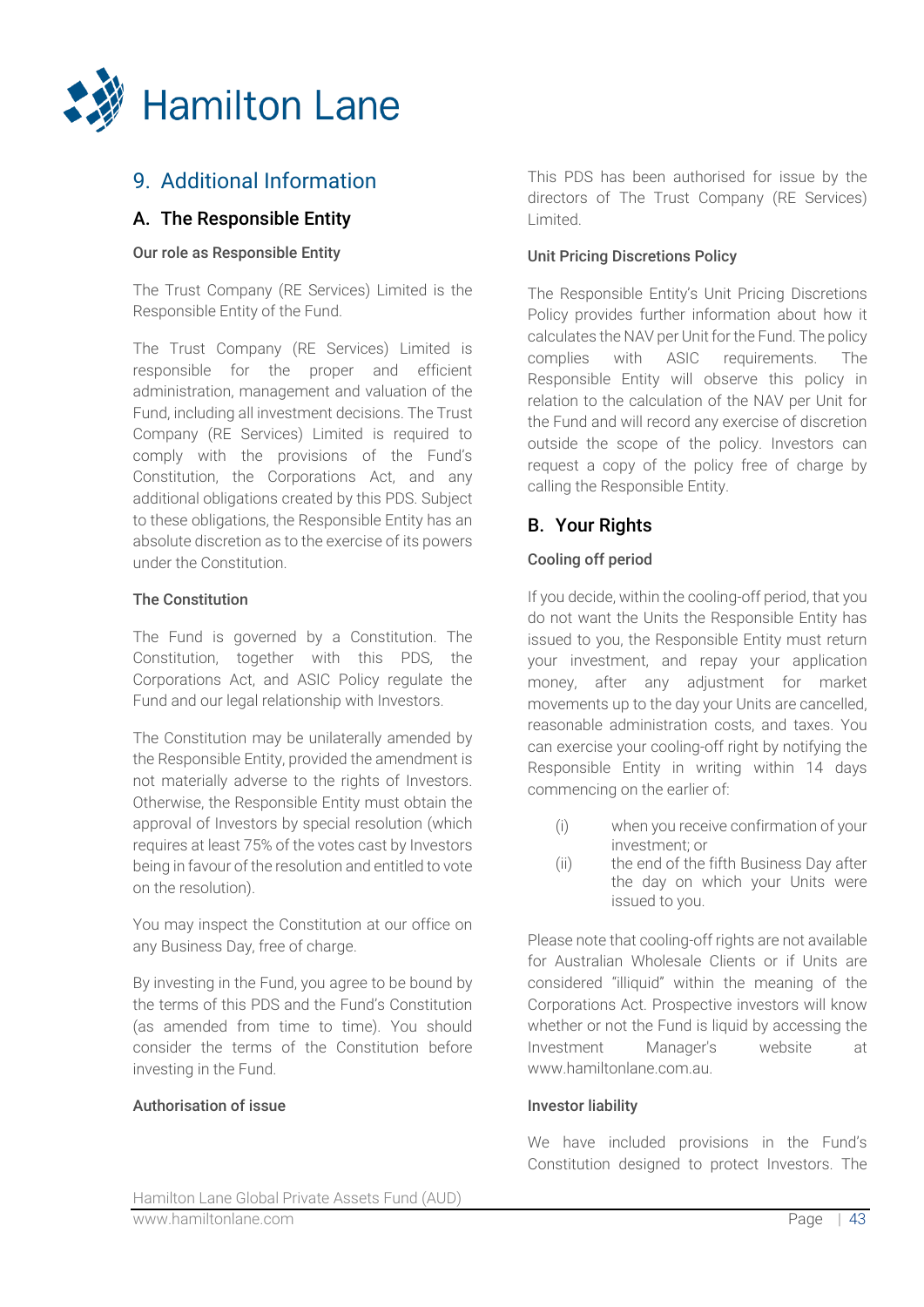

Constitution of the Fund provides that Investors will not, by reason of being an Investor alone, be personally liable with respect to any obligation or liability incurred by the Responsible Entity. However, an absolute assurance about these things cannot be given and the issue has not been finally determined by Australian courts.

## Limitation of liability and indemnity

Subject to the Corporations Act, the Fund's Constitution provides that the Responsible Entity is not liable for any loss or damage to any person (including an Investor) by reason of not receiving sufficient or adequate instructions or information from an Investor or other person. The Responsible Entity will also, subject to the Corporations Act, not incur any liability, be liable to account to anyone or be liable for loss or damage in relation to the performance of its duties in relation to determinations of fact or law or decisions in respect of tax.

The Responsible Entity is entitled to be indemnified from the assets of the Fund for all expenses which it may incur or become liable for in connection with the proper performance of its duties as Responsible Entity of the Fund including, its administration or management and the maintenance or management of the authorised investments of the Fund. The Responsible Entity has a right to be indemnified out of the Fund's assets in respect of its acts or omissions.

The Responsible Entity may not rely on this indemnity to the extent it has acted fraudulently, with gross negligence, wilful misconduct or in breach of trust involving a failure to show the degree of care and diligence required of the Responsible Entity, having regard to the powers, authorities and discretions conferred on it by the Fund's Constitution.

The Responsible Entity is also entitled to be indemnified in respect of tax paid or payable on behalf of an Investor. If the amount payable to an Investor is not adequate to meet the tax liability, the Responsible Entity may withdraw Units held by the Investor.

## ENQUIRIES AND COMPLAINTS

The Responsible Entity has established procedures for dealing with complaints. If an investor has a complaint, the investor can contact the Responsible Entity or the Investment Manager during business hours. The Investment Manager can be contacted by phone on +61 2 9293 7950 or by writing to:

> Hamilton Lane Level 33, Aurora Place 88 Phillip St, Sydney, NSW 2000 Australia

We will endeavour to resolve your complaint fairly and as quickly as we can and within the maximum response timeframe. The maximum response timeframe is 45 days for standard complaints (or 30 days for standard complaints we receive on or after 5 October 2021). Other type of complaints and complex complaints may have a different maximum response timeframe. We will let you know if a different maximum response timeframe will apply to your complaint.

If an investor is not satisfied with the outcome, the complaint can be referred to the Australian Financial Complaints Authority (AFCA). You can contact AFCA on 1800 931 678, or by writing to:

> Australian Financial Complaints Authority GPO Box 3 Melbourne VIC 3001

Email: [info@afca.org.au](mailto:info@afca.org.au)

Website[: www.afca.org.au](http://www.afca.org.au/)

All investors (regardless of whether you hold Units in the Fund directly or hold Units indirectly via a Platform) can access Perpetual's complaints procedures outlined above. If investing via a Platform and your complaint concerns the operation of the Platform then you should contact the Platform operator directly.

## C. Investing in the Fund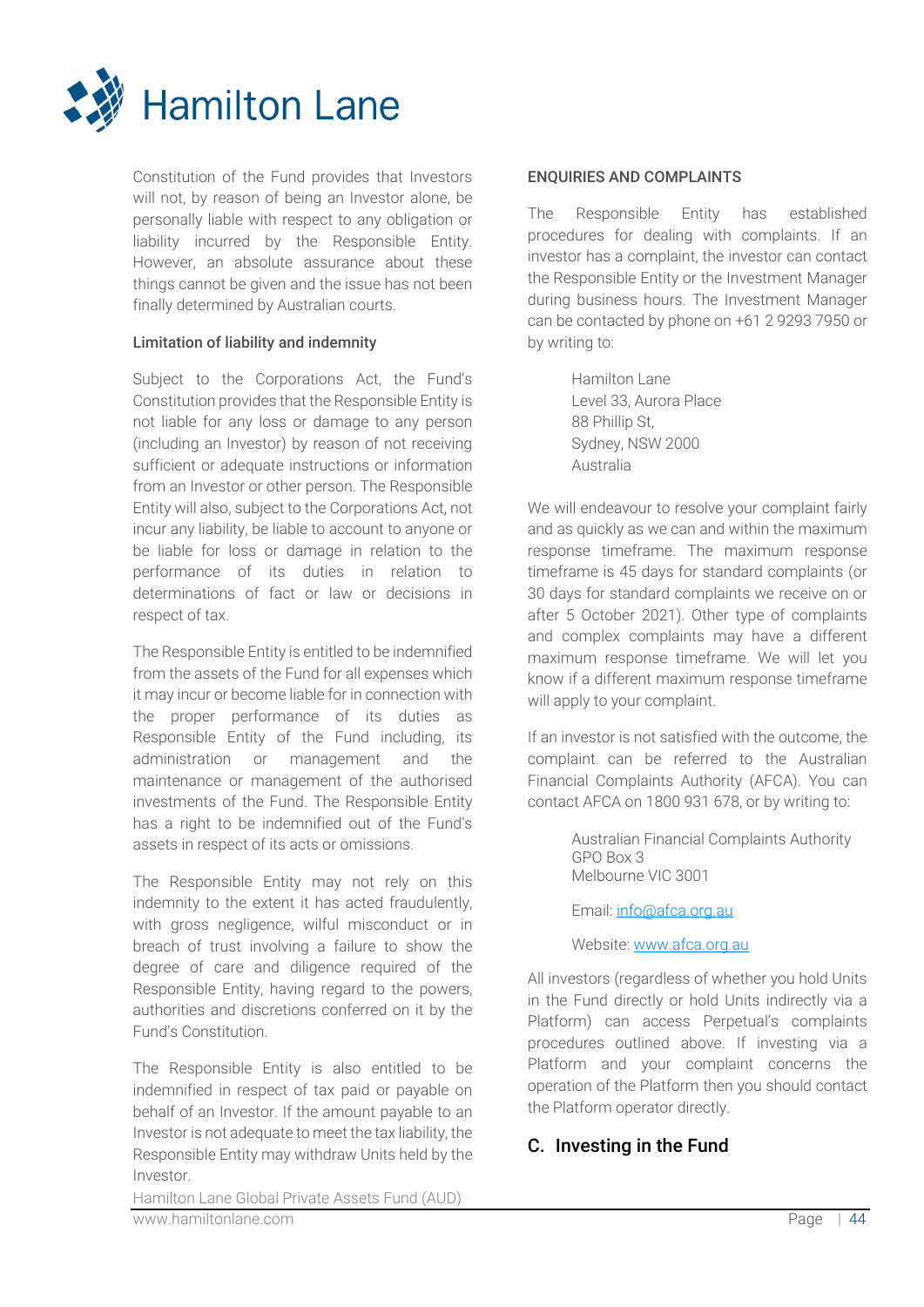

## Past performance

Performance history and fund size information in respect of the Fund can be obtained by visiting Hamilton Lane's website at www.hamiltonlane.com.au. Past performance is no indication of future performance. Returns are not guaranteed.

## US Tax Withholding and Reporting under the Foreign Account Tax Compliance Act (FATCA)

The United States of America has introduced rules (known as FATCA) which are intended to prevent US persons from avoiding tax. Broadly, the rules may require the Fund to report certain information to the Australian Taxation Office (ATO), which may then pass the information on to the US Internal Revenue Service (IRS). If you do not provide this information, we will not be able to process your application.

To comply with these obligations, Perpetual will collect certain information about you and undertake certain due diligence procedures to verify your FATCA status and provide information to the ATO in relation to your financial information required by the ATO (if any) in respect of any investment in the Fund.

## Common Reporting Standard

The Australian government has implemented the OECD Common Reporting Standards Automatic Exchange of Financial Account Information (CRS) from 1July 2017. CRS, like the FATCA regime, will require banks and other financial institutions to collect and report to the ATO.

CRS will require certain financial institutions to report information regarding certain accounts to their local tax authority and follow related due diligence procedures. The Fund is expected to be a 'Financial Institution' under the CRS and intends to comply with its CRS obligations by obtaining and reporting information on relevant accounts (which may include your units in the Fund) to the ATO. For the Fund to comply with their obligations, we will request that you provide certain information and

certifications to us. We will determine whether the Fund is required to report your details to the ATO based on our assessment of the relevant information received. The ATO may provide this information to other jurisdictions that have signed the "CRS Competent Authority Agreement", the multilateral framework agreement that provides the mechanism to facilitate the automatic exchange of information in accordance with the CRS. The Australian Government has enacted legislation amending, among other things, the Taxation Administration Act 1953 of Australia to give effect to the CRS.

#### Interest on application monies

Interest on any application monies received by the Fund will be retained by the Fund for the benefit of Investors.

## Interests in the Fund

The Responsible Entity, its employees, officers and related parties may invest in the Fund.

## Mortgagee interests/margin lending

The Responsible Entity will not recognise any security interest (notice of mortgage, etc.) over any Units of the Fund.

If you invest in the Fund through a margin lender, you are directing the margin lender to arrange for your monies to be invested in the Fund on your behalf. Accordingly, you do not acquire the rights of an Investor in the Fund. The margin lender is the Investor and acquires these rights and can exercise, or decline to exercise them, on your behalf according to your contract with the margin lender. As an investor in a margin lending product, you must read this PDS in that context.

When you invest through a margin lender and wish to make additional investments, realise your investment, or transfer your investment to another person, you will have to direct the margin lender to do so on your behalf. All correspondence and dealings in your investment will be through your margin lender.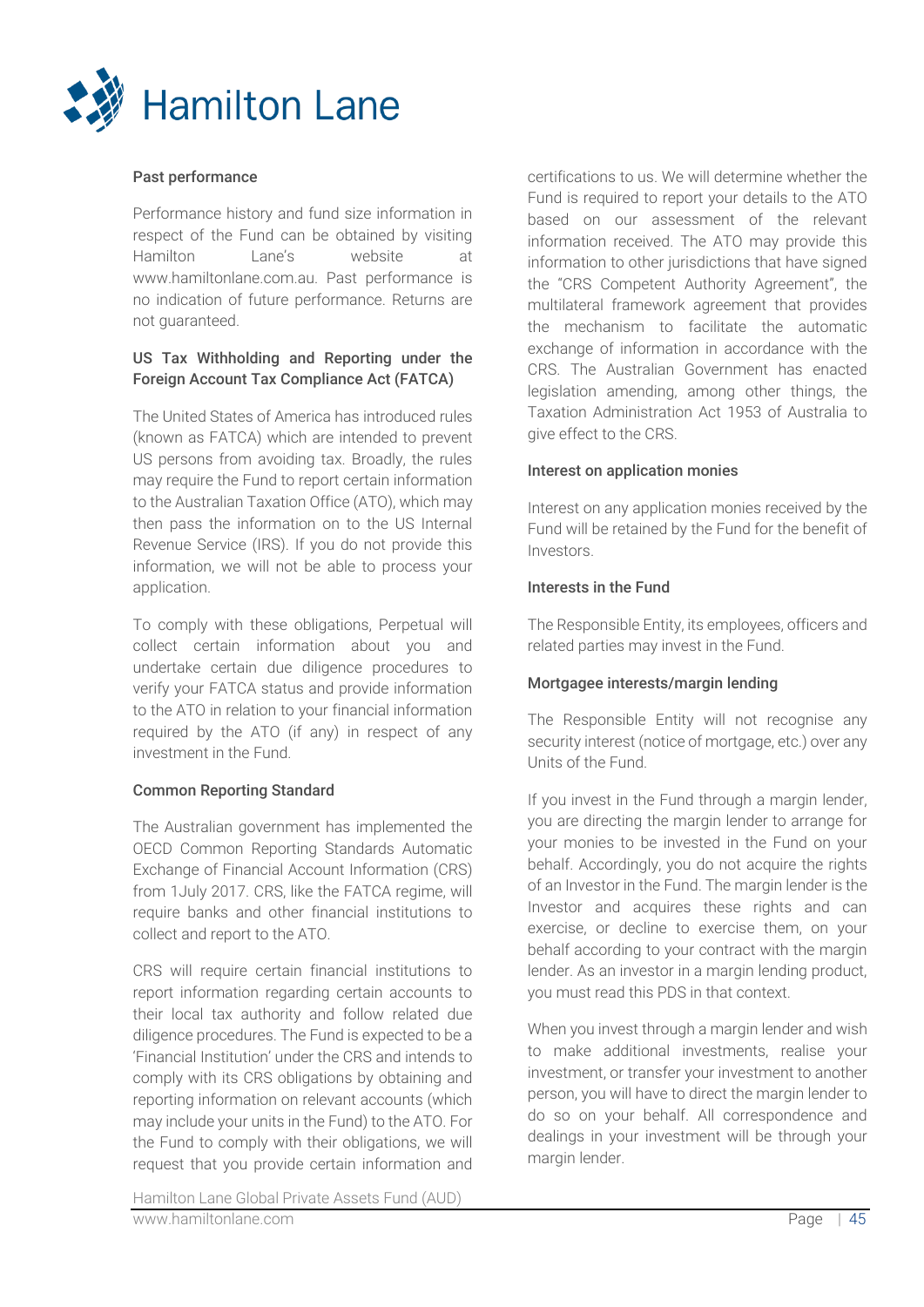

The Responsible Entity accepts no responsibility for any aspect of the margin lender or (without limitation) for any failure on the part of the margin lender in respect of its administration, payment of income or other distributions, payment of withdrawal proceeds, fees charged or the efficiency or viability of the margin lending product.

## Indirect investors

When you access the Fund through an IDPS or IDPS-like scheme (commonly, a master trust or wrap account) you are directing the operator of the IDPS or IDPS-like scheme to arrange for your monies to be invested in the Fund on your behalf. Accordingly, you do not acquire the rights of an Investor in the Fund. The operator (or its custodian/nominee) is the Investor and acquires these rights and can exercise, or decline to exercise them, on your behalf according to the arrangements governing the IDPS or IDPS-like scheme. As an investor in the IDPS or IDPS-like scheme, you must read this PDS in that context.

When you invest through an IDPS or IDPS-like scheme and wish to make additional investments, realise your investment, or transfer your investment to another person, you will have to direct the operator of the IDPS or IDPS-like scheme to do so on your behalf. The Responsible Entity accepts no responsibility for any aspect of the IDPS or IDPS like scheme or (without limitation) for any failure on the part of the IDPS or IDPS like scheme in respect of its administration, payment of income or other distributions, payment of withdrawal proceeds, fees charged or the efficiency or viability of the IDPS or IDPS like scheme.

Specifically, the Responsible Entity's agreement to permit the naming of the Fund in a PDS issued by an IDPS operator or IDPS like scheme, or list of investments that may be accessed via the IDPS or IDPS like scheme, does not signify an endorsement by the Responsible Entity, or our support for, the IDPS or IDPS like scheme.

## D. Appointment and agents

## Custodian

The Responsible Entity has appointed Perpetual Corporate Trust Limited as an independent custodian to hold the assets of the Fund. The Responsible Entity has appointed the Custodian under a custodian agreement. The Custodian's role is to hold the assets in its name and act on the direction of the Responsible Entity to effect cash and investment transactions.

Perpetual Corporate Trust was not involved in the establishment of the PDS and are not accountable for the performance of the Fund.

The Custodian's role as custodian is limited to holding the assets of the Fund. The Custodian has no supervisory role in relation to the operation of the Fund and has no liability or responsibility to a unit holder.

To the maximum extent permitted by law, the Custodian expressly disclaims and takes no responsibility for any part of this PDS other than the references to its name. The Custodian does not guarantee the repayment of capital or any particular rate of capital or income return.

The Custodian has not withdrawn its consent to be named in this PDS as custodian of the Fund in the form and context in which it is named.

## Administrator

Apex Fund Services Ltd has been appointed as the Administrator to provide certain administrative services to the Trust. Apex Fund Services Ltd has been appointed to value the assets of the Fund and to calculate the NAV per Unit for the Fund every month under an Administration Agreement.

## Delegation

The Administrator may delegate its duties to the Sub-Administrator, Apex Fund Services (Australia) Pty Ltd, and the Sub-Administrator is located at Level 13, 459 Little Collins Street, Melbourne VIC 3000.

#### Unit Registry

Apex Fund Services Ltd has been appointed as the Unit Registry of the Fund under a Registry Services Agreement. The Administration Agreement sets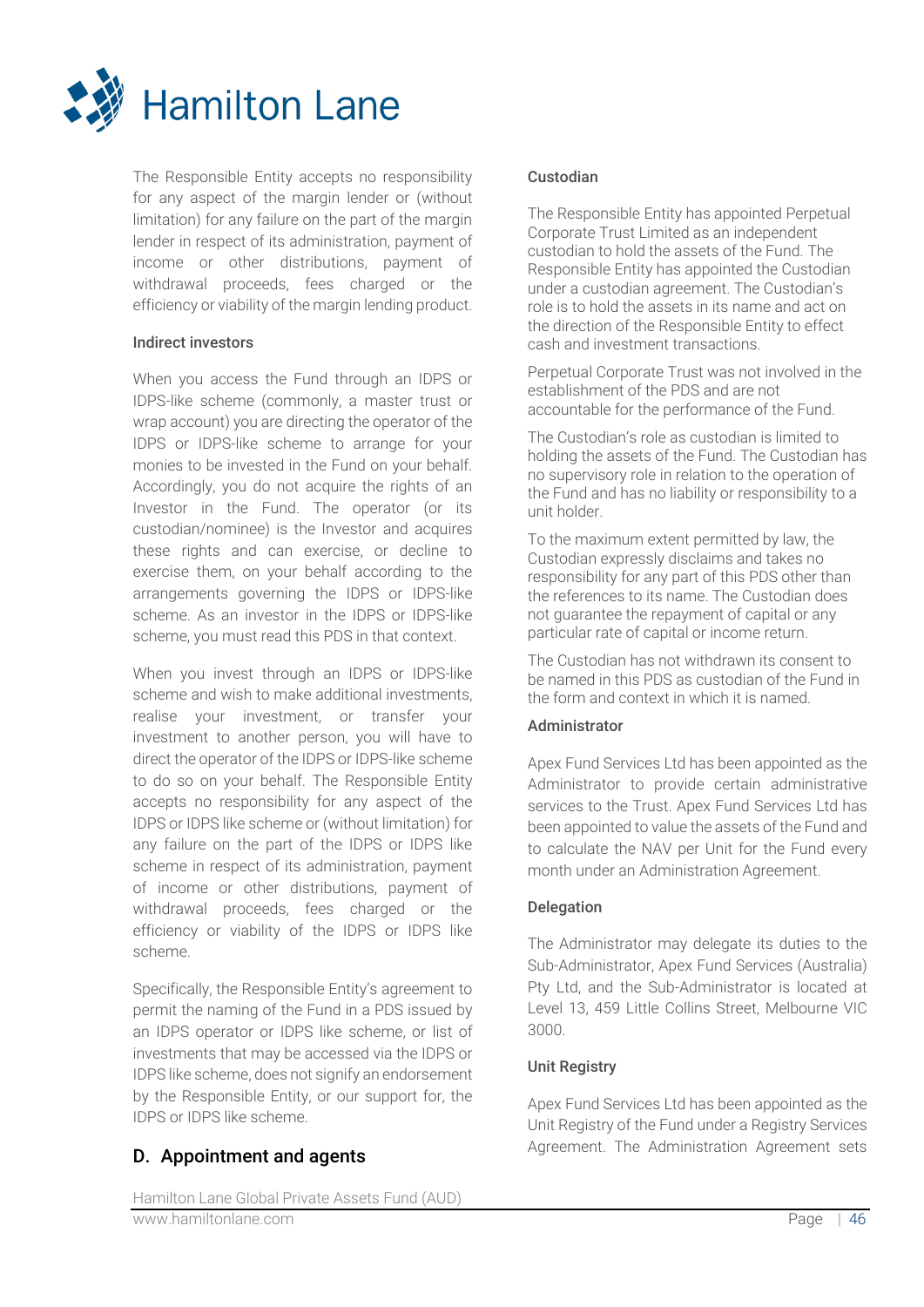

out the services provided by the Unit Registry on an ongoing basis together with the service standards.

The role of the Unit Registry is to keep a record of Investors in the Fund. This includes information such as the quantity of Units held, TFNs (if provided), bank account details and details of distribution reinvestment plan participation.

## Auditor

Ernst & Young is the appointed auditor for the Fund. The auditor's role is to audit the Fund's annual financial statements, perform a half-yearly review (if required), and to provide an opinion on the financial statements.

## Australian Legal Adviser

Baker McKenzie is the Australian legal adviser for the Fund.

## **Consents**

The following parties have given written consent (which has not been withdrawn at the date of this PDS) to being named in the form and context in which they are named, in this PDS:

- Perpetual Corporate Trust Limited
- Apex Fund Services Ltd
- Ernst & Young and
- Baker McKenzie

Each party named above who has consented to be named in the PDS:

- has not authorised or caused the issue of this PDS;
- does not make or purport to make any statement in the PDS (or any statement on which a statement in the PDS is based) other than as specified; and
- to the maximum extent permitted by law, takes no responsibility for any part of the PDS other than the reference to their name in a statement included in the PDS with their consent as specified.

## E. Privacy

The Responsible Entity may collect personal information from you in the application and any other relevant forms to be able to process your application, administer your investment and comply with any relevant laws. If you do not provide us with your relevant personal information, we will not be able to do so. In some circumstances we may disclose your personal information to Perpetual's related entities or service providers that perform a range of services on our behalf and which may be located overseas.

Privacy laws apply to our handling of personal information and the Responsible Entity will collect, use and disclose your personal information in accordance with its privacy policy, which includes details about the following matters:

- the kinds of personal information the Responsible Entity collects and holds;
- how the Responsible Entity collects and holds personal information;
- the purposes for which the Responsible Entity collects, holds, uses and discloses personal information;
- how you may access personal information that the Responsible Entity holds about you and seek correction of such information (note that exceptions apply in some circumstances);
- how you may complain about a breach of the Australian Privacy Principles (APP), or a registered APP code (if any) that binds the Responsible Entity, and how the Responsible Entity will deal with such a complaint;
- whether the Responsible Entity is likely to disclose personal information to overseas recipients and, if so, the countries in which such recipients are likely to be located if it is practicable for the Responsible Entity to specify those countries.

The privacy policy of the Responsible Entity is publicly available at www.perpetual.com.au or you can obtain a copy free of charge by contacting the Responsible Entity.

If you are investing indirectly through a Platform, we do not collect or hold your personal information in connection with your investment in the Fund.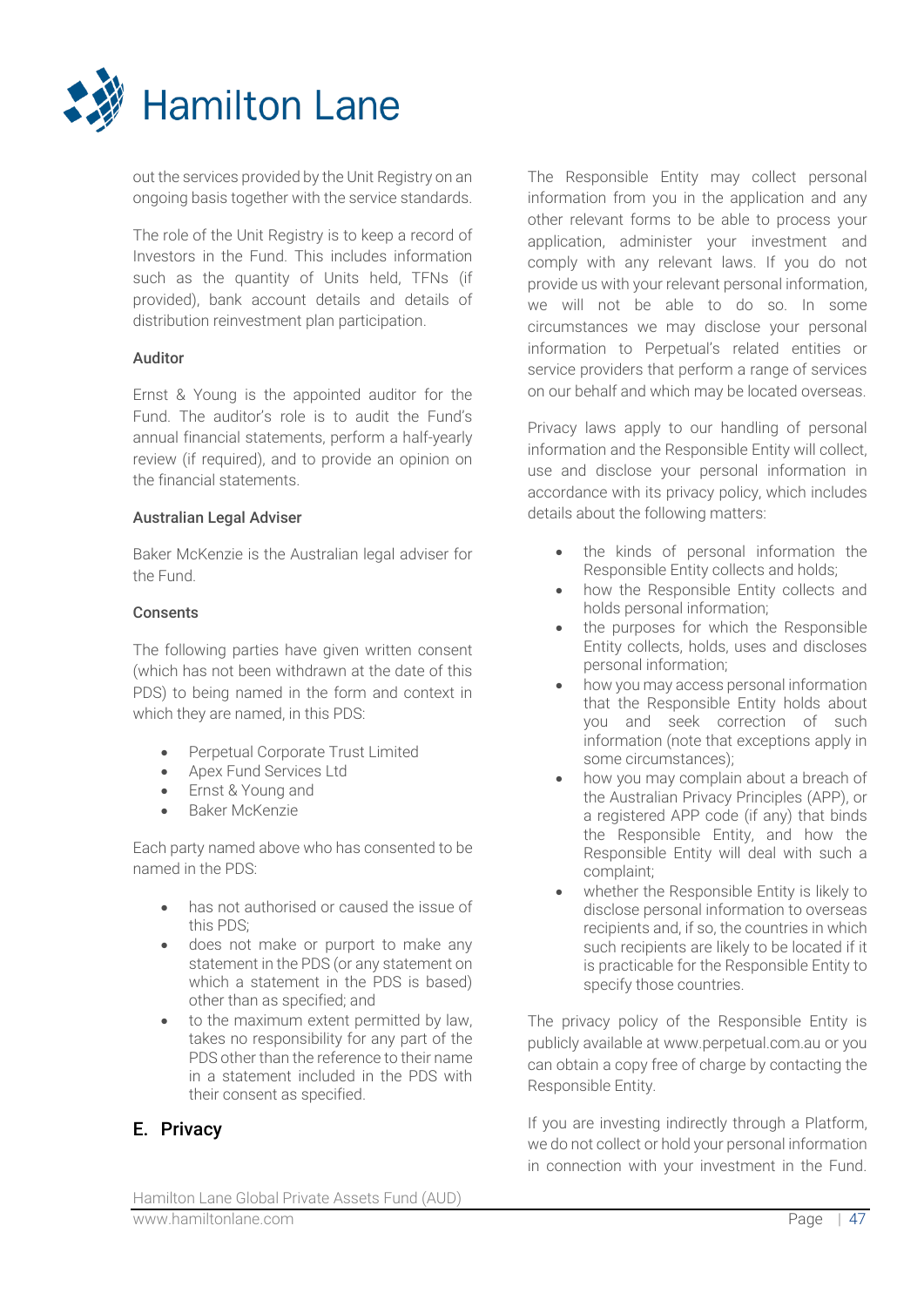

Please contact your Platform operator for more information about their privacy policy.

## F. Anti-Money Laundering and Counter-Terrorism Financing

The Anti-Money Laundering and Counter-Terrorism Financing Act 2006 ('AML Act') and other applicable anti-money laundering and counter terrorism laws, regulations, rules and policies which apply to Perpetual ('AML Requirements'), regulate financial services and transactions in a way that is designed to detect and prevent money laundering and terrorism financing. The AML Act is enforced by the Australian Transaction Reports and Analysis Centre (AUSTRAC). In order to comply with the AML Requirements, Perpetual is required to, amongst other things:

- verify your identity and source of your application monies before providing services to you, and to re-identify you if we consider it necessary to do so; and
- where you supply documentation relating to the verification of your identity, keep a record of this documentation for 7 years.

Perpetual and the Administrator as its agent (collectively the 'Entities') reserve the right to request such information as is necessary to verify your identity and the source of the payment. In the event of delay or failure by you to produce this information, the Entities may refuse to accept an application and the application monies relating to such application or may suspend the payment of withdrawal proceeds if necessary to comply with AML Requirements applicable to them. Neither the Entities nor their delegates shall be liable to you for any loss suffered by you because of the rejection or delay of any subscription or payment of withdrawal proceeds.

The Entities have implemented several measures and controls to ensure they comply with their obligations under the AML Requirements, including carefully identifying and monitoring investors. Because of the implementation of these measures and controls:

Hamilton Lane Global Private Assets Fund (AUD) www.hamiltonlane.com Page | 48

- transactions may be delayed, blocked, frozen or refused where an Entity has reasonable grounds to believe that the transaction breaches the law or sanctions of Australia or any other country, including the AML Requirements;
- where transactions are delayed, blocked, frozen or refused the Entities are not liable for any loss you suffer (including consequential loss) caused by reason of any action taken or not taken by them as contemplated above, or because of their compliance with the AML Requirements as they apply to the Fund; and
- the Responsible Entity or the Administrator may from time to time require additional information from you to assist it in this process.

The Entities have certain reporting obligations under the AML Requirements and are prevented from informing you that any such reporting has taken place. Where required by law, an entity may disclose the information gathered to regulatory or law enforcement agencies, including AUSTRAC. The Entities are not liable for any loss you may suffer because of them compliance with the AML Requirements.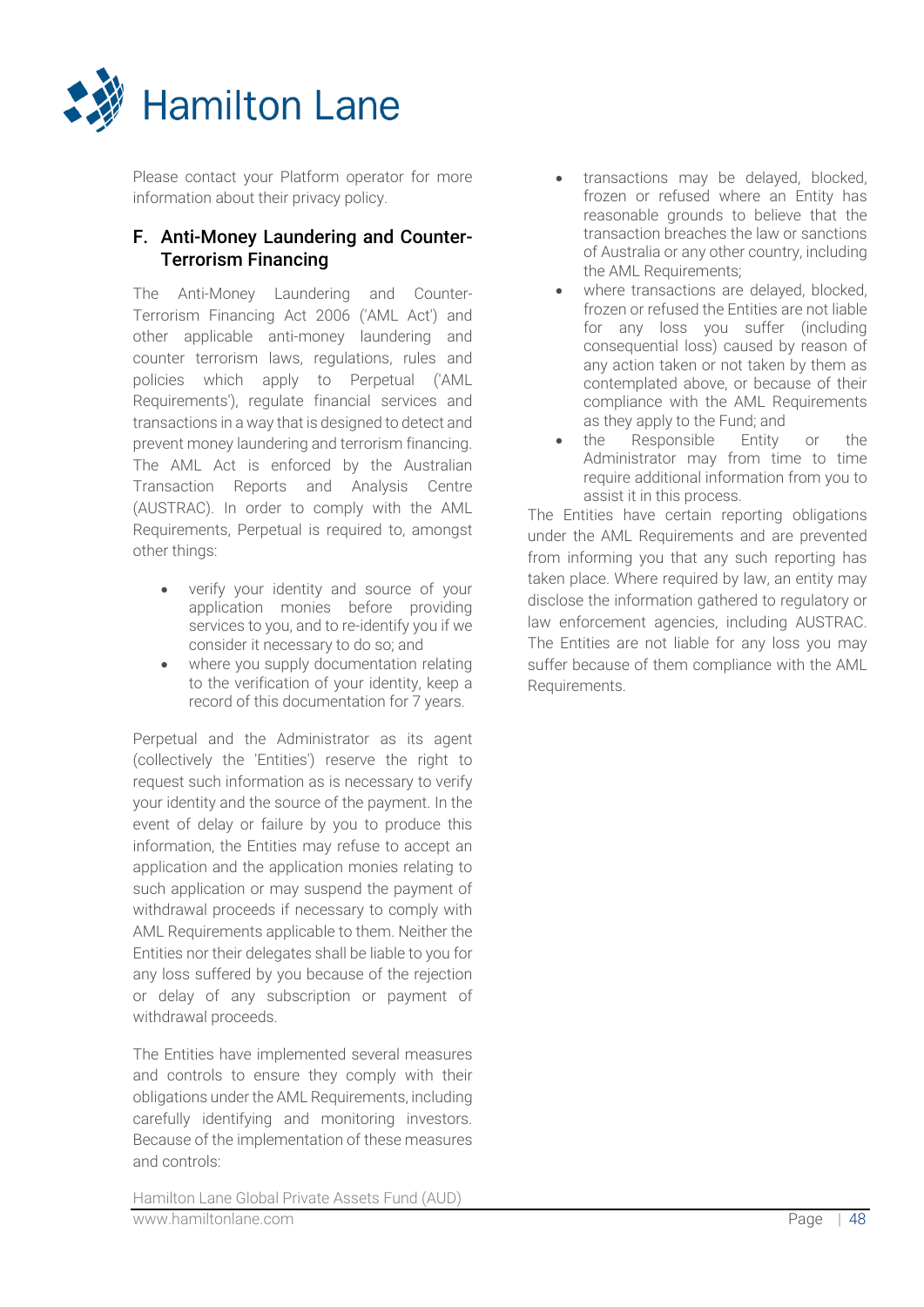

## 10. Warning Statement for New Zealand Investors

This offer to New Zealand investors is a regulated offer made under Australian and New Zealand law. In Australia, this is Chapter 8 of the Corporations Act 2001 (Aust) and regulations made under that Act. In New Zealand, this is subpart 6 of Part 9 of the Financial Markets Conduct Act 2013 and Part 9 of the Financial Markets Conduct Regulations 2014.

This offer and the content of the offer document are principally governed by Australian rather than New Zealand law. In the main, the Corporations Act 2001 (Aust) and the regulations made under that Act set out how the offer must be made.

There are differences in how financial products are regulated under Australian law. For example, the disclosure of fees for managed investment schemes is different under the Australian regime.

The rights, remedies and compensation arrangements available to New Zealand investors in Australian financial products may differ from the rights, remedies and compensation arrangements for New Zealand financial products.

Both the Australian and New Zealand financial markets regulators have enforcement responsibilities in relation to this offer. If you need to make a complaint about this offer, please contact the Financial Markets Authority, New Zealand (http://www.fma.govt.nz). The Australian and New Zealand regulators will work together to settle your complaint.

The taxation treatment of Australian financial products is not the same as for New Zealand financial products.

If you are uncertain about whether this investment is appropriate for you, you should seek the advice of an appropriately qualified financial adviser.

The offer may involve a currency exchange risk. The currency for the financial products is not New Zealand dollars. The value of the financial products will go up or down according to changes in the exchange rate between that currency and New Zealand dollars. These changes may be significant.

If you expect the financial products to pay any amounts in a currency that is not New Zealand dollars, you may incur significant fees in having the funds credited to a bank account in New Zealand in New Zealand dollars.

The dispute resolution process described in this offer document is available only in Australia and is not available in New Zealand.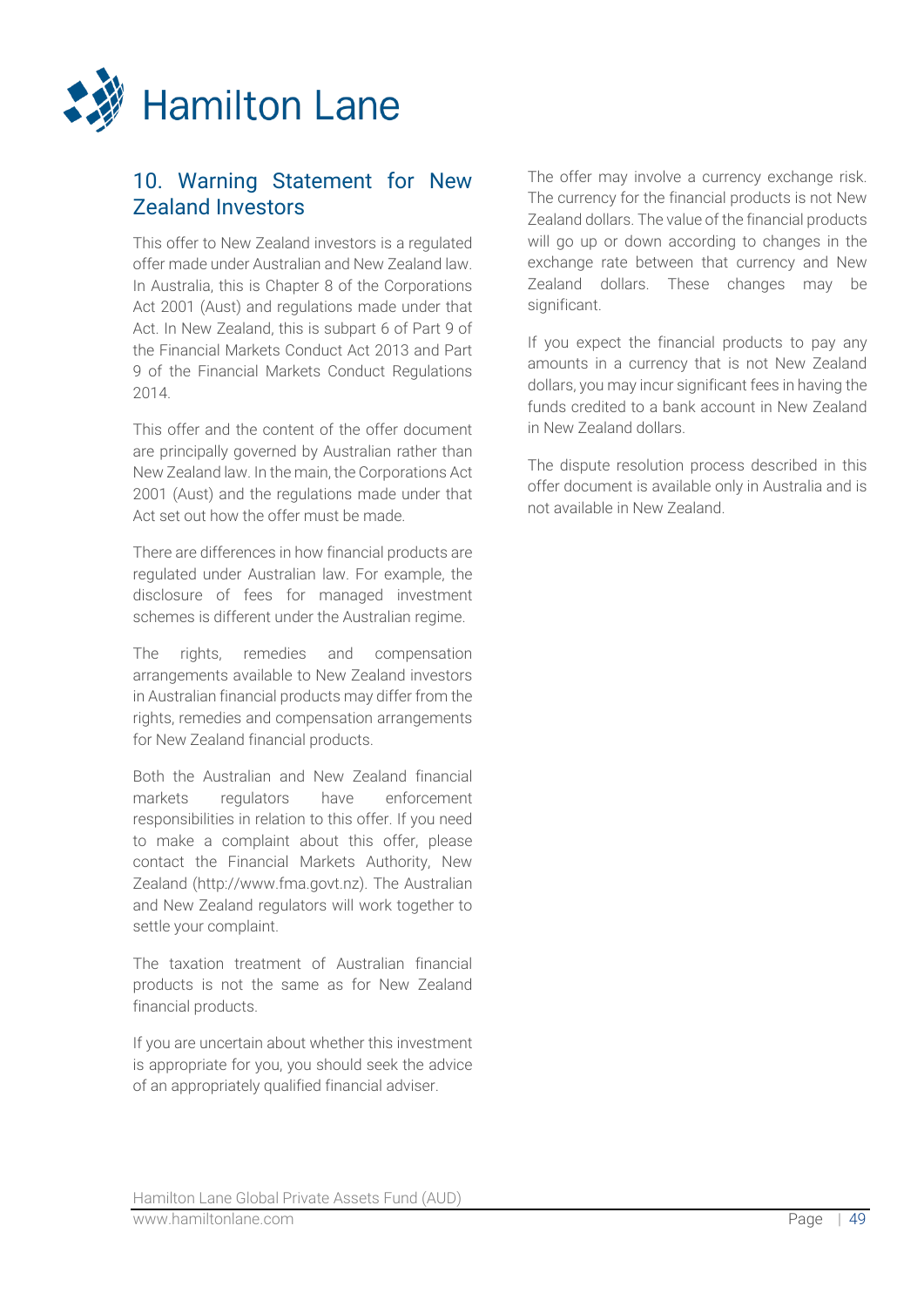

# 11. Glossary

| <b>ABN</b>                                          | means Australian Business Number.                                                                                                                                                                                                                                                                                                                                                                                                                                                                                                                                                                                             |
|-----------------------------------------------------|-------------------------------------------------------------------------------------------------------------------------------------------------------------------------------------------------------------------------------------------------------------------------------------------------------------------------------------------------------------------------------------------------------------------------------------------------------------------------------------------------------------------------------------------------------------------------------------------------------------------------------|
| <b>AEST</b>                                         | means Australian Eastern Standard Time in Sydney, as adjusted for any daylight savings.                                                                                                                                                                                                                                                                                                                                                                                                                                                                                                                                       |
| <b>AFSL</b>                                         | means Australian Financial Services Licence.                                                                                                                                                                                                                                                                                                                                                                                                                                                                                                                                                                                  |
| <b>ARSN</b>                                         | means Australian Registered Scheme Number.                                                                                                                                                                                                                                                                                                                                                                                                                                                                                                                                                                                    |
| <b>ASIC</b>                                         | means Australian Securities and Investments Commission.                                                                                                                                                                                                                                                                                                                                                                                                                                                                                                                                                                       |
| <b>ATO</b>                                          | means Australian Taxation Office.                                                                                                                                                                                                                                                                                                                                                                                                                                                                                                                                                                                             |
| <b>Business Day</b>                                 | means, in respect of the Fund every day banks are open for business in Sydney, Australia except Saturday,<br>Sunday or a public holiday, or, in respect of the Main Fund, any day other than a Saturday, Sunday or other day<br>that is a legal holiday under the laws of Luxembourg or is a day on which banking institutions located in<br>Luxembourg are required by law or other governmental action to close.                                                                                                                                                                                                            |
| <b>Class</b>                                        | means a class of Units in the Fund with the same rights, restrictions and obligations, issued by the<br>Responsible Entity in accordance with the Constitution.                                                                                                                                                                                                                                                                                                                                                                                                                                                               |
| <b>Constitution</b>                                 | means the legal document (as amended from time to time), which sets out the governing rules of the Fund.                                                                                                                                                                                                                                                                                                                                                                                                                                                                                                                      |
| <b>Corporations</b><br>Act                          | means the Corporations Act 2001 (Cth) and includes the Corporations Regulations 2001 (Cth) of Australia, as<br>amended from time to time.                                                                                                                                                                                                                                                                                                                                                                                                                                                                                     |
| <b>Fund</b>                                         | means the Hamilton Lane Global Private Assets Fund (AUD) ARSN 631 635 393.                                                                                                                                                                                                                                                                                                                                                                                                                                                                                                                                                    |
| <b>Investor or</b><br><b>Investors</b>              | means a Unit holder or Unit holders of the Fund as noted in the Unit holder register.                                                                                                                                                                                                                                                                                                                                                                                                                                                                                                                                         |
| <b>Main Fund</b>                                    | Hamilton Lane Global Private Assets Fund, a Part II fund organised as an investment company with variable<br>share capital (société d'investissement à capital variable), governed by the Luxembourg Law of 17 December<br>2010 relating to undertakings for collective investment.                                                                                                                                                                                                                                                                                                                                           |
| <b>NAV</b>                                          | means the net asset value of the Fund.                                                                                                                                                                                                                                                                                                                                                                                                                                                                                                                                                                                        |
| <b>Share</b>                                        | means an issued share of the Main Fund.                                                                                                                                                                                                                                                                                                                                                                                                                                                                                                                                                                                       |
| <b>Shareholder</b>                                  | means the registered holder of a Share.                                                                                                                                                                                                                                                                                                                                                                                                                                                                                                                                                                                       |
| <b>Subfund</b>                                      | Hamilton Lane European Investors SCA SICAV-RAIF, GPA Investments Sub-Fund, a closed-ended reserved<br>alternative investment fund organised as a subfund of an umbrella investment company with variable share<br>capital (société d'investissement à capital variable compartiments multiples- Fonds d'investissement Alternatif<br>reserve), governed by the Luxembourg Law of 23 July 2016 relating to Reserved Alternative Investments<br>Funds and incorporated as a Luxembourg partnership limited by shares and governed by its articles which<br>have been deposited with the Luxembourg Trade and Companies Register |
| <b>Unit</b>                                         | means a unit in the Fund (as the context requires).                                                                                                                                                                                                                                                                                                                                                                                                                                                                                                                                                                           |
| <b>Administrator</b><br>and Unit<br><b>Registry</b> | means Apex Fund Services Ltd or such other administrator/registrar appointed by the Responsible Entity from<br>time to time. Certain functions will be delegated by the Administrator to Apex Fund Services (Australia) Pty Ltd<br>as a sub-administrator (the "Sub-Administrator"). Unless specified otherwise all references herein to<br>Administrator shall include the Sub-Administrator. Refer to section 9 for more details.                                                                                                                                                                                           |